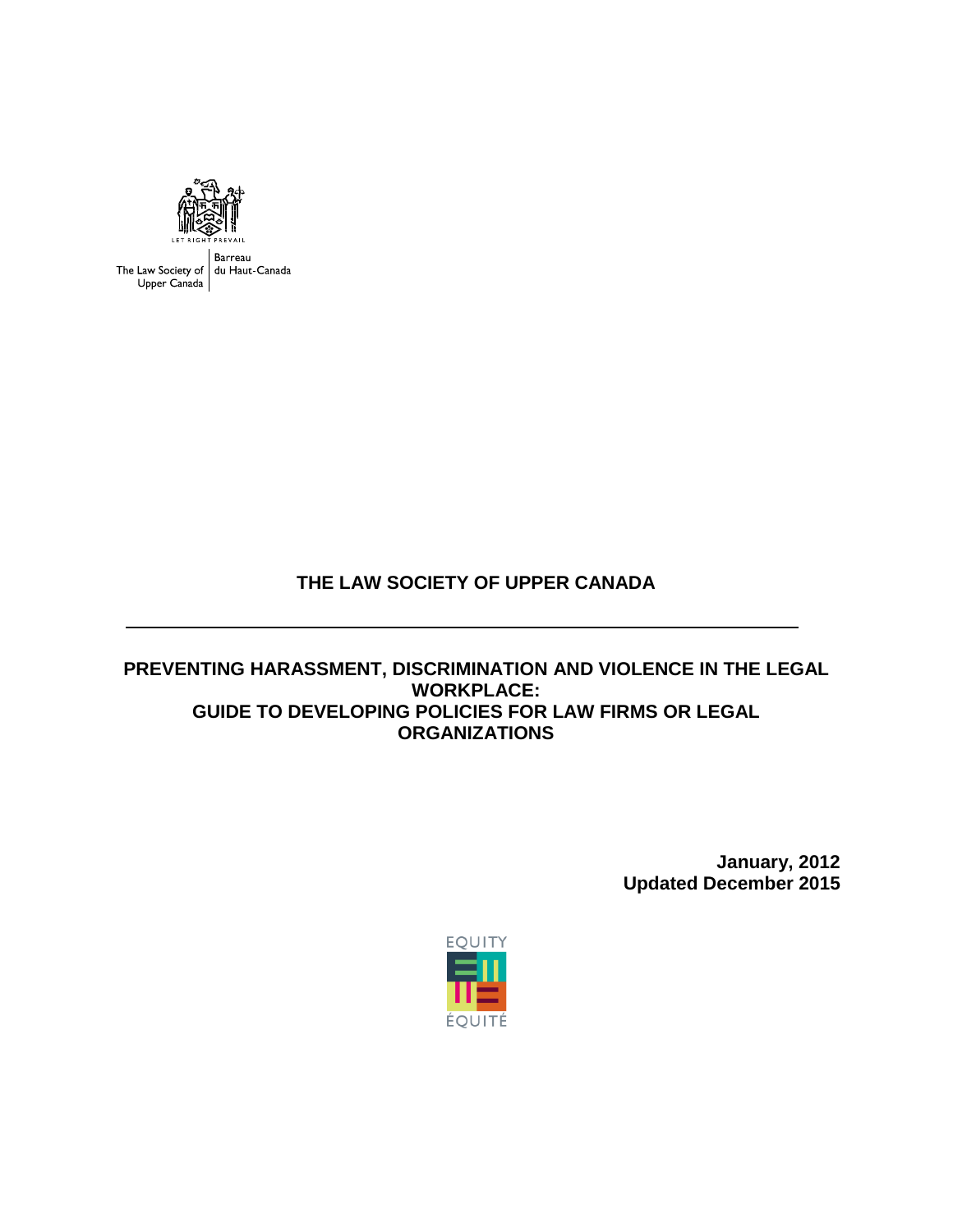| HOW LAW FIRMS SHOULD APPROACH THESE SAMPLE POLICIES 5          |  |
|----------------------------------------------------------------|--|
| PART 1 - PREVENTING HARASSMENT AND DISCRIMINATION  6           |  |
|                                                                |  |
|                                                                |  |
|                                                                |  |
|                                                                |  |
|                                                                |  |
|                                                                |  |
|                                                                |  |
|                                                                |  |
|                                                                |  |
|                                                                |  |
| SAMPLE POLICY - PREVENTING HARASSMENT AND DISCRIMINATION  13   |  |
|                                                                |  |
|                                                                |  |
|                                                                |  |
|                                                                |  |
|                                                                |  |
| Threats, Reprisals or Retaliations and Bad Faith Complaints 16 |  |
|                                                                |  |
|                                                                |  |
|                                                                |  |
|                                                                |  |
|                                                                |  |
|                                                                |  |
|                                                                |  |
|                                                                |  |
|                                                                |  |
|                                                                |  |
|                                                                |  |
|                                                                |  |
|                                                                |  |
|                                                                |  |
|                                                                |  |

### **Contents**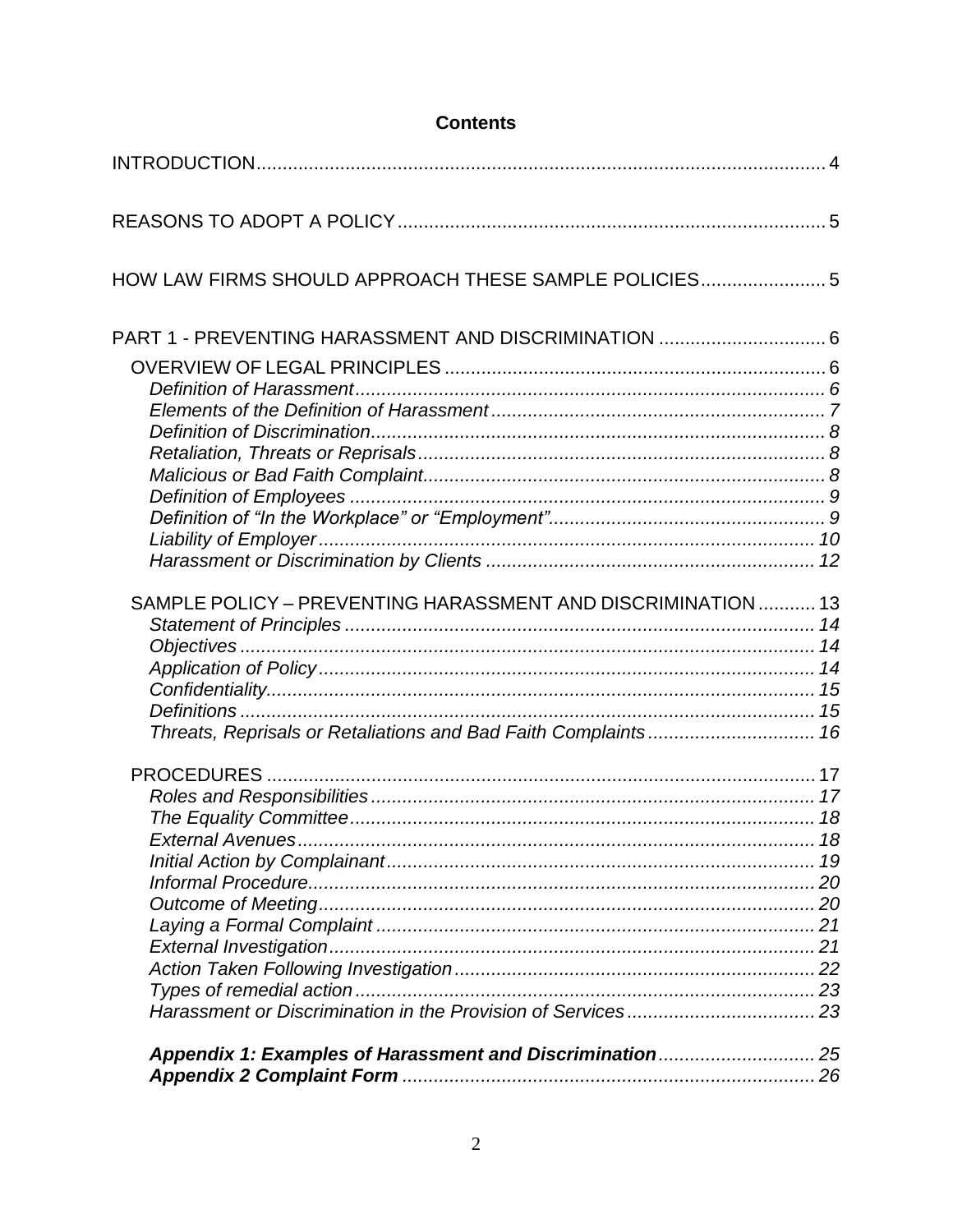| SAMPLE POLICY - PREVENTING AND RESPONDING TO WORKPLACE        |  |
|---------------------------------------------------------------|--|
|                                                               |  |
|                                                               |  |
|                                                               |  |
|                                                               |  |
|                                                               |  |
| Workplace Violence Prevention Committee and Representative 37 |  |
|                                                               |  |
|                                                               |  |
|                                                               |  |
|                                                               |  |
|                                                               |  |
|                                                               |  |
|                                                               |  |
|                                                               |  |
|                                                               |  |
|                                                               |  |
|                                                               |  |
|                                                               |  |
|                                                               |  |
|                                                               |  |
|                                                               |  |
|                                                               |  |
|                                                               |  |
|                                                               |  |
|                                                               |  |
|                                                               |  |
|                                                               |  |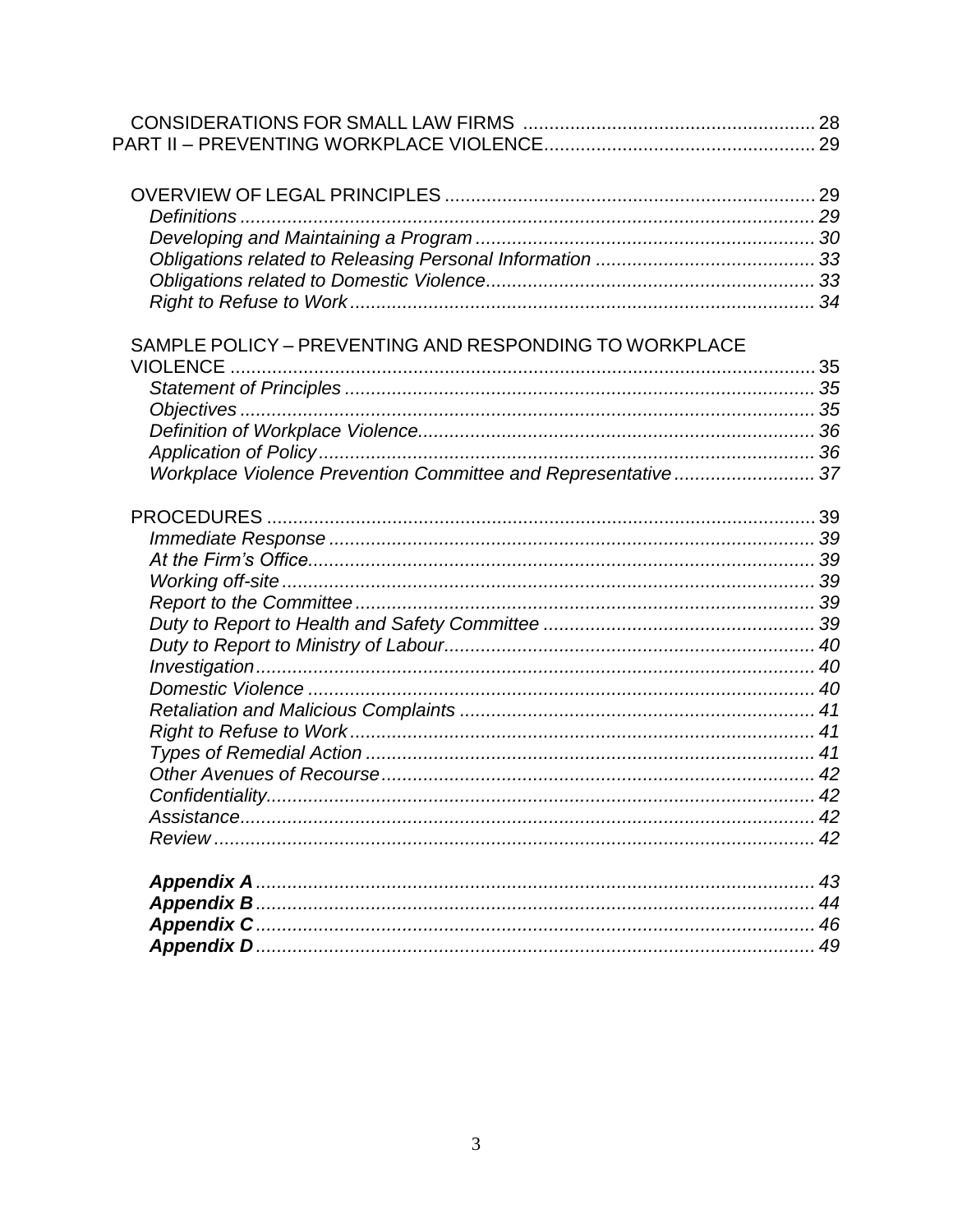# **ADDRESSING HARASSMENT, DISCRIMINATION AND VIOLENCE IN THE LEGAL WORKPLACE: GUIDE TO DEVELOPING POLICIES FOR LAW FIRMS AND LEGAL ORGANIZATIONS**

### <span id="page-3-0"></span>**INTRODUCTION**

The Ontario *Human Rights Code*<sup>1</sup> (the *Code*), Rules 6.3 (Sexual Harassment) and 6.3.1 (Discrimination) of the *Rules of Professional Conduct*<sup>2</sup> (the *Rules*) and Rule 2.03 of the *Paralegal Rules of Conduct*<sup>3</sup> (the *Paralegal Rules*) prohibit harassment and discrimination in the legal workplace, in professional dealings and in the delivery of services. Effective June 15, 2010, the *Occupational Health and Safety Act* (the *OHSA*) 4 requires most employers in Ontario to adopt policies and programs that address workplace violence and harassment. As a result, the Law Society has developed this Guide, which includes sample policies for addressing harassment and discrimination and for addressing workplace violence within law firms<sup>5</sup>, and sets out procedures to address these matters in a prompt, effective and confidential manner. The Guide is one of a series of guides adopted by the Law Society to assist law firms and legal organizations in developing their own resources.<sup>6</sup>

The Guide is divided as follows:

- Reasons to Adopt a Policy
- How Law Firms Should Approach the Sample Policies
- Part 1-Addressing Harassment and Discrimination
	- o Overview of Legal Principles
	- o Sample Policy Preventing Harassment and Discrimination
	- o Considerations for Small Law Firms
- Part 2-Addressing Workplace Violence
	- o Overview of Legal Principles
	- o Sample Policy Preventing Workplace Violence

<sup>&</sup>lt;sup>1</sup> R.S.O. 1990, c. H.19.

<sup>&</sup>lt;sup>2</sup> Adopted by Convocation of the Law Society of Upper Canada on June 22, 2000, effective November 1, 2000 and amendments current to October 1, 2014.

<sup>&</sup>lt;sup>3</sup> Adopted by Convocation of the Law Society of Upper Canada on March 29, 2007 effective May 1, 2007 and amendments current to October 2, 2014.

 $4$  R.S.O. 1990, c. O

<sup>&</sup>lt;sup>5</sup> The term law firm in this document will be used to include providers of legal services, legal clinics, legal departments and legal non-profit organizations.

<sup>6</sup> Law Society guides are available online at http://rc.lsuc.on.ca/jsp/equity/policies-publications-reports.jsp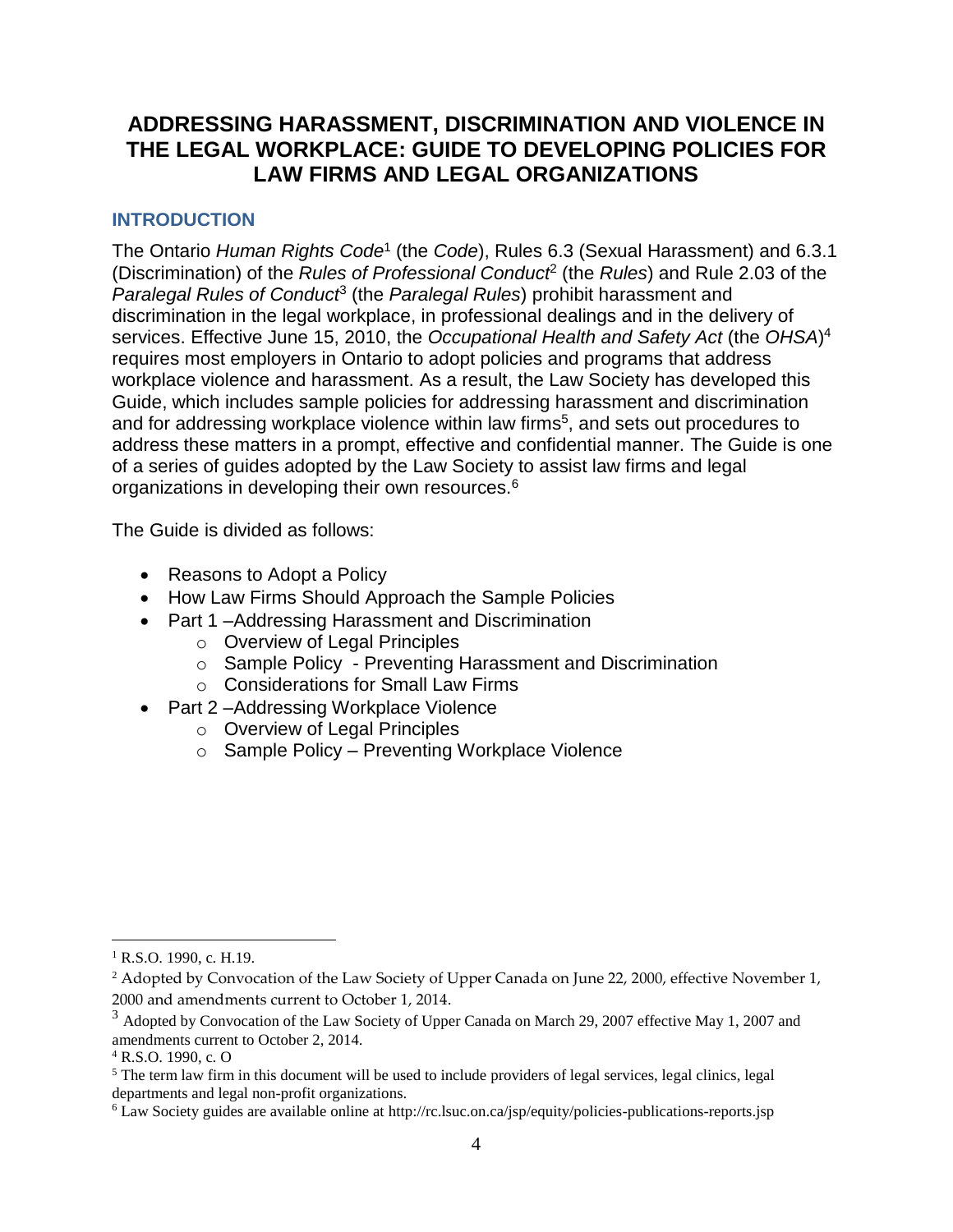### <span id="page-4-0"></span>**REASONS TO ADOPT A POLICY**

The *OHSA* mandates most employers in Ontario to adopt policies and programs to address workplace harassment and violence. It is also well established that the adoption of effective harassment and discrimination prevention policies and procedures and the design and delivery of education programs assist in creating a respectful work environment and in reducing the risk of liability for employers.<sup>7</sup>

The advantages of written policies include the following:

- a. they encourage respect for the dignity of all individuals in the firm;
- b. they demonstrate that the firm's management takes these issues seriously and promotes a respectful workplace;
- c. they provide procedures for handling complaints and enhance transparency;
- d. they encourage prompt resolution of workplace harassment and discrimination;
- e. they outline preventative, remedial and disciplinary actions that may be taken; and
- f. they minimize the risk of harm to staff, paralegals and lawyers, as well as the risk that a firm will be held liable.

### <span id="page-4-1"></span>**HOW LAW FIRMS SHOULD APPROACH THESE SAMPLE POLICIES**

The sample policies included in this document are precedents and are intended to provide guidance, rather than to represent the ultimate or ideal policy. The precedents apply to a legal environment composed of partners, associates and other staff, not subject to a collective agreement. Firms should adapt and tailor the precedents to their own structure and culture. For example, where a workplace is governed by a collective agreement, the firm may have to design its policies to take the agreement into account, and the firm may have to consider its policies when negotiating its collective agreement.

The *OHSA* provides that employers with more than five employees must have written policies that address workplace harassment and violence. Because of the different nature of workplace harassment and workplace violence and the fact that organizations will likely establish different processes to address these issues, we have developed one precedent to address workplace harassment and discrimination and a separate one to address workplace violence. Law firms and legal organizations could address both concepts in one policy.

 $\overline{a}$ <sup>7</sup> For example, see *Ferguson* v. *Meunch Works Ltd.* (1997), 33 C.H.R.R. D/87 (B. C. H. R. T.).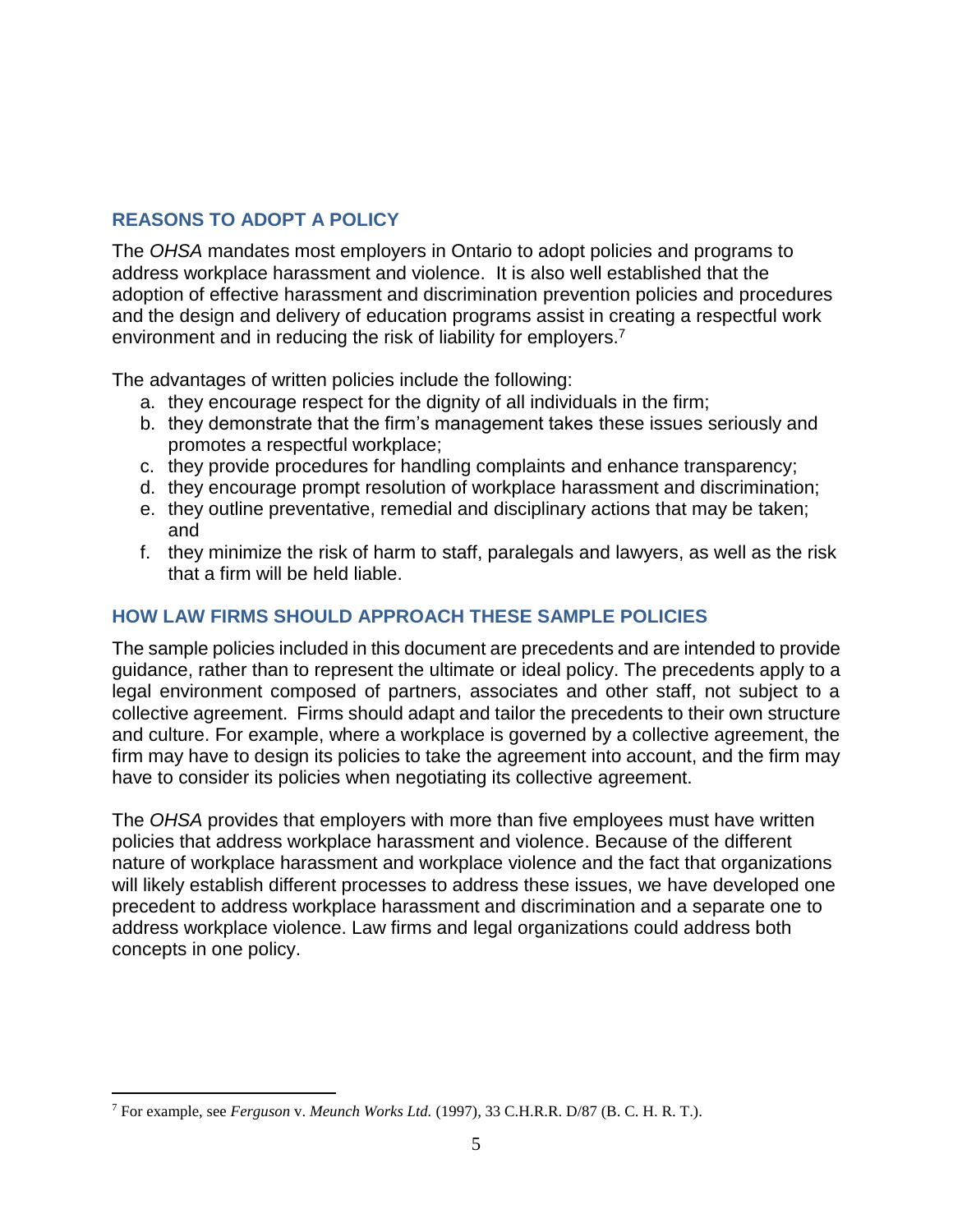### <span id="page-5-0"></span>**PART 1 - PREVENTING HARASSMENT AND DISCRIMINATION**

### *OVERVIEW OF LEGAL PRINCIPLES*

<span id="page-5-1"></span>The *Code*<sup>8</sup> , Rules 6.3 (Sexual Harassment) and 6.3.1 (Discrimination) of the *Rules*<sup>9</sup> and Rule 2.03 of the *Paralegal Rules*<sup>10</sup> prohibit harassment and discrimination in the workplace. The *OHSA*<sup>11</sup> requires employers with more than five regular employees in Ontario to adopt written policies on workplace harassment. This part discusses firms' legal and professional responsibility to prevent and respond to harassment and discrimination.

### <span id="page-5-2"></span>**Definition of Harassment**

"Harassment" is defined in the *Code*<sup>12</sup> and the *OHSA<sup>13</sup>* as "[...] engaging in a course of vexatious comment or conduct that is known or ought reasonably be known to be unwelcome."

Although the definition implies that harassment will occur only when there is more than one or a series of vexatious comment or conduct, "one" comment or conduct may constitute harassment if it is of a serious nature or egregious. 14

The *Code*, the *Rules* and the *Paralegal Rules* prohibit harassment in employment on the basis of race, ancestry, place of origin, colour, ethnic origin, citizenship, creed, sex<sup>15</sup> , sexual orientation, gender identity, gender expression**<sup>16</sup>** , age, record of offences, marital status, family status or disability (the "enumerated grounds"). A Workplace harassment that is not based on enumerated grounds is also prohibited under the *OHSA*.

<sup>8</sup> *Supra* note 1.

<sup>9</sup> *Supra* note 2.

<sup>10</sup> *Supra* note 3.

<sup>11</sup> *Supra* note 4.

<sup>12</sup> Subsection 10(1) of the *Code, supra* note 1.

<sup>13</sup> Subsection 1(1) of the *OHSA, supra* note 4.

<sup>14</sup> In *Parsonage* v. *Canadian Tire Corp.* (1995), 28 C.H.R.R. D/42 (Ont. Bd. of Inquiry) and *Prestressed Systems Inc. v. L.I.U.N.A.* [2005] O.L.A.A. No. 551 (Ont. Arb. Bd.) both boards concluded that a single improper and insulting joke, told by employees or supervisors on break, does not constitute a violation of the *Code*, but egregious racial or other threats or comments, even if made only once, could constitute an infringement of the *Code.* See *Prestressed Systems Inc. v. L.I.U.N.A., Local 625* (2005) 143 L.A.C. (4<sup>th</sup>) 340. Serious forms of harassment, such as physical sexual assault, need not occur more than once to be considered harassment. See Arjun P. Aggarwal, *Sexual Harassment in the Workplace*, 3rd edition (Toronto: Butterworths, 2000) at 140.

<sup>15</sup> Subsections 7(2) and 7(3) of the *Code, supra* note 1, explicitly prohibit sexual harassment.

**<sup>16</sup>** Gender identity and gender expression were added to the Code in 2012.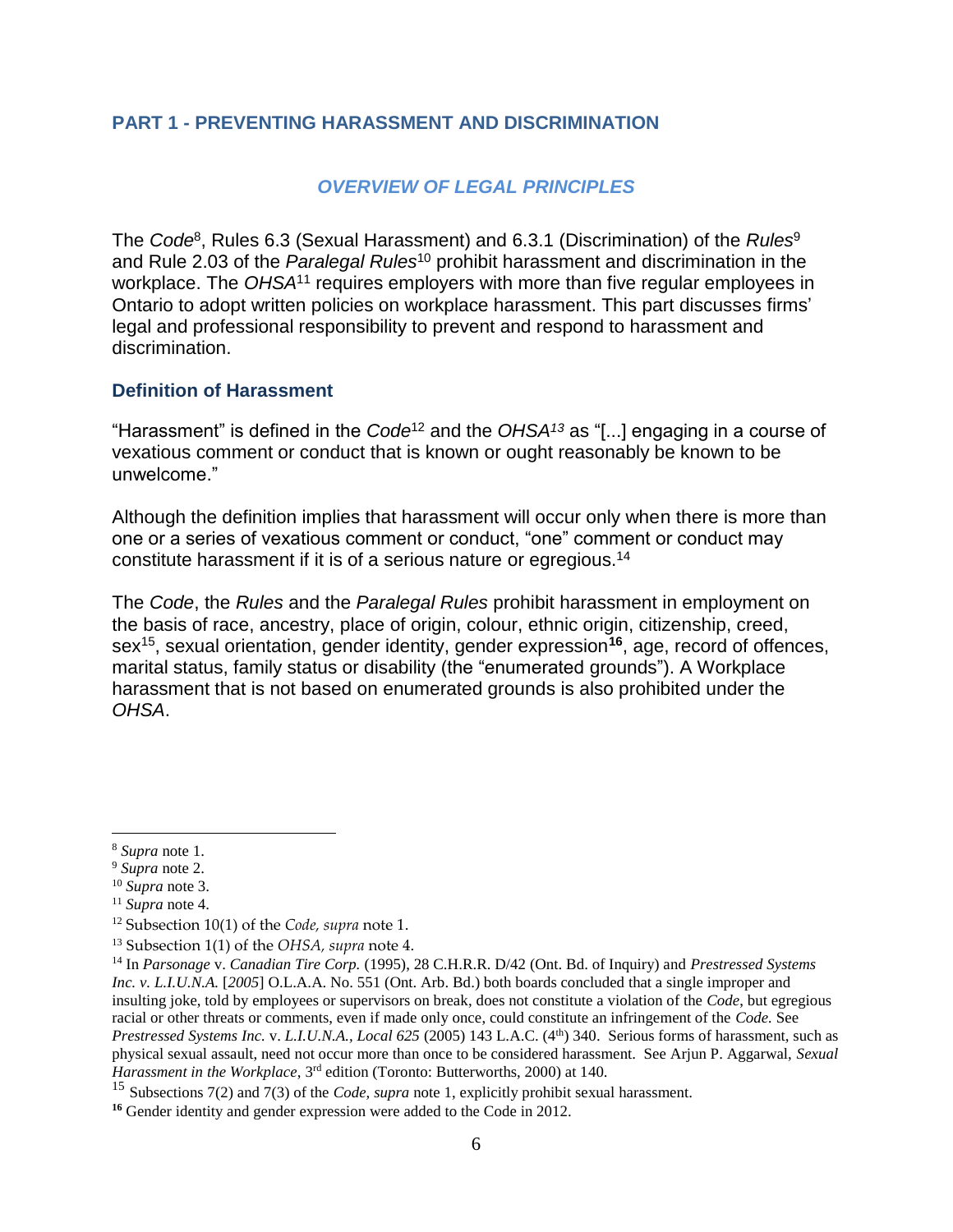The *Rules<sup>17</sup>* and *Paralegal Rules*<sup>18</sup> are consistent with the *Code* and prohibit harassment and discrimination based on enumerated grounds done by a lawyer or paralegal against a colleague, a staff member, a client, or any other person.

#### <span id="page-6-0"></span>**Elements of the Definition of Harassment**

The following are elements of the definition of harassment:

- a harassment may be verbal,<sup>19</sup> physical<sup>20</sup> or visual;<sup>21</sup>
- b the criteria is whether a reasonable person in the shoes of the victim would be offended;
- c the comment or conduct does not have to be intentional;
- d it may be a series of conduct or comment that happens for a period of time<sup>22</sup> or it may be one incident, if the incident is serious, egregious or constitutes a threat; 23
- e the victim does not have to object to the behaviour to establish that there is harassment;<sup>24</sup>
- f the unwelcome comment or conduct does not have to be directed at a specific person for harassment to occur;<sup>25</sup>

<sup>17</sup> Rules 6.3 (Sexual Harassment) and 6.3.1 (Discrimination) of the *Rules, supra* note 2.

<sup>18</sup> Rule 2.03 of the *Paralegal Rules, supra* note 3.

<sup>19</sup> Such as derogatory comments about a person's sexual attractiveness, demeaning jokes, sexual suggestions and innuendo, sexual solicitations. Unwelcome remarks, jokes, innuendos or taunting about a person's racial or ethnic background, colour, place of birth, citizenship or ancestry. Refusing to speak or work with an employee because of his or her racial or ethnic background or because of his or her disability.

 $20$  Physical harassment includes such things as unwanted touching, such as stroking, tickling or grabbing someone, impeding or blocking movement in an attempt to get physically close. Physical harassment also include such behaviour as insulting gestures or practical jokes based on ethnic or racial grounds which cause embarrassment or awkwardness.

 $21$  Derogatory or degrading posters, explicit sexual images, cartoons, graffiti or the displaying of racist, derogatory, or offensive pictures or materials or the delivery of offensive e-mail.

 $^{22}$  For example, one homophobic joke might not be harassment, but persistent homophobic comments may become harassment with time.

<sup>&</sup>lt;sup>23</sup> Greater Essex County District School Board v. E.T.F.O. (2007) 160 L.A.C. (4<sup>th</sup>) 162 (Ont. Arb. Bd.); *Prestressed Systems Inc. v. L.I.U.N.A. Local 625* (2005) 143 L.A.C. (4th) 340 (Ont. Arb. Bd.); *Parsonage v. Canadian Tire Corp.*  (1995), 28 C.H.R.R. D/42; *Gray v. A. & W. Food Services Lt.* (May 12, 1994), No. 94-011 (Ont. Bd. of Inquiry).

<sup>&</sup>lt;sup>24</sup> A person does not have to object to the behaviour for that behaviour to be considered harassment. What is relevant is whether the respondent "knew or ought reasonably to have known" that the behaviour was unwelcome. Tribunals have generally adopted an objective/subjective standard of the reasonable person in the shoes of the victim. If a reasonable person in the shoes of the victim were to find the behaviour unacceptable, the alleged harasser ought to have known that the behaviour would be unwelcome. The comments do not have to be directed at the complainant to amount to harassment. See *Cuff v. Gypsy Restaurant* (1987), 8 C.H.R.R. D/3972 (Ont. Bd. Of Inquiry); *Morano v. Nuttal* (1988), 9 C.H.R.R. D/4876 (Ont. Bd of Inquiry), *Sharp v. Seasons Restaurant* (1987), 8 C.H.R.R. D/4133 (Ont. Bd. of Inquiry) and *Lee v. T.J. Applebee's Food Conglomeration* (1987), 9 C.H.R.R. D/4781 (Ont. Bd. of Inquiry).

<sup>&</sup>lt;sup>25</sup> Comments or conduct that tend to demean a group covered by a protected ground, even if not directed at a specific individual, can create a poisoned work environment resulting in unequal terms and conditions of employment. For example, employees routinely making derogatory jokes and comments about a person who is a member of a racialized community could qualify as harassment.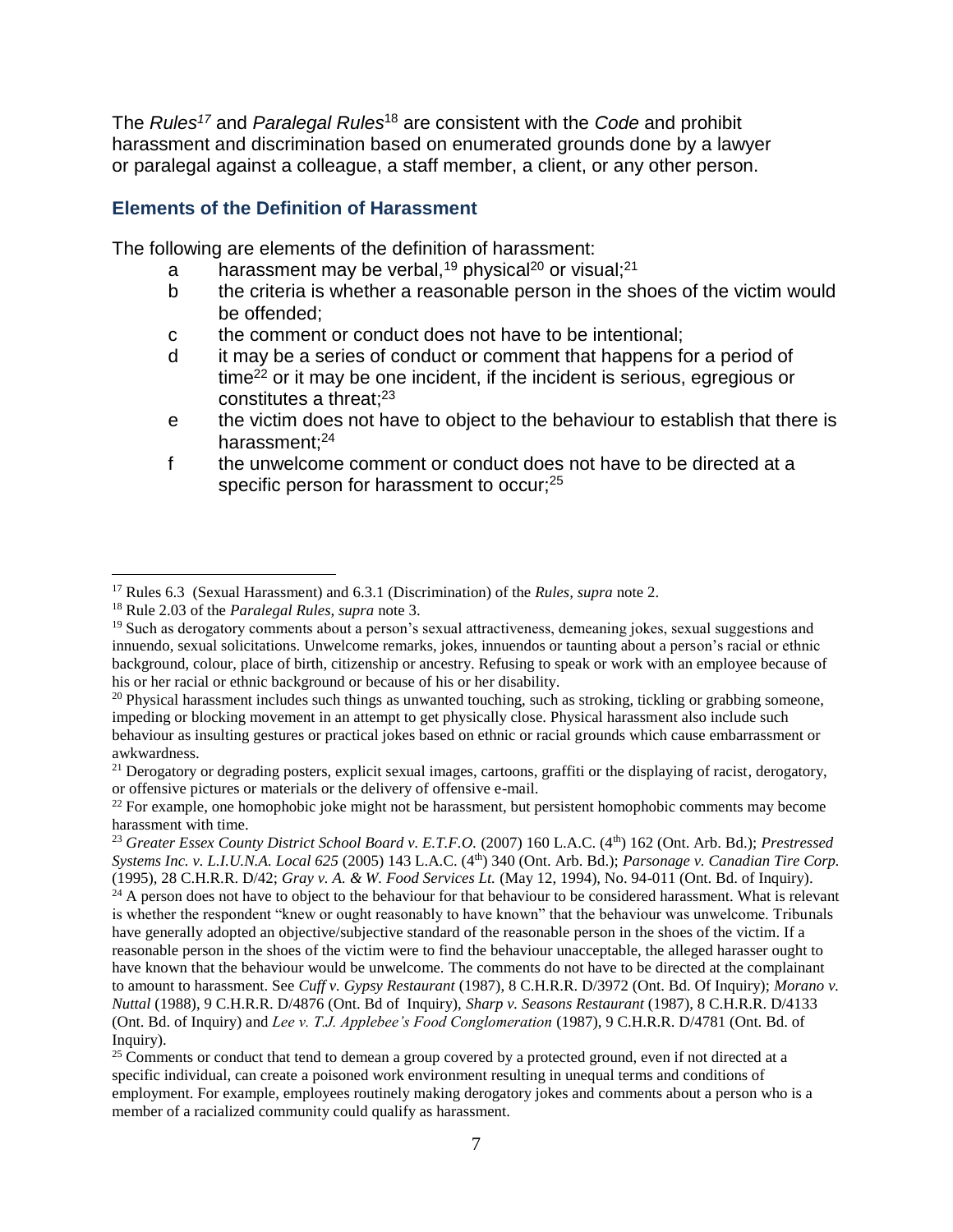g comments or conduct that tends to ridicule or disparage a group causing humiliation, insult, apprehension or disruption may *poison the work environment.<sup>26</sup>*

### <span id="page-7-0"></span>**Definition of Discrimination**

"Discrimination" is defined as differential treatment, whether intentional or not, that imposes a disadvantage or a burden on a person or group of persons, or that result in the denial of a benefit to a person or group of persons, based on one or more of the prohibited grounds of discrimination. The differential treatment must result in the perpetuation of prejudice or reinforcement of stereotypes.<sup>27</sup>

The fact that there is no intention to discriminate is of no relevance. When deciding whether discrimination has occurred, one must look at the impact that practices, policies and behaviour have on individuals.

### <span id="page-7-1"></span>**Retaliation, Threats or Reprisals**

Retaliation, threats or reprisals in relation to a complaint or a proceeding related to harassment or discrimination are prohibited. The *Code* grants every person the right to claim and enforce her or his rights under the *Code* without a threat of reprisal or reprisal for doing so. This includes the institution and participation in proceedings under the *Code* and also the refusal to infringe a right of another person. Therefore, complainants and potential complainants are protected against retaliation, threats or reprisals for filing a complaint, assisting in a complaint, or testifying in human rights cases.<sup>28</sup>

#### <span id="page-7-2"></span>**Malicious or Bad Faith Complaint**

 $\overline{a}$ 

Malicious or bad faith complaints of harassment or discrimination mean that a person has made a complaint that he or she knew was untrue. Although such complaints are rare, they are serious offenses because they may have very serious adverse ramifications for the respondent. Workplace harassment and discrimination prevention policies should encourage victims to come forward, but at the same time, discourage malicious or bad faith complaints against innocent persons.

<sup>&</sup>lt;sup>26</sup> A poisoned work environment refers to the creation of a negative, hostile or unpleasant workplace which causes significant and unreasonable interference to a person's work environment. When considering whether there is a *poisoned work environment*, it is important to consider the context. See *Moffatt* v. *Kinark Child & Family Services* [1998] O.H.R.B.I.D. No. 19, Decision No. 98-019 at par. 211 and par. 215.

<sup>27</sup> *Ontario (Disability Support Program) v. Tranchemontagne* (2010) O.N.C.A. 593 (Ont. C.A.)

 $28$  Retaliation may include social ostracism, the stymieing of careers or damage to the reputation. The vulnerability of complainants and the impact on the relation of complainants with colleagues and peers increases when complaints of harassment and discrimination are not dealt with appropriately by law firms. Section 8 of the *Code, supra* note 1. Retaliation is a ground for alleging discrimination which is distinct from any particular alleged act of discrimination. It stands by itself and is designed to encourage complainants to pursue their rights without the fear of recrimination for doing so. See *Abouchar v. Toronto (Metro) School Board (No. 3)* (1998), 31 C.H.R.R. D/411 (Ont. Bd. Of Inquiry).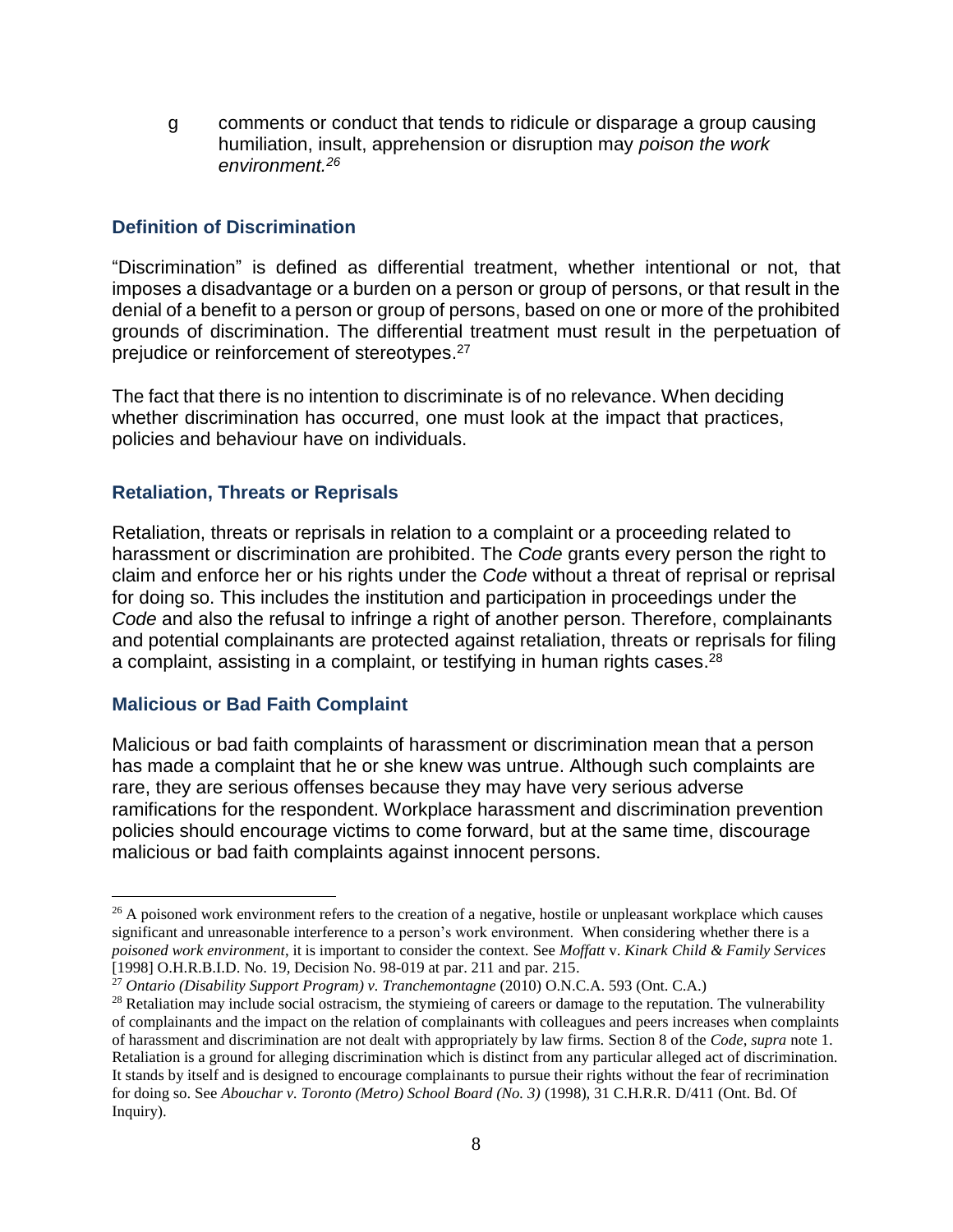Submitting a complaint in good faith, even where the complaint cannot be proven, is not tantamount to a malicious or bad faith complaint.

### <span id="page-8-0"></span>**Definition of Employees**

The *Code's* protection extends to employees. The definition of employees includes temporary, casual and contract staff, and other persons in a work context, such as people who work to gain experience or for benefits, volunteers, co-op students and dependent and independent contractors.<sup>29</sup> The Supreme Court of British Columbia found that partners may be in an employment relationship with each other and bound by the human rights legislation.<sup>30</sup>

### <span id="page-8-1"></span>**Definition of "In the Workplace" or "Employment"**

Both the *Rules* and the *Paralegal Rules* prohibit harassment and discrimination in employment and professional dealings with members of the respective professions.<sup>31</sup> In the *Rules,* employment extends to professional employment of other paralegals, lawyers, articled students, or any other person, from administrative staff to partners. In the *Paralegal Rules*, employment extends to others, particularly other licensees or any other person.

The term "employment" also covers recruitment, interviewing, hiring, promotion, evaluation, compensation, professional development, admission to partnership and activities related to the partnership.

The *Code* applies to "the workplace",<sup>32</sup> or "the course of employment".<sup>33</sup> The scope of those terms is broad. The workplace includes,

- a activities that he or she might normally or reasonably do or be specifically authorised to do while so employed;
- b activities that fairly and reasonably may be said to be incidental to the employment or logically and naturally connected with it;
- c activities in furtherance of duties he or she owed to his or her employer; or
- d activities in furtherance of duties owed to the employer where the latter is exercising or could exercise control over what the employee does.

<sup>29</sup> *Human Rights at Work 2008* (Toronto: Ontario Human Rights Commission, 2008). It should be noted that all employment relations, including those governed by a collective agreement and probationary employees are subject to the *Code* (see *Parry Sound (District) Welfare Administration Board v. O.P.S.E.U., Local 324* (2003), 230 D.L.R.  $(4<sup>th</sup>)$  257 (S.C.C.)).

<sup>30</sup> *Fasken Martineau DuMoulin LLP v. British Columbia Human Rights Tribunal and John Michael McCormick*  (2011) B.C.S.C. 713 (Sup. Ct. B.C.).

<sup>31</sup> While the language in the *Rules* and the *Paralegal Rules* is not identical, it is assumed that they are intended to communicate the same sentiment.

<sup>32</sup> The term "in the workplace" is used in sections 5 and 7 of the *Code.*

<sup>&</sup>lt;sup>33</sup>The term "in the course of employment" is used in the *Canadian Human Rights Act*, R.S.C. 1985, c. H-6.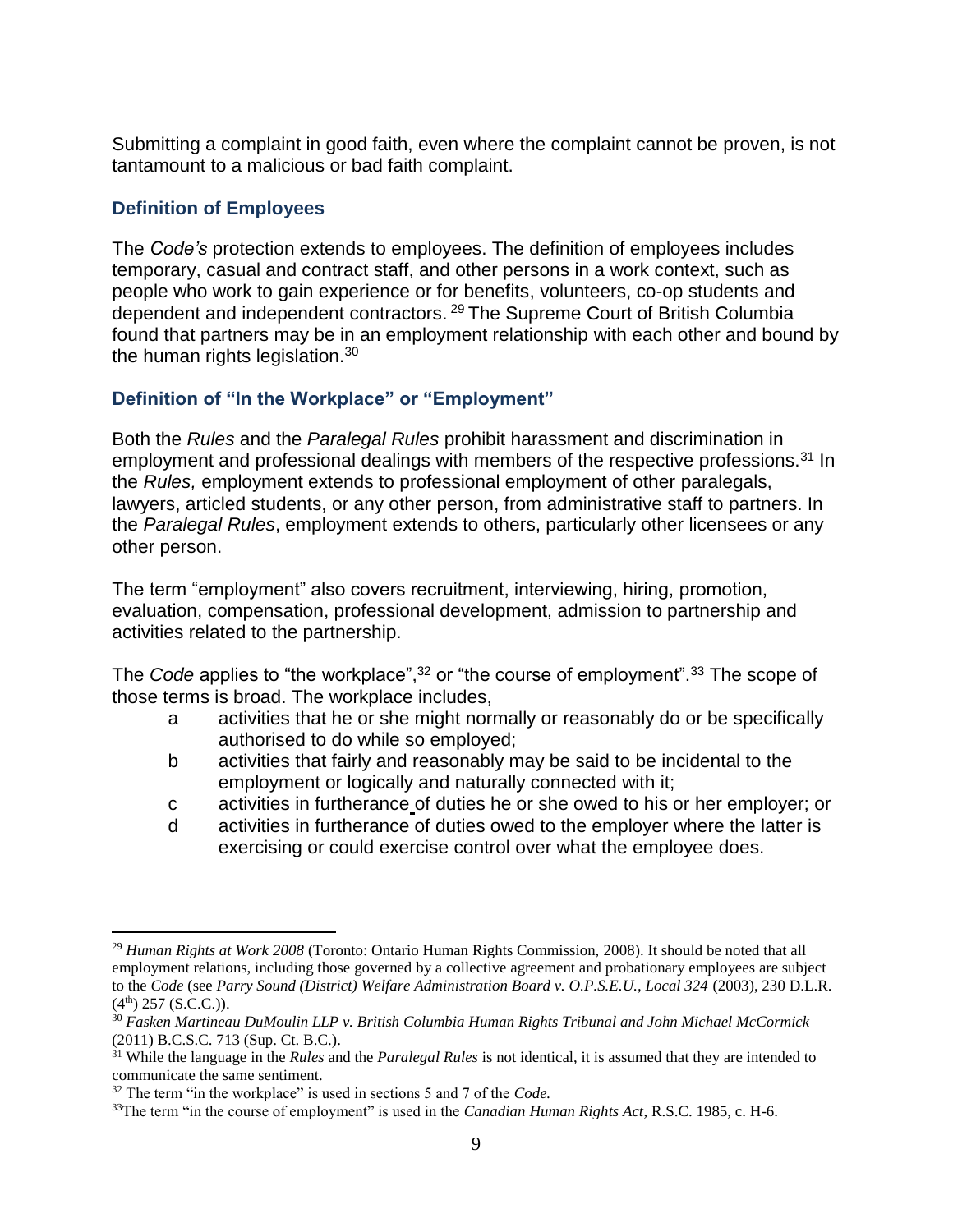Harassment can take place in the workplace itself, or outside of the workplace in situations that are in some way connected to work.<sup>34</sup> For example, during off-site meetings, business trips, social gatherings taking place off-site, recruitment lunches or dinners with potential articling students or other hiring candidates, end of the year parties and any other event or place related to employment when the employee is present in the course of employment.<sup>35</sup>

The *OHSA* defines the "workplace" in a slightly more restrictive way. It states "workplace means any land, premises, location or thing at, upon, in or near which a worker works." The *OHSA* also provides exceptions to the definition of workplace, including one that states that the *OHSA* does not apply to work performed by the owner or occupant or a servant of the owner or occupant to, in or about a private residence or the lands and appurtenances used in connection.

Members of a firm are also prohibited from engaging in harassment or discrimination when dealing with clients, or other parties with whom they interact in a professional capacity.

#### <span id="page-9-0"></span>**Liability of Employer**

 $\overline{a}$ 

Employers have the ultimate responsibility for ensuring that their workplace is free of harassment and discrimination and for providing a safe and healthy working environment.<sup>36</sup>

The response of an employer will have important practical implications. For example, an employer who responds quickly and effectively to a complaint by instituting a scheme to remedy and prevent recurrence will not be liable to the same extent, if at all, as an employer who fails to adopt such steps. 37

It is not acceptable to choose to stay unaware of harassment or discrimination. Employers have a legal obligation to take steps to prevent and address human rights violations and to create a workplace environment that is respectful. Employers may be in violation of the *Code* if they "directly or indirectly,

<sup>&</sup>lt;sup>34</sup> *Simpson v. Consumers' Assn. of Canada* (2001), 209 D.L.R. (4<sup>th</sup>) 214. The respondent, an executive director of the appellant association had propositioned a female member of staff during a three-day meeting of the board of directors in Saskatchewan. The incident took place late one evening at the hotel where they were both staying. On another occasion the respondent groped another female. That incident happened at around 11:00 p.m. in the hospitality suite of a hotel in Banff where the CAC was holding its annual general meeting. While attending a business conference in Quebec, and in the presence of other staff members, the respondent was also inappropriate while in the conference hotel's hot tub with a secretary. The Court of Appeal concluded that, although the incidents took place during CAC meetings or retreats held at hotels, they were clearly business meetings, even if they included a social component.

<sup>35</sup> See *Anti-Harassment Policies for the Workplace, An Employer's Guide* (Ottawa: Canadian Human Rights Commission, 2006). Also online <http://www.chrc-ccdp.ca/sites/default/files/ahpoliciesworkplace\_en\_1.pdf >. <sup>36</sup> *Robichaud v. Canada (Treasury Board)*, [1987] 2 S.C.R. 84.

<sup>&</sup>lt;sup>37</sup> An employer must respond to internal complaints of discrimination lodged by its employees. Failure to do so will itself result in liability under section 5 of the *Code*. The employer must also take the matter seriously and act promptly (see *Murchie v. JB's Mongolian Grill* (2006) HRTO 33.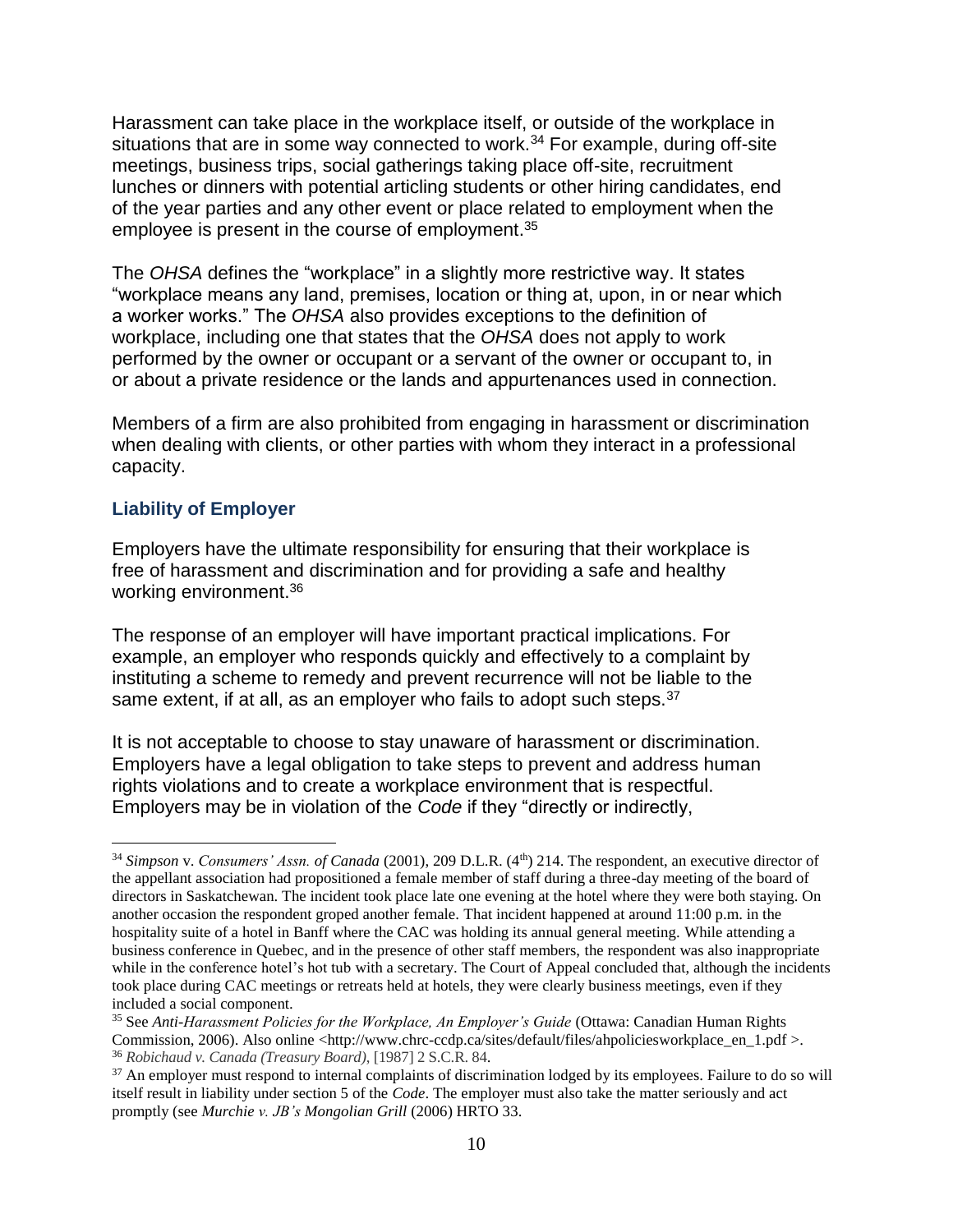intentionally or unintentionally infringe the *Code,* or where they do not directly infringe the *Code* but authorize, condone or adopt behaviour that is contrary to the *Code".<sup>38</sup>*

Some factors that are considered when deciding whether an employer has met its duty respond to a human rights claim include:

- a procedures in place to address harassment and discrimination;
- b the promptness of the organization's response to the complaint;
- c how seriously the complaint was treated;
- d resources made available to deal with the complaint;
- e whether the organization provided a healthy environment for the person who complained;
- f how well the action taken was communicated to the person who complained.<sup>39</sup>

In addition to direct liability under section 5, the *Code* deems employers to be responsible for any acts or omissions to act carried out in the course of employment by an officer, agent, or employee. Employers are exempted from deemed liability in relation to harassment caused by its agents or employees.<sup>40</sup> However if the employer is indifferent to harassment caused by its agents or employees, or if it allows harassment by its agents or employees to create a poisoned work environment, the employer is directly liable.<sup>41</sup>

In the case of a corporation, a directing mind<sup>42</sup> who discriminates against or harasses anyone in a manner contrary to the *Code*, or who knows of harassment or discrimination and did not take steps to remedy a situation, engages the liability of the employer. A "directing mind" of a corporation is "generally

<sup>&</sup>lt;sup>38</sup> *Policy on Preventing Sexual and Gender-Based Harassment* (Toronto: Ontario Human Rights Commission, 2011) at 44.

<sup>39</sup> *Ibid.* at 45.

<sup>40</sup> Subsection 46.3 (1) of the *Code* states: For the purposes of this Act, except […]subsection 5 (2), section 7 and subsection 46.2 (1), any act or thing done or omitted to be done in the course of his or her employment by an officer, official, employee or agent of a corporation, trade union, trade or occupational association, unincorporated association or employers' organization shall be deemed to be an act or thing done or omitted to be done by the corporation, trade union, trade or occupational association, unincorporated association or employers' organization. Section 46.2 provides that "every person who contravenes section 9 or subsection 31 (14), 31.1 (8) or 44 (13) or an order of the Tribunal is guilty of an offence and on conviction is liable to a fine of not more than \$25,000. No prosecution for an offence under this Act shall be instituted except with the consent in writing of the Attorney General."

<sup>41</sup> N*araine* v. *Ford Motor Co.* (1996) O.H.R.B.I.D. no. 23; *McKinnon v. Ontario (Ministry of Correctional Services)*, (1998) O.H.R.B.I.D. no. 10.

 $42$  The Human Rights Commission provides the following definition of "directing mind": generally speaking, an employee who performs management duties is part of the "directing mind" of a company. Even employees with only supervisory authority may be viewed as part of a company's "directing mind" if they function, or are seen to function, as representatives of the organization. Holding an employer liable for the conduct of an employee who is part of the "directing mind" is consistent with the "organic theory" of corporate liability. Nonsupervisors may be considered part of the "directing mind" if they have de facto supervisory authority or have significant responsibility for the guidance of employees. See Human Rights at Work, supra note 44 at 30.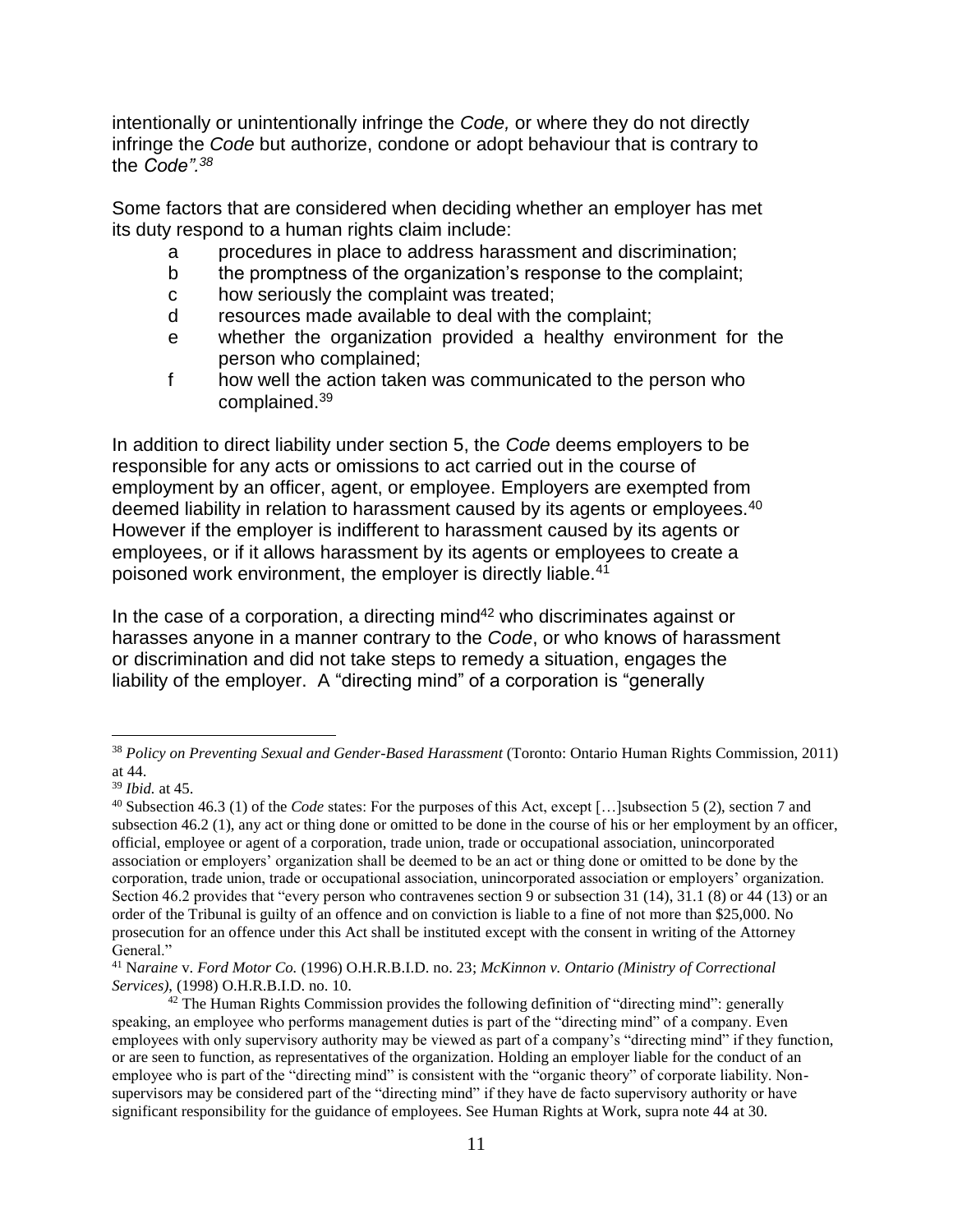speaking, whenever an employee provides some function of management, he is then part of the directing mind".<sup>43</sup>

In applying the human rights definition of "directing mind" in the context of a partnership or a limited liability partnership, it could be argued that all partners perform management duties and have responsibilities that are equivalent to those of a "directing mind" in a corporation. For this reason, the term "directing mind" is used throughout this document, when referring to those who may engage the liability of the employer and who have a responsibility to take reasonable steps to address allegations of harassment or discrimination.

In addition, the *OHSA* now imposes a responsibility on employers to develop and maintain programs to implement a policy on workplace harassment. This includes measures and procedures for employees to report incidents of workplace harassment, set out how the employer will investigate and deal with incidents and complaints of workplace harassment. The employer must also provide information and instruction that is appropriate for the employee on the contents of the policy and program with respect to workplace harassment.

### <span id="page-11-0"></span>**Harassment or Discrimination by Clients**

 $\overline{a}$ 

An employer has a responsibility to maintain a work environment that is free of harassment or discrimination and it has a duty to intervene harassment of its employees by third parties. The employer cannot be absolved of its responsibility by showing that it was responding to the real or perceived preferences of clients. In the case of harassment by clients, the employer has the greatest control over workplace conditions, and it must intervene effectively to stop such harassment.

While an employer may not be able to control the conduct of a client, the employer does have control over how it responds to the conduct in the workplace, regardless of how the conduct occurred. In deciding whether an employer took reasonable steps to eliminate the problem, a tribunal will determine whether an employer acted promptly and effectively in all the circumstances in response to acts of harassment and will assess the appropriateness of its efforts to prevent harassment.

<sup>43</sup> Stra*uss* v. *Canadian Property Investment Corp. (No. 2)* (1995), 24 C.H.R.R. D/43 (Ontario Bd. of Inq.) at D/50. See also N*araine* v. *Ford Motor Co.* (1996) O.H.R.B.I.D. no. 23; *Fu* v. *Ontario* (1985), 6 C.H.R.R. D/2797 (Ont. Bd. of Inq.); *Shaw* v. *Levac Supply Ltd.* (1990), 14 C.H.R.R. D/36 (Ont. Bd. of Inq.).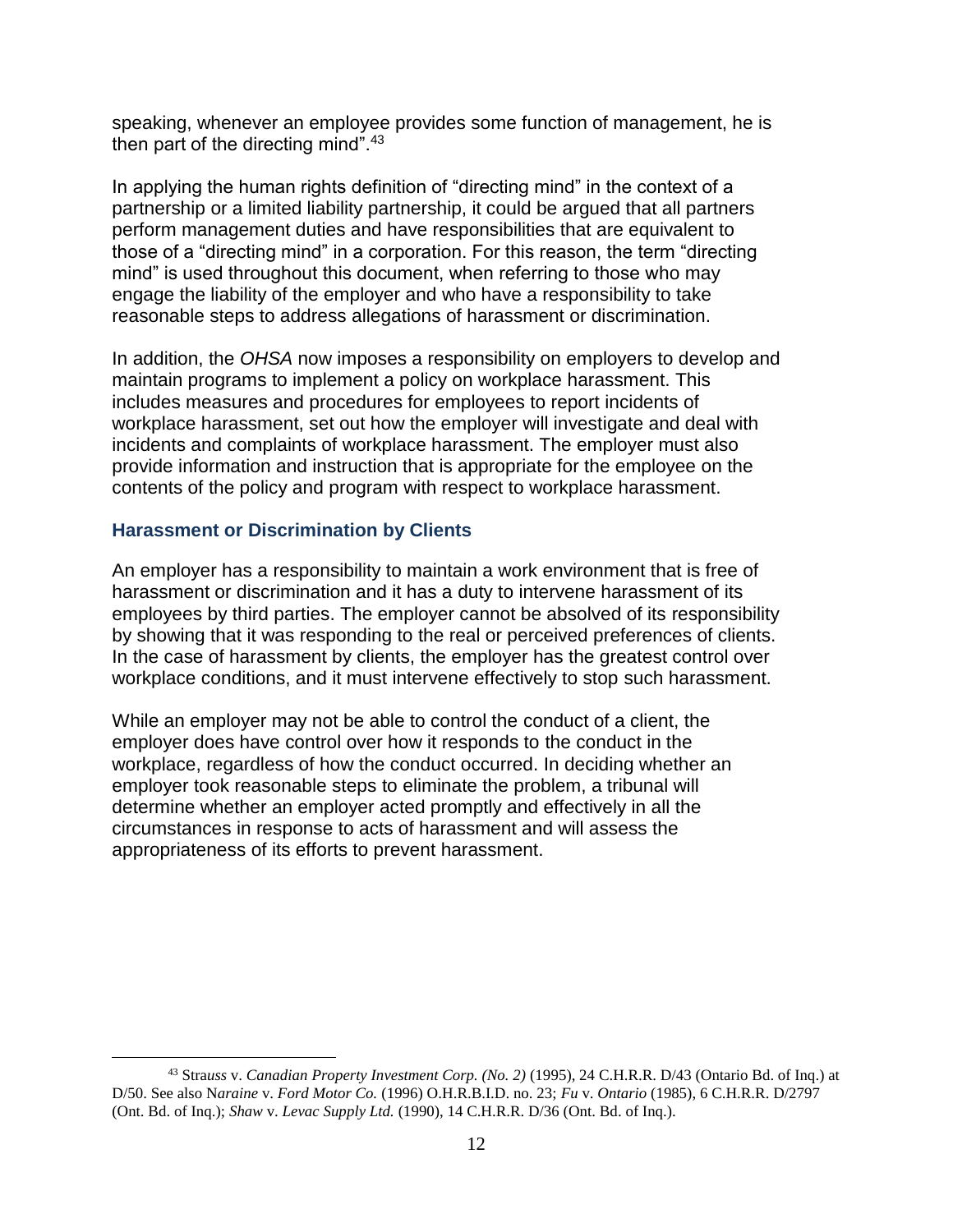### *SAMPLE POLICY – PREVENTING HARASSMENT AND DISCRIMINATION*

<span id="page-12-0"></span>The following is a sample policy that firms can use to develop their own policy. The sample policy includes the following: statement of principles, objectives, application of the policy, a confidentiality clause, definitions, and addressing threats, reprisals or retaliations and bad faith. The procedures include informal procedures and formal procedures. These clauses and procedures are presented to make law firms aware that these are options available when addressing harassment or discrimination complaints. Law firms are not obligated to adopt all or some of these options in their policies. Policies should be developed based on context and the culture of the firm.

### **POLICY FOR \_\_\_\_\_\_\_\_\_\_\_\_\_\_\_\_\_\_\_\_\_\_\_\_\_\_\_**

### **(HEREINAFTER "THE FIRM")**

Note: Square brackets "[ ]" are used throughout the sample policy to indicate that firms should include terminology or information relevant to their organization.

Note:

It is important to review the policy on a periodic basis. It is proposed that the first review take place approximately one year after the adoption of the policy so that the firm can assess early on the effectiveness of the policy and whether it addresses all anticipated issues.

### **Communicating the Policy**

Once adopted, it is important for firms to communicate the policy to all staff, paralegals and lawyers at the firm and develop an education strategy. The initial presentation of the policy and a clear statement of management support are important.

Education programs should be organized to inform all staff, paralegals and lawyers of the firm about the provisions of the policy and the objectives that it is intended to meet.

It is advisable that individuals charged with implementing and applying the policy, for example members of an equality committee, appointed advisors under the policy or directing minds, be fully versed in the specifics of the policy, the law, interviewing techniques and information gathering.

The firm might consider asking those covered by the policy to sign a commitment pledge acknowledging receipt and an understanding of the policy. This increases the acceptance and understanding of the policy and allows the firm to ensure that its staff, paralegals and lawyers are fully aware of the policy.

It is a good practice to make the policy available to all prospective staff, paralegals or lawyers of the firm by informing the public and legal professionals of the availability of the policy. Such a practice will make a strong statement about the firm's support for the policy and its objectives. The *Code* applies to the provision of terms and conditions of employment, recruiting, application forms, interviews and promotions.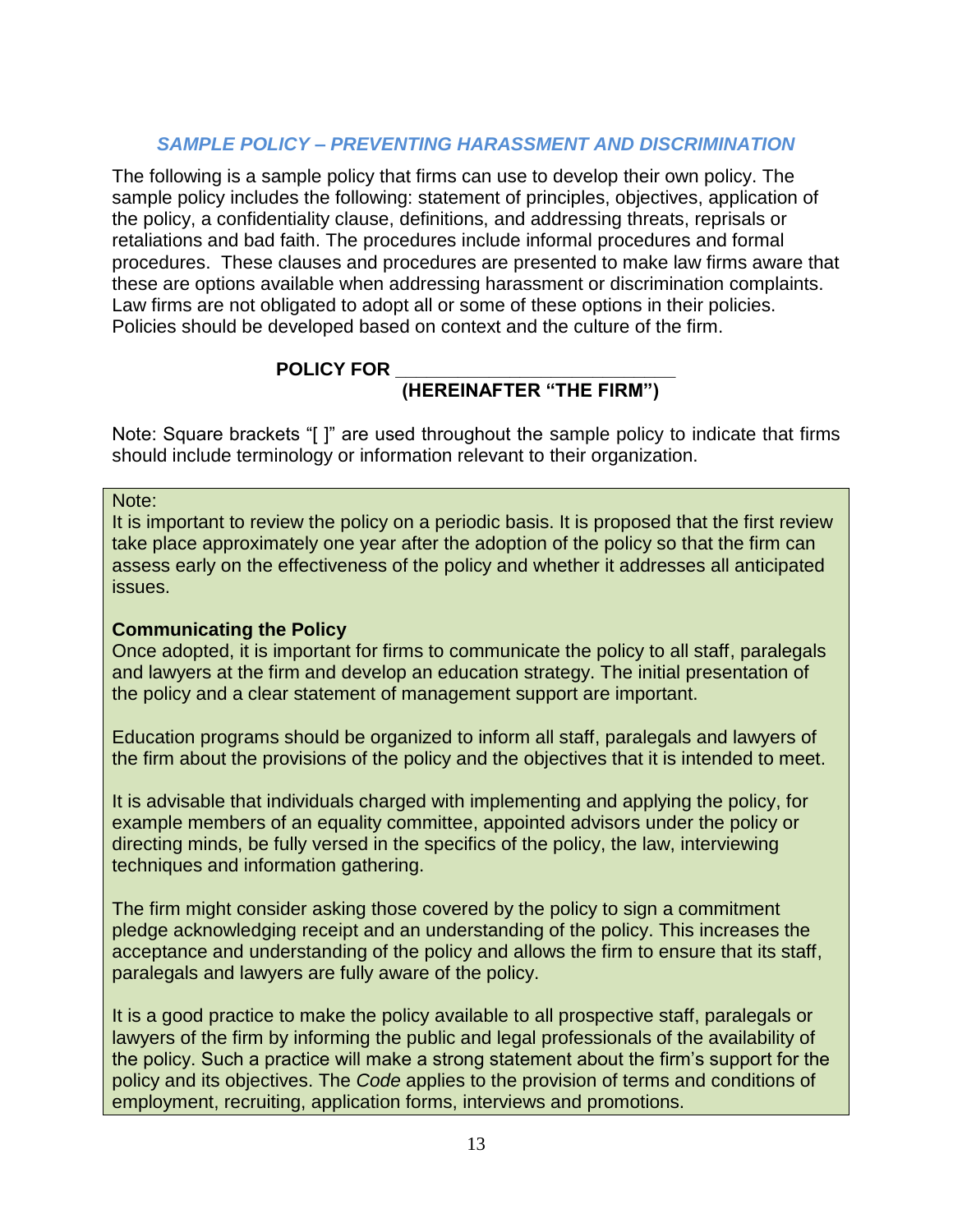### <span id="page-13-0"></span>**Statement of Principles**

- 1. The Firm recognizes that harassment and discrimination are offensive, degrading and are prohibited under the Ontario *Human Rights Code,* the *Rules of Professional Conduct* and the *Paralegal Rules of Conduct* of the Law Society of Upper Canada. The Firm also recognizes its obligations under the *Occupational Health and Safety Act*.
- 2. The Firm is committed to providing a work environment that promotes equality and ensures that all individuals are treated with respect and dignity.
- 3. Harassment and discrimination are not tolerated. Regardless of seniority, individuals found to have engaged in behaviour constituting harassment or discrimination may be severely disciplined.

### <span id="page-13-1"></span>**Objectives**

- 4. The objectives of this policy are to,
	- a. foster and maintain a respectful working environment in which staff, paralegals and lawyers treat each other with mutual respect;
	- b. alert all staff, paralegals and lawyers to the fact that harassment and discrimination will not be tolerated within the Firm and are illegal;
	- c. set out the types of behaviour that may be considered offensive and will not be tolerated;
	- d. provide a procedure to deal with harassment and discrimination complaints; and
	- e. outline the preventative, remedial and disciplinary actions that may be taken when a complaint of harassment or discrimination has been brought forward and/or substantiated.
- 5. This policy is *not* intended to constrain acceptable social interactions between people in the Firm.

### <span id="page-13-2"></span>**Application of Policy**

- 6. This policy applies to all staff, paralegals and lawyers of the Firm, whether parttime, full-time or casual and to others in the work context, such as volunteers, articling students, co-op students, dependant and independent contractors.
- 7. The policy applies to employment relationships and professional dealings within the context of the legal work environment and includes dealings by and between partners, along with dealings related to the partnership.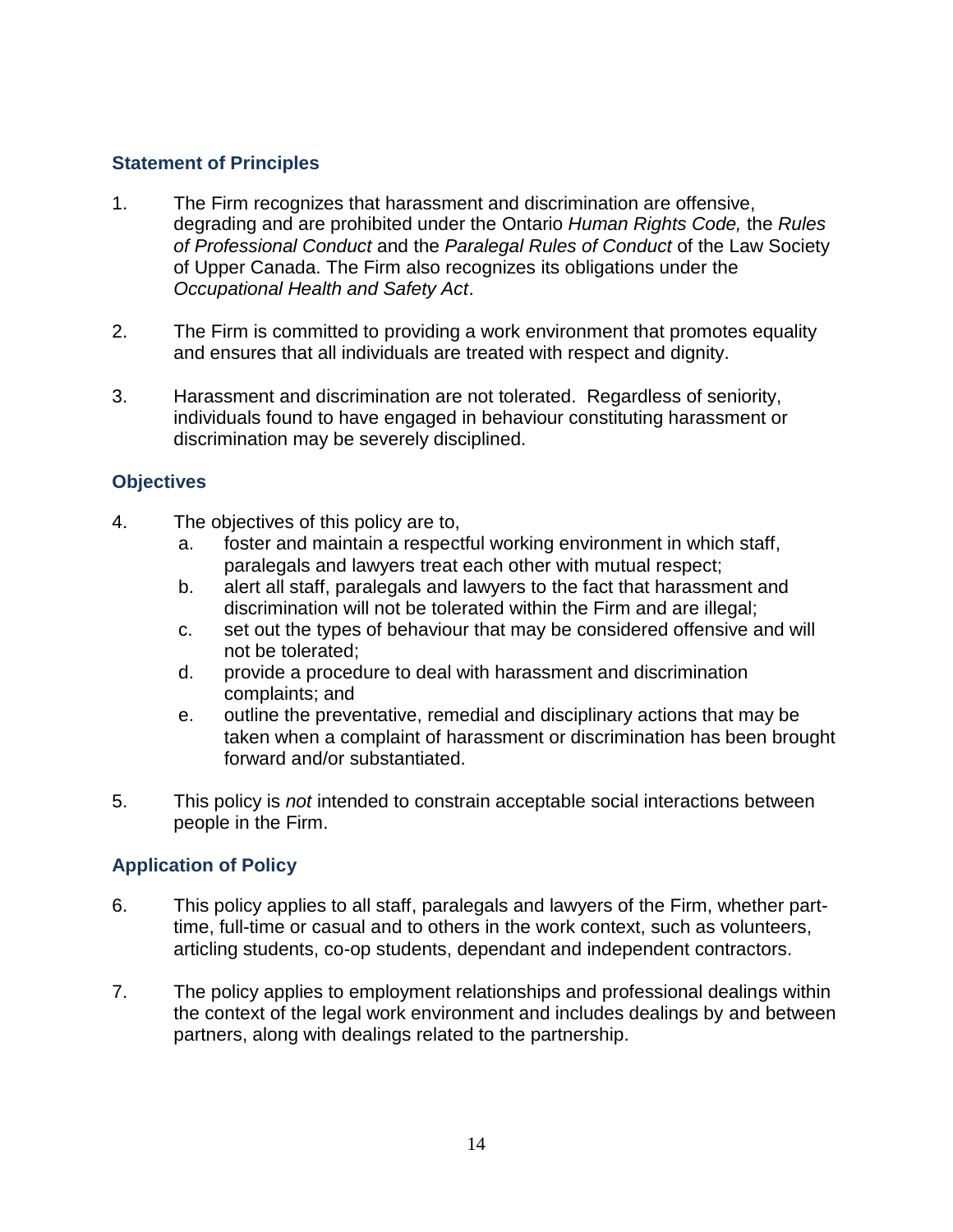- 8. The policy applies to every aspect of the legal work environment, including recruitment, selection, promotion, transfer, training, compensation and performance reviews.
- 9. This policy covers any legal work-related environment and professional dealings including,
	- a. any place where the business of the firm is conducted or where social and/or other functions related to the business of the firm occur;
	- b. activities that are incidental or connected to the business of the firm, including activities that are incidental or connected to the business of partners or the partnership;
	- c. incidents that occur after the official business of a meeting but are incidental or connected to the meeting; or
	- d. conduct outside the workplace which is likely to be prejudicial to the business of the firm.

#### Note:

The application of the policy to all those in the work context (including volunteers), to all types of employment relationships (including partners), and to any legal work-related environment and professional dealings is consistent with Ontario human rights law.

### <span id="page-14-0"></span>**Confidentiality**

10. To protect the interests of the persons involved, confidentiality will be maintained throughout the process to the extent practicable and appropriate under the circumstances except where disclosure is required by law or is necessary for a proper investigation and resolution of the matter.

### **Note**

If the policy is to be effective, confidentiality at every stage of the process is important. The absence of assurances of confidentiality may discourage individuals from using the policy. A statement of confidentiality is meant to protect the complainant, respondent and the firm. However, the nature of an investigation will necessitate some exceptions to the rule of confidentiality and a firm should include a statement to that effect in the policy.

### <span id="page-14-1"></span>**Definitions**

11. "Discrimination" means a differential treatment, whether intentional or not, that imposes a disadvantage or a burden on a person or group of persons, or that results in the denial of a benefit to a person or group of persons, based on one or more of the prohibited grounds of discrimination. The differential treatment must result in the perpetuation of prejudice or reinforcement of stereotypes**.** (See Appendix 1 for examples).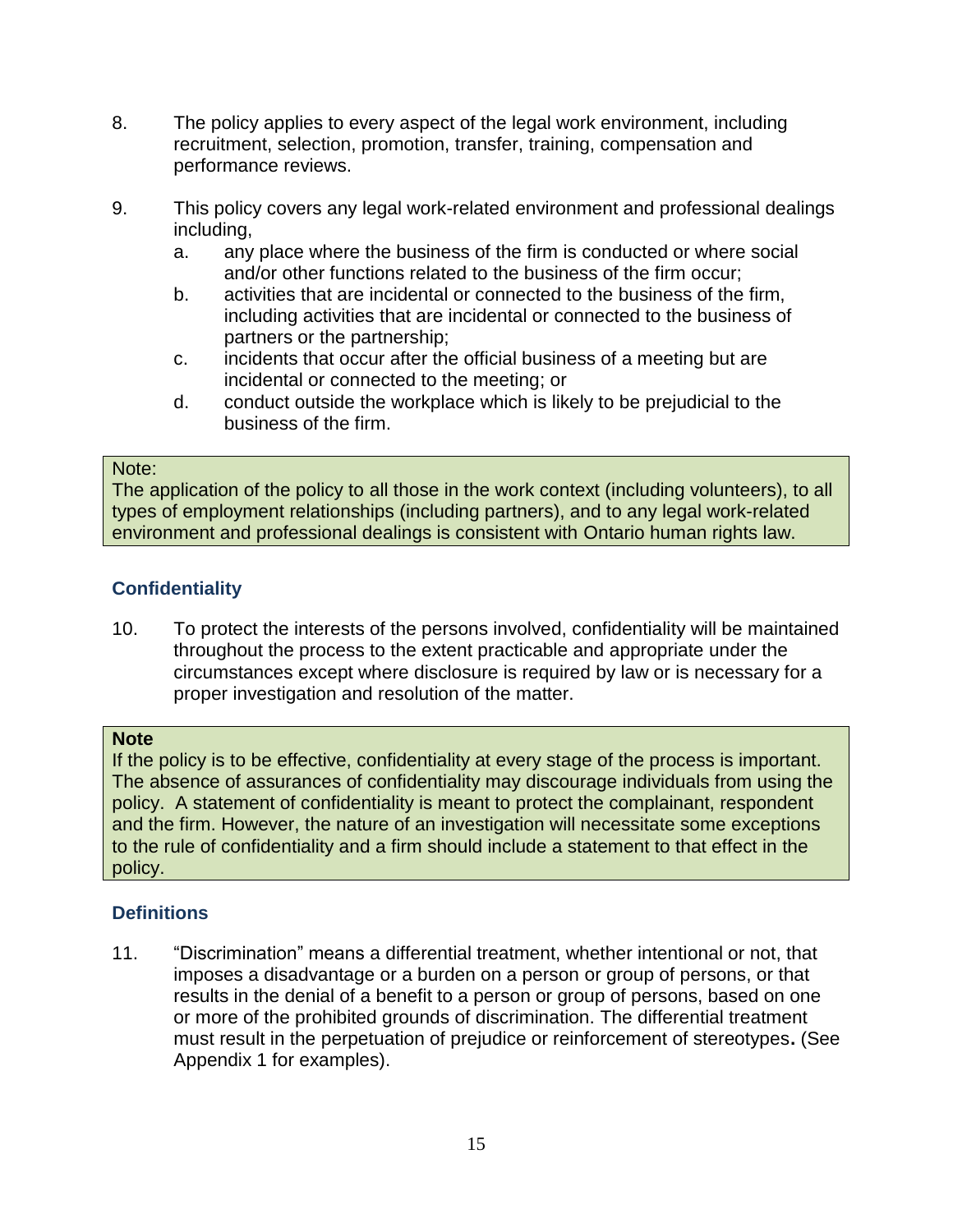- 12. "Prohibited grounds" means any of the following:
	- a. race;
	- b. ancestry;
	- c. place of origin;
	- d. colour;
	- e. ethnic origin;
	- f. citizenship;
	- g. creed (religion);
	- h. sex (including pregnancy and breastfeeding);
	- i. sexual orientation;
	- j. gender identity
	- k. gender expression;
	- l. age (in employment, an age that is 18 years or more);
	- m. record of offences (criminal conviction for a provincial offence, or for an offence for which a pardon has been received);
	- n. marital status (including the status of being married, single, widowed, divorced, separated, or living in a conjugal relationship outside of marriage, whether in a same sex or opposite sex relationship);
	- o. family status (being in a parent-child relationship);
	- p. or disability (including mental, physical, developmental or learning disabilities).
- 13. "Harassment" means engaging in a course of vexatious comment or conduct against an individual in the workplace that is known or ought reasonable to be known to be unwelcome. The course of comment or conduct does not have to be based on one of the enumerated grounds. (See Appendix 1 for examples).

### <span id="page-15-0"></span>**Threats, Reprisals or Retaliations and Bad Faith Complaints**

- 14. Any staff, paralegal or lawyer of the Firm has the right to make a complaint or enforce his or her rights under this policy without threats of reprisals, reprisals or retaliations. The Firm prohibits threats, reprisals or retaliations in relation to the policy and such actions will be treated in the same manner as harassment or discrimination.
- 15. Any staff, paralegal or lawyer of the Firm who makes a malicious or bad faith complaint is in violation of the policy. A malicious or bad faith complaint means that a person has made a complaint under this policy that she or he knew was untrue. Submitting a complaint in good faith, even where the complaint cannot be proven, is not a violation of the policy.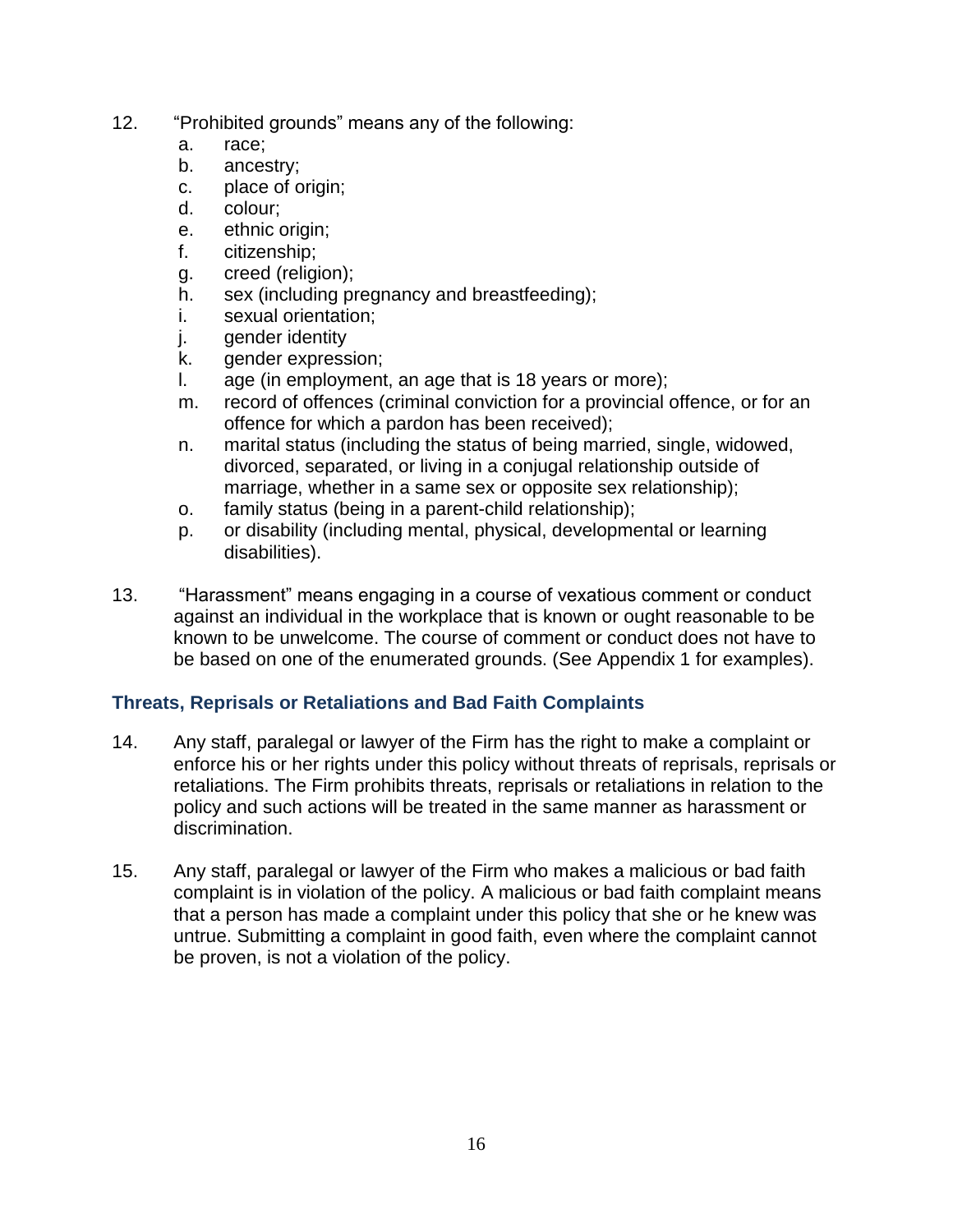### *PROCEDURES*

#### <span id="page-16-1"></span><span id="page-16-0"></span>**Roles and Responsibilities**

- 16. All members of the Firm are expected to uphold this policy by refraining from any form of harassment or discrimination, and by cooperating in any investigation of a harassment or discrimination complaint.
- 17. Those with supervisory authority, including partners, have the additional responsibility to act immediately on observations or allegations of harassment or discrimination. They are responsible for creating a working environment that is free of harassment and discrimination and should address issues before they escalate.
- 18. The Firm appoints [number of Advisors] staff, paralegals or lawyers as Advisors. The Advisors are neutral. They provide information about human rights and the policy to any person who is concerned about possible harassment or discrimination within the Firm. Advisors are not advocates and do not provide legal advice. Advisors maintain confidentiality of communications, unless under a legal obligation to disclose the information by law or under this policy. Advisors who are made aware of harassment or discrimination that, if proven, would be in violation of this policy, will report the incident to the Equality Committee for consideration and inform the complainant of the action taken.

#### Note:

Appointed advisors under a policy are not investigators or decision-makers. They help to clarify options available, answer questions and explain the policy.

The role of advisors is important to the successful implementation of the harassment and discrimination policy, but the success of the policy depends on the choice of persons to fulfil this responsibility. An advisor should be well respected within the firm and be able to discuss a complaint with the complainant or respondent, regardless of that person's seniority. He or she should be sensitive to the nature and effects of harassment and discrimination, and be trusted as a person who will observe the principles of confidentiality.

The number of appointed advisors usually depends on the number of staff, paralegals and lawyers in the firm, in addition to the culture and structure of the firm. The appointment of more than one advisor allows staff, paralegals and lawyers to have choices when requiring the assistance of an advisor. To the extent possible, a law firm should appoint advisors that reflect the diversity and the hierarchical structure of the firm.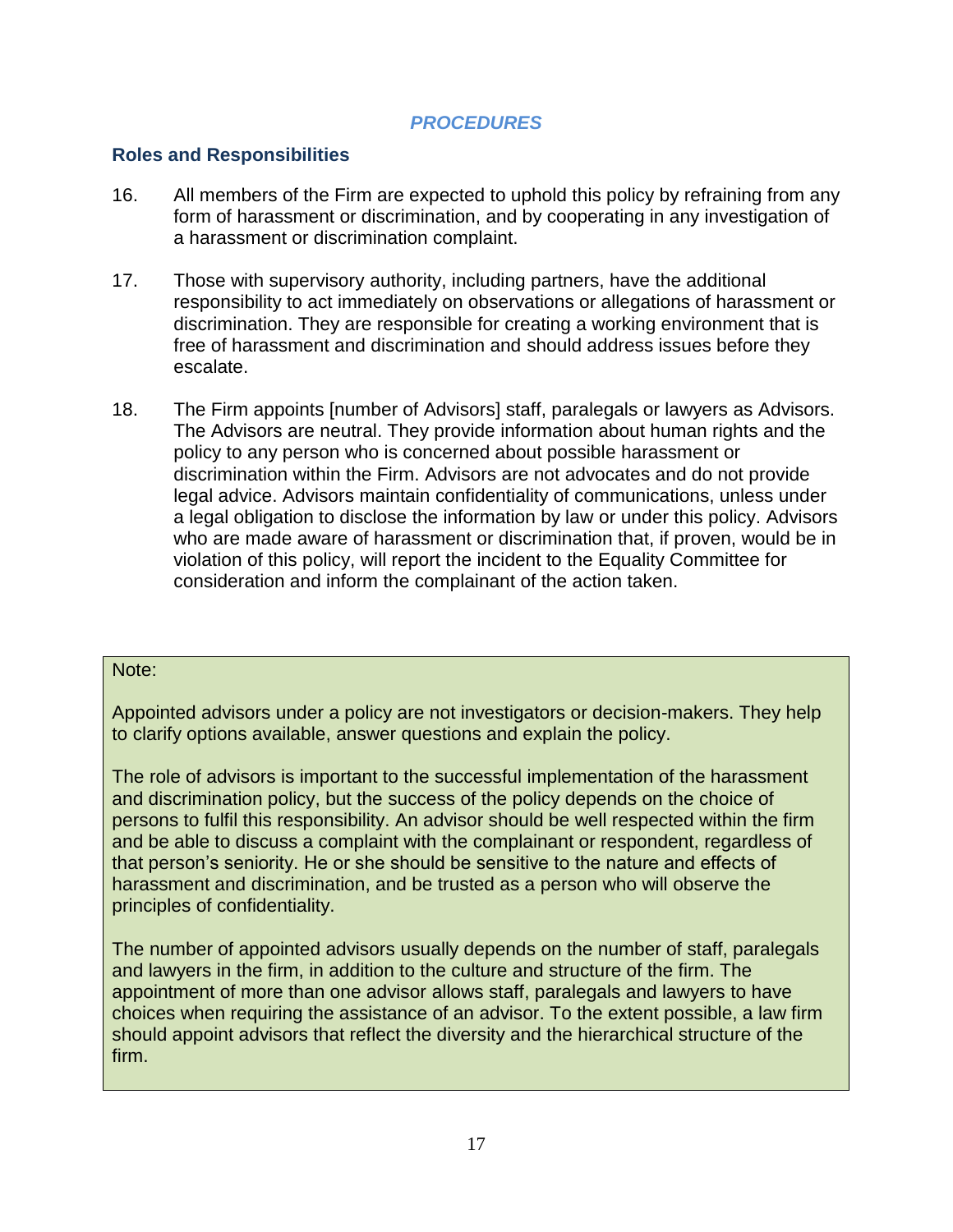An advisor should not condone harassment or discrimination. As a result, the policy suggests that, in instances where an advisor is made aware of harassment or discrimination that, if proven, would be a violation of human rights law, he or she should report the incident and inform the complainant of the action taken.

A law firm may also appoint the Discrimination and Harassment Counsel (DHC) to be an advisor under the policy. If that is the case, however, the mandate of the DHC is limited to providing advice about harassment or discrimination by lawyers or paralegals.

### <span id="page-17-0"></span>**The Equality Committee**

24. An Equality Committee is created. Members are appointed for a term of [numbers of years] years, renewable by the [name of management board]. The Equality Committee has no less than [number of] staff, paralegals or lawyers of the Firm. The Equality Committee is mandated to deal with complaints filed under this policy. Members of the Equality Committee must be knowledgeable of human rights law and principles, and of this policy and its application.

#### Note:

The sample policy suggests that an equality committee be created to deal with complaints of harassment or discrimination. The creation of such a committee provides an avenue for complainants to proceed to a committee of appointees knowledgeable on human rights issues, who represent different sectors of the organization and who have decision-making authority. Every effort should also be made to include members from diverse communities on the equality committee.

In lieu of an equality committee, it may be appropriate for a firm to appoint one or more members to handle complaints under the policy. Another option could be to appoint an existing committee to handle complaints. Firms should take into account their culture and context to determine what process would be the least intimidating and to ensure that complaints are brought forward.

#### <span id="page-17-1"></span>**External Avenues**

25. While the Firm is committed to resolving incidents of harassment of discrimination internally, nothing in this policy precludes staff, paralegals or lawyers from pursuing other avenues, such as filing an application with the Human Rights Tribunal.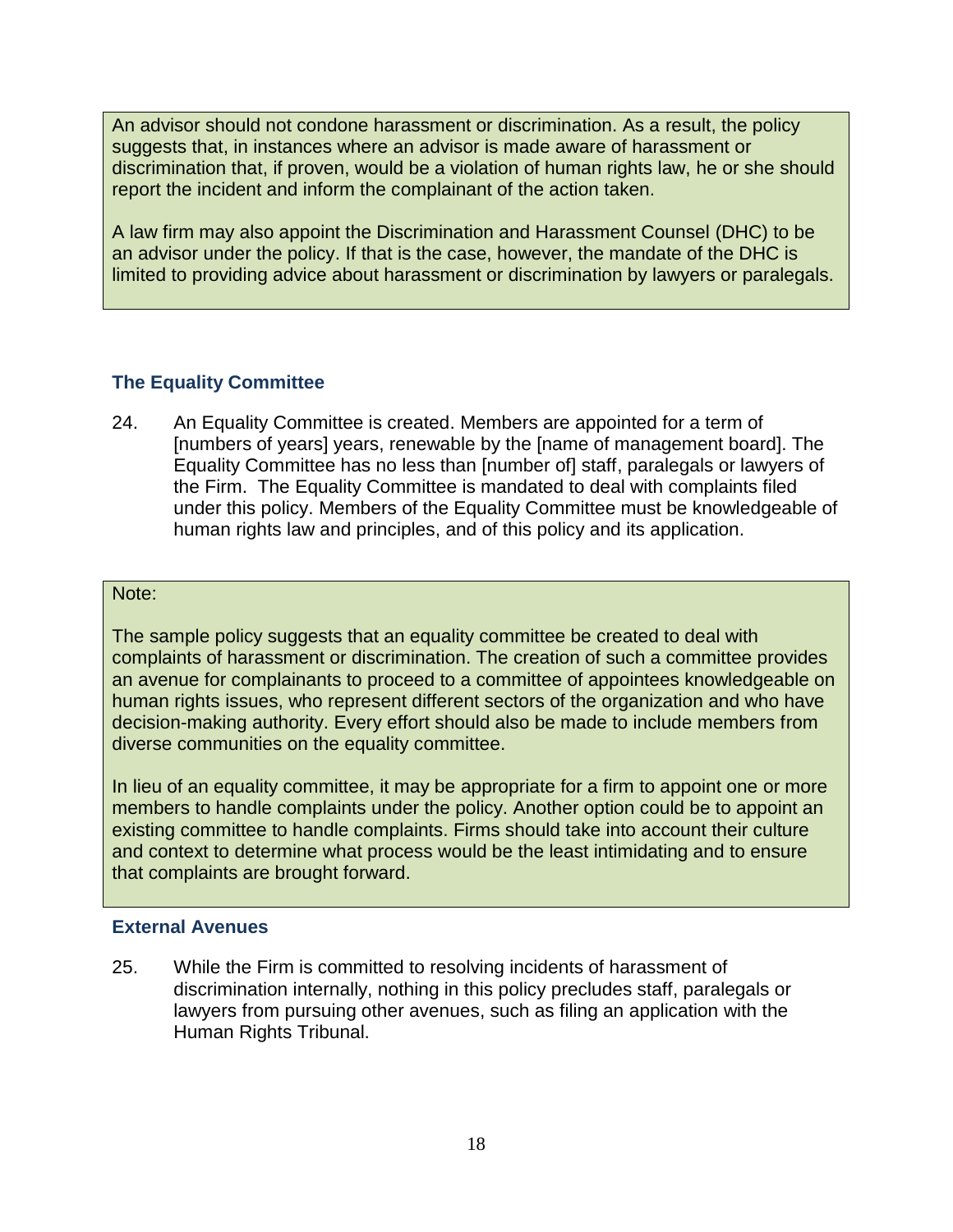### <span id="page-18-0"></span>**Initial Action by Complainant**

- 26. A person who considers that she or he, or someone else, has been subjected to harassment or discrimination (the complainant) is encouraged to bring the matter to the attention of the person responsible for the conduct (the respondent).
- 27. Where the complainant does not wish to bring the matter directly to the attention of the respondent, or where such an approach is attempted and does not produce a satisfactory result, the complainant may approach a [insert position such as group leader, supervising paralegal or lawyer, Human Resources, Advisor] to seek assistance.

#### Note:

Directly approaching the person whose conduct has caused offence is usually the first step in a policy. Frequently, people are unaware that their conduct is offensive and all that is required to prevent its repetition is a simple statement that the conduct is unwelcome. However, power and status disparities between the respondent and the complainant may make it impossible or unreasonable for the complainant to approach the respondent. Therefore, such a first step should not be a mandatory step to the process.

A firm may wish to stipulate a time limit for reporting a complaint. If that is the case, it may be desirable to abide by the time limit of the *Code,* which stipulates that an application may be made "within one year after the incident to which the application relates; or if there was a series of incidents, within one year after the last incident in the series."

The *Code* also allows a person to apply after the expiry of the time limit if the Tribunal is satisfied that the delay was incurred in good faith and no substantial prejudice will result to any person affected by the delay. (see s. 34 of the *Code*) A firm may wish to include a clause to indicate that a complaint will not be dismissed simply because it has not been reported in a timely fashion. Frequently, fear of retaliation or embarrassment may cause a person to wait until the harassment or discrimination becomes unbearable before reporting the incident. The very act of having to report harassment or discrimination may also add to the individual's distress.

It has been shown that complainants often feel uncomfortable, embarrassed, or ashamed when they talk about personal incidents of harassment. Some may also feel that they will be ignored, discredited, or accused of misunderstanding their superior's intentions. Common reasons given for not reporting the incidents are that the complainant believes nothing would be done, that the complaint will be treated lightly or ridiculed or that the complainant will be blamed or suffer repercussions.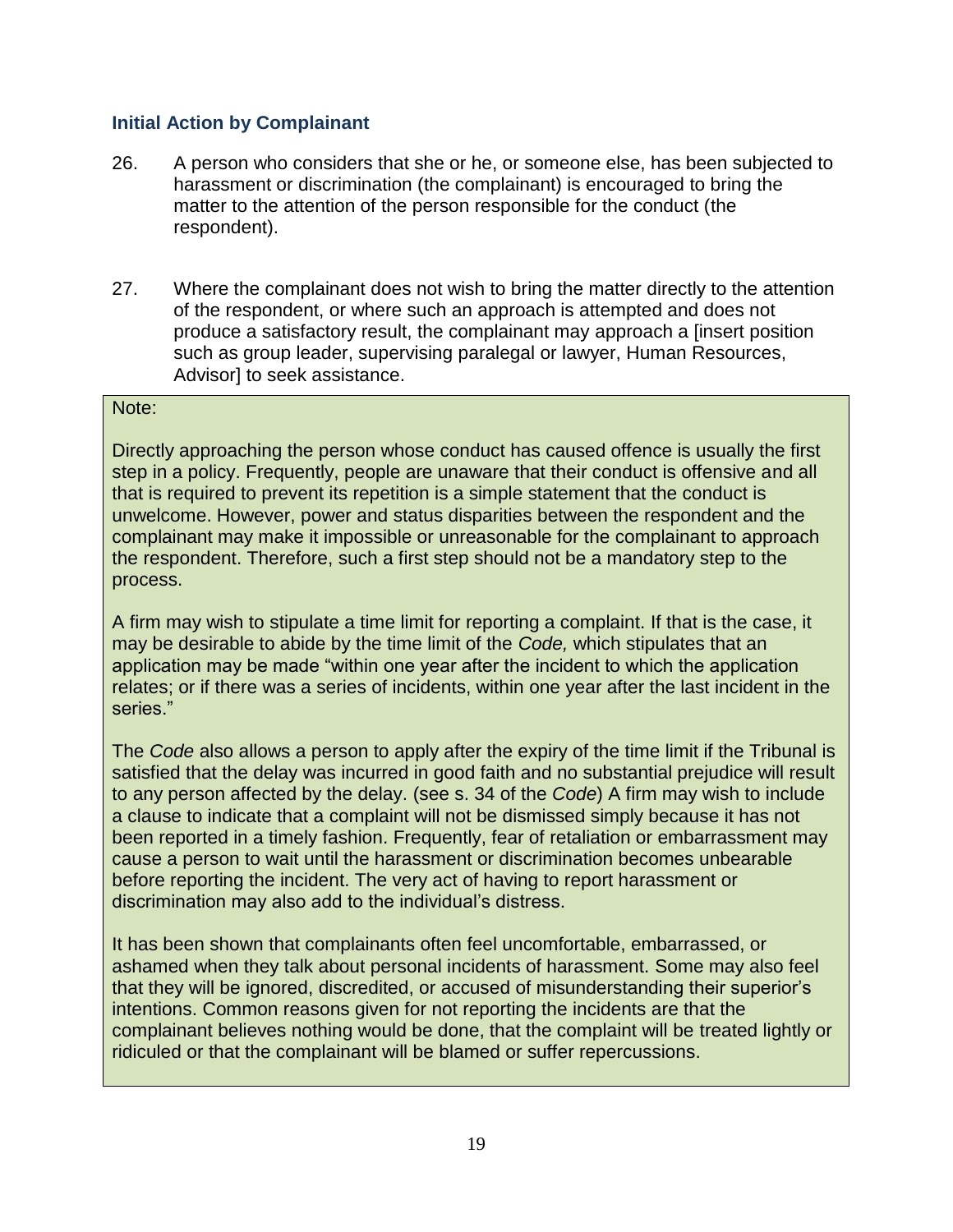### <span id="page-19-0"></span>**Informal Procedure**

- 28. Once a complainant has approached [insert position such as group leader, supervising paralegal or lawyer, Human Resources, Advisors] the [insert position such as group leader, supervising paralegal or lawyer, Human Resources] provides the complainant with a copy of this policy and advises the complainant of:
	- a. the right to lay a formal written complaint under this policy;
	- b. the availability of counselling and other support services provided by the Firm;
	- c. the right to be accompanied or represented by [legal counsel or other person of choice] at any stage of the process where the complainant is required or entitled to be present;

#### Note:

If the firm allows the complainant or respondent to be accompanied by legal counsel, it may wish to specify whether the firm covers the costs of legal counsel and whether paralegals or lawyers from the firms are allowed to act for either the complainant or the respondent.

- d. the right to withdraw from any further action in connection with the complaint at any stage; and
- e. other avenues of recourse available to the complainant, such as contacting the Discrimination & Harassment Counsel, contacting the Human Rights Legal Support Centre and/or filing an application with the Ontario Human Rights Tribunal, and where appropriate, any time limitations for filing an external complaint.

### <span id="page-19-1"></span>**Outcome of Meeting**

- 29. Where appropriate, the [insert position such as group leader, supervising paralegal or lawyer, Human Resources, Advisors] will offer the parties an opportunity to informally resolve the issue. No person is required to try to resolve the issue informally.
- 30. Where the complainant and the respondent are satisfied that they have achieved an appropriate resolution, the [insert position such as group leader, supervising paralegal or lawyer, Human Resources, Advisors] makes a confidential written record of the resolution and keeps it in a locked filing cabinet. The written record may be signed by both parties and both parties may also be given a copy of the resolution.
- 31. The [insert position such as group leader, supervising paralegal or lawyer, Human Resources, Advisors] should follow-up to ensure that the resolution is working.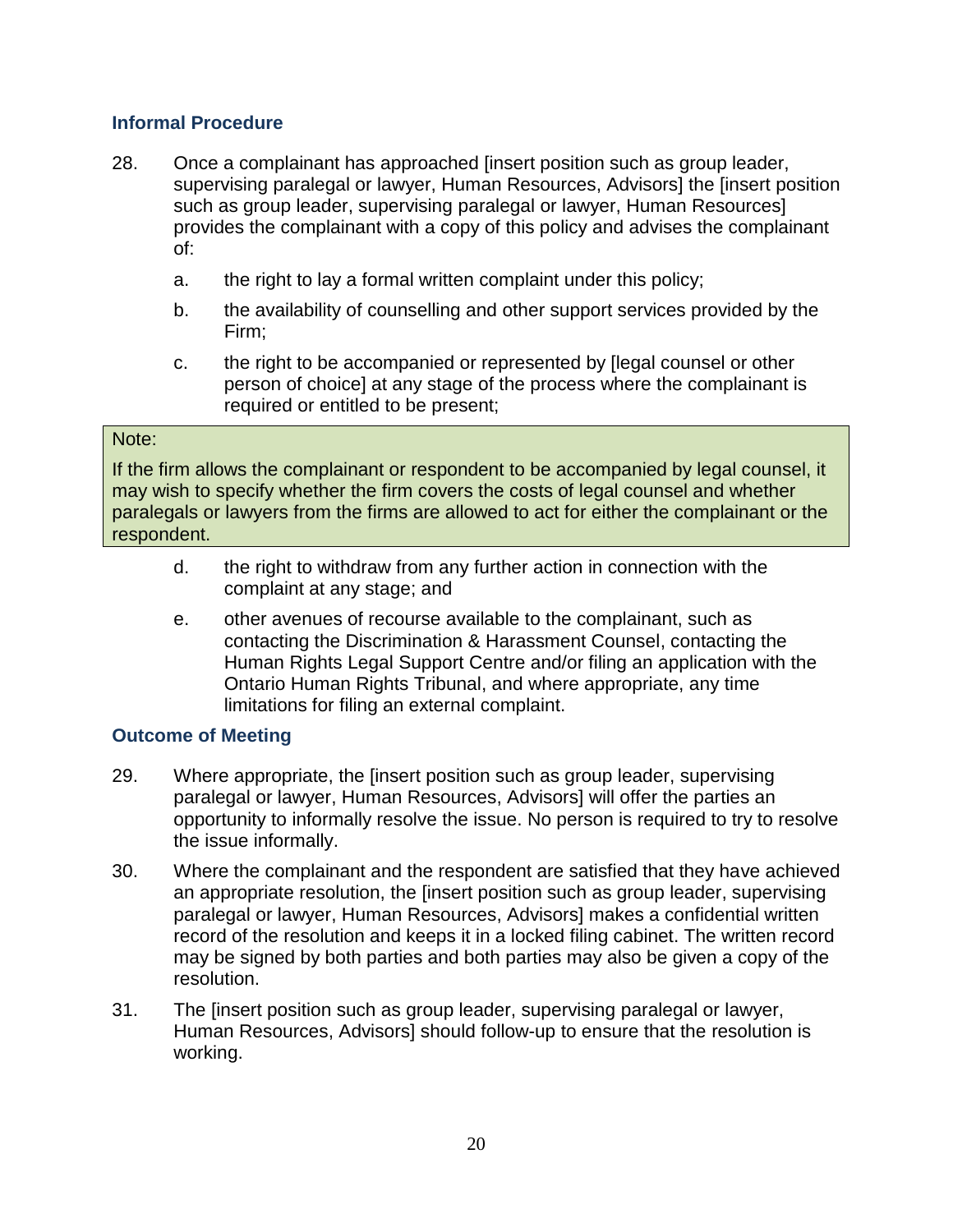### <span id="page-20-0"></span>**Laying a Formal Complaint**

32. A formal written complaint is filed with the Equality Committee. (See Appendix 2 for template form). The Equality Committee appoints one of its own members (the Appointed Member) to investigate the complaint. Where the complaint involves a member of the Equality Committee, the member withdraws from the Equality Committee until such time as the matter is resolved or closed.

#### Investigation Process

- 33. Any investigation process under this policy follows accepted principles of fairness, including the following:
	- a. impartiality;
	- b. the right to know the allegation and the defence;
	- c. the right to offer evidence and witnesses; and
	- d. the right to rebut relevant evidence.

#### Internal Investigation

- 34. The Appointed Member provides a copy of the complaint to the complainant and respondent, and interviews the complainant, respondent and witnesses.
- 35. This procedure is completed within [insert number of days] days of receipt of the formal complaint, unless a longer period is appropriate in the circumstances and does not disadvantage either the complainant or respondent.
- 36. The Appointed Member provides a written summary of findings which includes the allegations of harassment and discrimination, the facts and the findings, to the complainant and to the respondent. They each have one week of receipt of the summary of findings to reply unless a longer period is appropriate in the circumstances and does not disadvantage the complainant or respondent.
- 37. The Appointed Member files a formal report with the Equality Committee based on the summary of findings and on the replies from the complainant and the respondent. The formal report may also include recommendations on appropriate resolutions.

### <span id="page-20-1"></span>**External Investigation**

38. The Equality Committee may, at any stage of the process, decide that there are reasonable grounds to proceed with an external investigation. In that case, it appoints a neutral third party to act as the external investigator. The external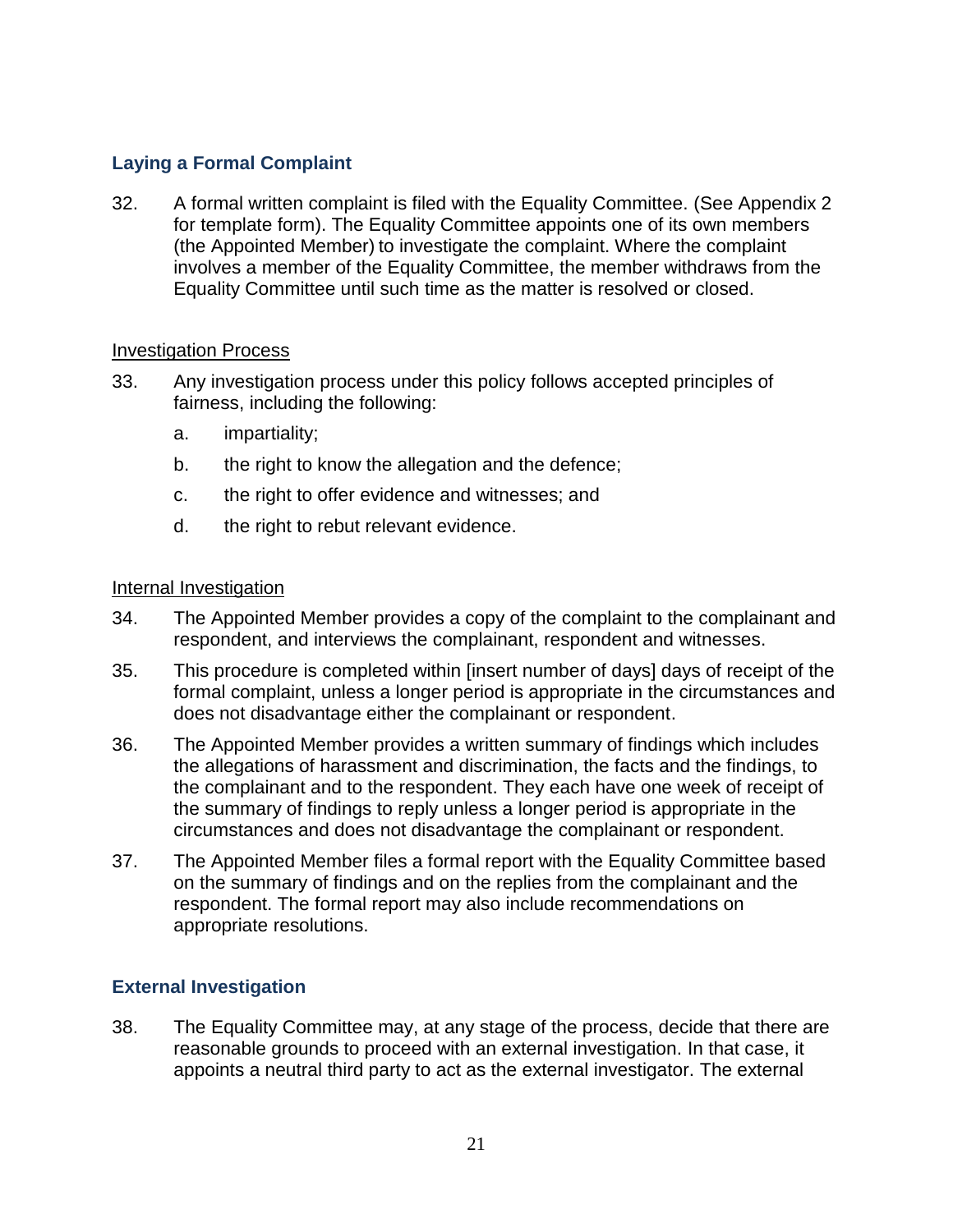investigation follows the same process as the internal investigation described above.

#### Note:

Since staff, paralegals and lawyers of the firm usually have the right to inspect the contents of their own personnel file, it is important, to protect the confidentiality of witnesses and others, that details of the investigation and the evidence not be kept in the personnel file. Only the outcome of the investigation should be recorded in the personnel file.

Generally, the only person who has access to witness statements is the investigator. When the investigator provides his or her final report, he or she does not refer to witnesses by name.

### Temporary Accommodation

39. The complainant may, at any time after a formal complaint has been filed, make a request to the Equality Committee or to the Appointed Member for temporary accommodation until the complaint resolution process comes to an end and every effort will be made to reasonably accommodate the complainant.

#### Note:

Temporary accommodation can include limiting contacts between the complainant and respondent by relocating the respondent to another area of the workplace or allowing the complainant to report to work with someone other than the respondent. One must be mindful that the complainant should not bear the inconvenience of job relocation. Care must be taken not to affect negatively the career development of the complainant as the process unfolds.

### <span id="page-21-0"></span>**Action Taken Following Investigation**

40. Based on the outcome of the investigation, the Equality Committee, in conjunction with the appropriate level of management, makes a decision about whether the policy has been violated and what action will be taken as a result of the findings. The complainant and the respondent are informed of the outcome of the investigation and any decisions as to whether the policy has been violated.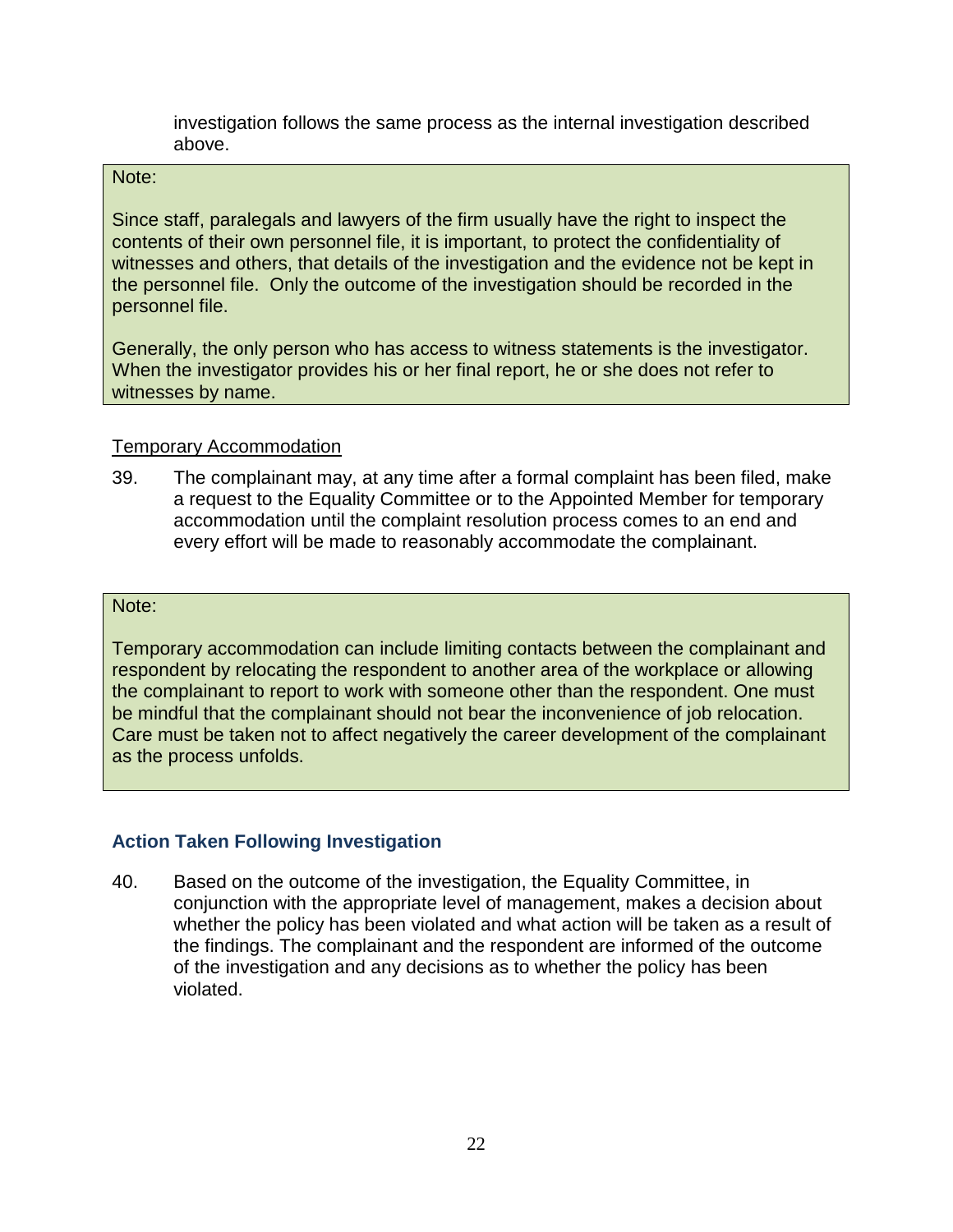### <span id="page-22-0"></span>**Types of remedial action**

- 41. Based on the nature and severity of the violation, the remedial action may include an apology, education, counselling, verbal or written reprimand, transfer, a financial penalty, a suspension with or without pay or dismissal up to and including dismissal without notice. The remedial action may also include suspension or removal from the partnership.
- 42. Disciplinary actions that involve a financial penalty, suspension or removal from the partnership will be approved by the [Executive Committee]. Suspension or removal of a partner must proceed in accordance with the provisions of the partnership agreement.
- 43. Where the complaint is substantiated, the confidential outcome of the proceedings will be placed in the respondent's personnel file. Where the complaint is not substantiated, no documentation under this policy will be placed in any respondent's personnel file. All other documentation under this policy will be kept in a locked filing cabinet by the [Managing Partner].

#### Note:

A remedy should be based on the nature and severity of the violation; the more serious the violation, the harsher the remedy. It should be noted that harassment and discrimination policies are usually remedial in nature and aim at establishing a workplace that is respectful.

The resolution may include a reinstatement of the complainant if he or she was forced to terminate his or her employment due to harassment or discrimination, back pay for wages lost, restoration of benefits that may have been denied or an apology to the complainant.

Other remedial options include education and counselling for all parties, a verbal or written reprimand, a financial or monetary penalty as compensation for the humiliation, transfer of the harasser and in the most severe cases of a violation of the policy, a suspension with or without pay or dismissal up to and including dismissal without notice.

### <span id="page-22-1"></span>**Harassment or Discrimination in the Provision of Services**

44. The Firm recognizes that its staff, paralegals and lawyers may be subjected to harassment or discrimination by individuals who are not staff, paralegals or lawyers of the Firm, such as clients or opposing counsel. The Firm acknowledges its responsibility to support and assist staff, paralegals and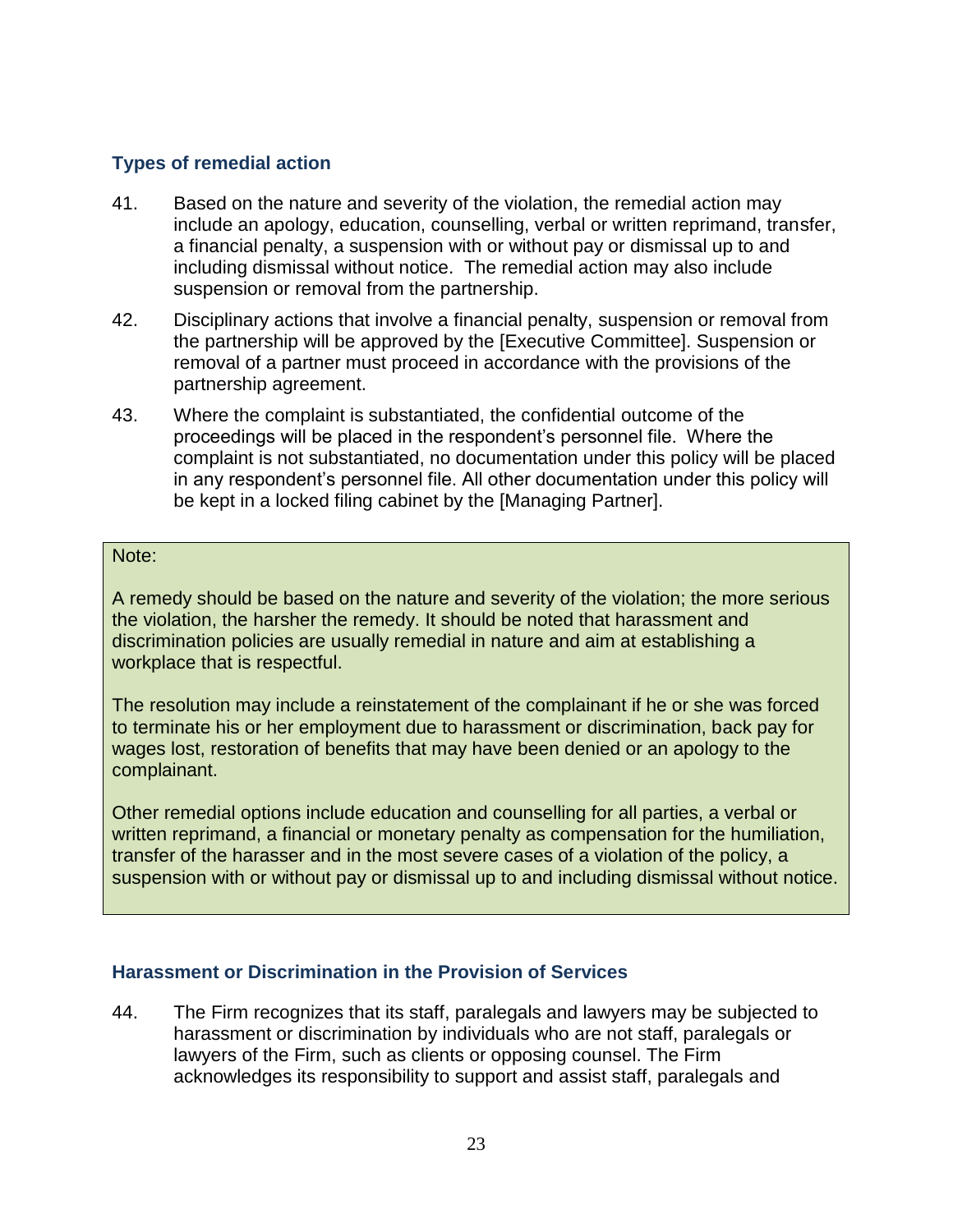lawyers subjected to such harassment or discrimination and to do all it can to ensure that the behaviour stops.

45. The Firm also prohibits harassment and discrimination in the provision of services to third parties, including clients, suppliers or service providers. The Firm acknowledges its responsibility to address such behaviour.

#### Note:

#### **Appeal Process and Other Avenues of Recourse**

The sample policy does not provide an appeal process. An appeal process will depend upon how disciplinary measures are normally appealed in the firm. If there are no internal appeal procedures, a respondent who has been disciplined can take the matter to court.

A complainant should be informed of the right to file an application with the Human Rights Tribunal of Ontario if he or she is dissatisfied with the disposition of the complaint.

A complainant may also be informed that the Discrimination and Harassment Counsel (DHC) for the Law Society of Upper Canada offers confidential advice to those who may have been subjected to harassment or discrimination by a lawyer or paralegal. The DHC works independently from the Law Society. The Services offered by the DHC are available to anyone who has experienced discrimination or harassment by a paralegal or lawyer. The DHC can outline options for recourse and if both parties agree, attempt to resolve the complaint through mediation.

While the DHC does not have investigative powers, nor does it operate a formal complaints process that involves fact-finding, the DHC may be able to assist a complainant by intervening informally as a neutral facilitator or by conducting formal mediation, where appropriate.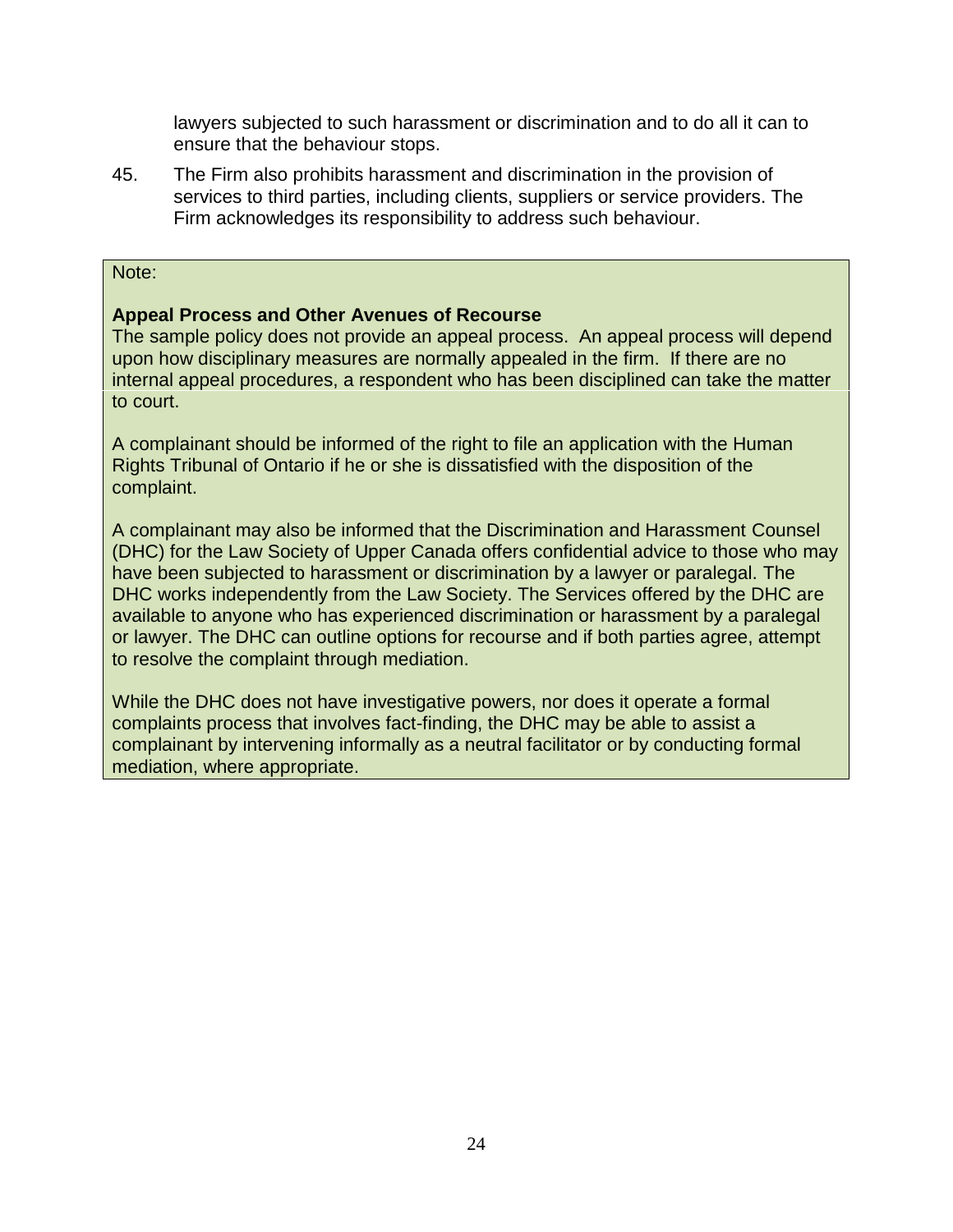### <span id="page-24-0"></span>**Appendix 1: Examples of Harassment and Discrimination**

#### Note:

It is not necessary to include examples of harassment or discrimination. However, some firms prefer to include examples to provide staff, paralegals and lawyers with some guidance regarding the types of behaviour that is inappropriate. Providing examples also serves to educate the firm.

The following are examples of workplace discrimination and harassment,

- a unwelcome remarks, jokes, slurs, innuendos or taunting based on a person's place of origin;
- b interference with a person's ability to perform his or her work responsibilities because of a person's disability;
- c refusing to work or interact with a staff, paralegal or lawyer based on a person's race;
- d sexist jokes causing offence;
- e sexually suggestive or offensive comments, remarks or gestures;
- f unwelcome physical contact, such as unwanted touching;
- g propositions of physical intimacy;
- h demands for dates or sexual favours, when a person knows or ought to know that they are unwelcome;
- i sexual and/or offensive e-mail messages;
- j comments, signs, caricatures, or cartoons displayed in the workplace that depict minority racial or religious groups in a demeaning manner;
- k demeaning racial remarks, jokes or innuendoes about a staff, paralegal or lawyer told to other employees, and racist, derogatory or offensive pictures, graffiti or materials related to race or other grounds such as ethnic origin;
- l delivery of racist and/or offensive e-mail message or exchange of racist and/or offensive message through any form of communication, including social media such as twitter or facebook;
- m repeated slurs directed at the language and accent of a particular group;
- n constant unwelcome remarks based on false assumptions about a person's background or beliefs.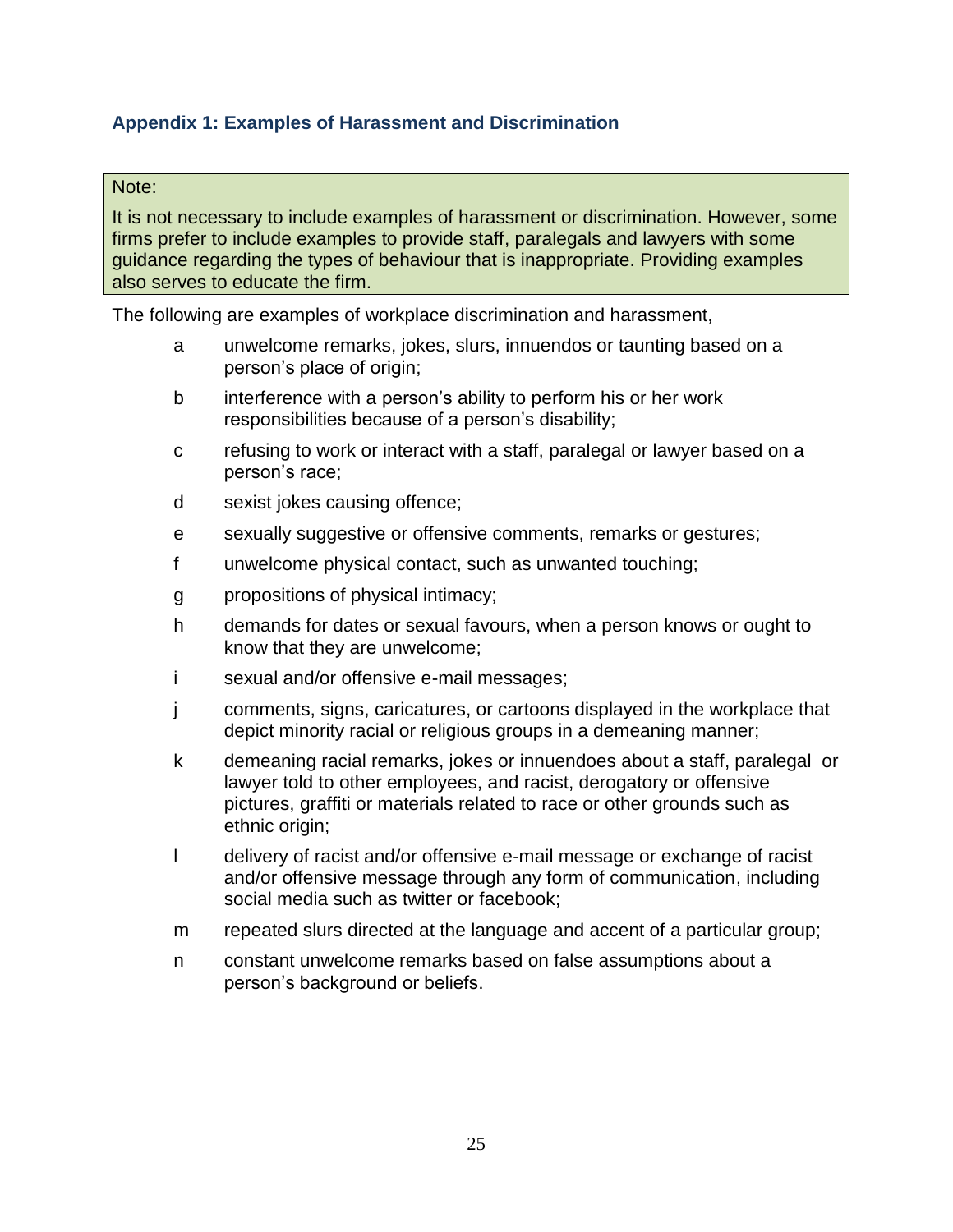# <span id="page-25-0"></span>**Appendix 2 Complaint Form**

| <b>Complaint Form under Workplace Harassment</b><br>and Discrimination Policy |  |  |  |
|-------------------------------------------------------------------------------|--|--|--|
| $\frac{1}{2}$ working as a $\frac{1}{2}$ in the $\frac{1}{2}$                 |  |  |  |
|                                                                               |  |  |  |
| working as a $\qquad \qquad$ in the $\qquad \qquad$ (Practice Group)          |  |  |  |
| has discriminated/harassed against me in employment on or about               |  |  |  |
| (Date)                                                                        |  |  |  |
| The grounds of discrimination or harassment are:                              |  |  |  |
| The particulars are as follows:                                               |  |  |  |
|                                                                               |  |  |  |
| Complainant's signature: Complainant's signature:                             |  |  |  |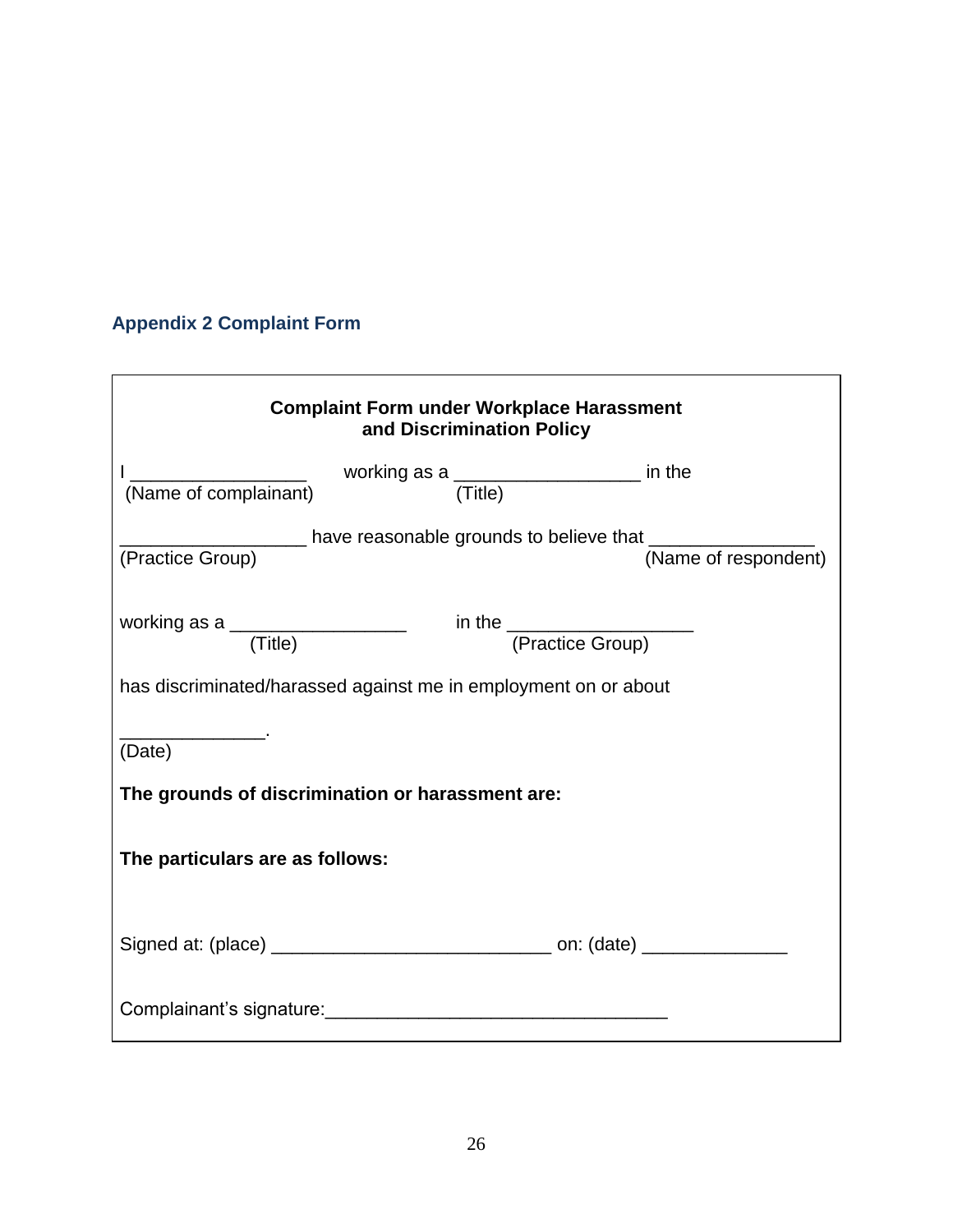| <b>Response Form under Workplace Harassment</b><br>and Discrimination Policy                                    |  |  |  |
|-----------------------------------------------------------------------------------------------------------------|--|--|--|
| working as a ____________________ in the<br>(Name of respondent)<br>(Title)                                     |  |  |  |
|                                                                                                                 |  |  |  |
|                                                                                                                 |  |  |  |
| working as a $\frac{1}{(Title)}$ in the $\frac{1}{(Practice Group)}$                                            |  |  |  |
| alleging that I have discriminated/harassed against him/her in employment on or about                           |  |  |  |
| (Date)                                                                                                          |  |  |  |
| The grounds of the alleged discrimination or harassment are:                                                    |  |  |  |
| I deny the allegations and provide particulars as follows:                                                      |  |  |  |
|                                                                                                                 |  |  |  |
| Respondent's signature: Network and the set of the set of the set of the set of the set of the set of the set o |  |  |  |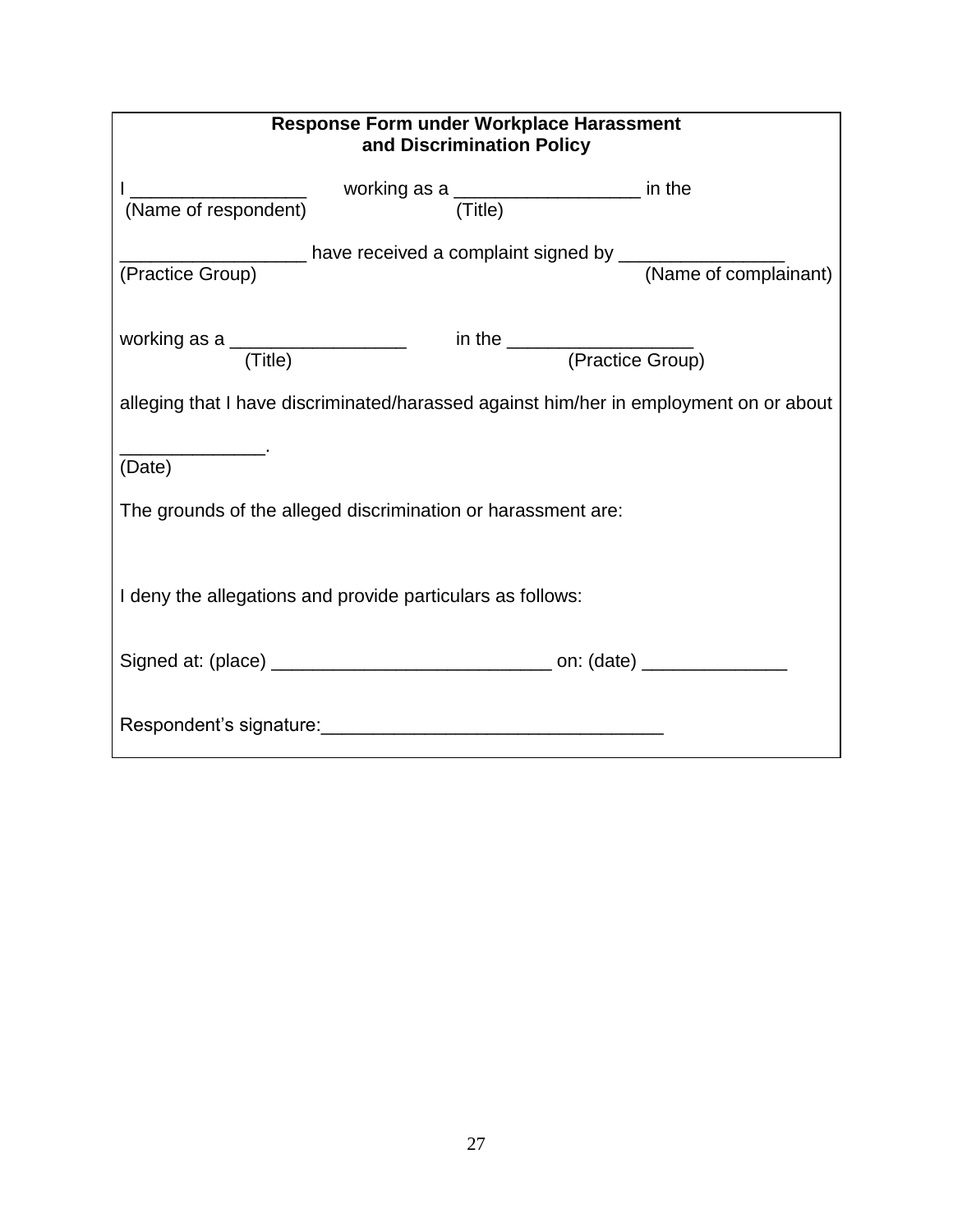### *CONSIDERATIONS FOR SMALL LAW FIRMS <sup>44</sup>*

<span id="page-27-0"></span>The legal and professional responsibility to prevent and respond to workplace harassment and discrimination and the principles applicable in the effective implementation and review of the policy also apply to small law firms. Management of the firm should support the policy and ensure that it is clear, fair, known and applicable to everyone in the law firm.

Even in the small law firm context, prospective new staff, paralegals and lawyers should be informed of the existence of the policy. Ongoing education and periodic review of the policy are also important.

The biggest difference between small law firms and larger organizations is that smaller organizations will frequently have limited financial resources or personnel to adopt the same kind of processes as a larger law firm. This resource issue will impact what a policy for a smaller firm will look like.

In lieu of an equality committee, smaller firms may wish to appoint one person, usually a senior member of the law firm, to implement the policy. He or she should be well positioned to be aware of situations of harassment or discrimination, be able to take action when necessary and set an example of appropriate firm behaviour.

The senior member's role may include interviewing the complainant, documenting the details of the complaint, identifying the remedy that is sought and whether the complainant wishes to proceed through mediation.

It is suggested that small law firms provide staff, paralegals and lawyers of the firm with accessible information about what specific behaviour is unacceptable; the procedure if they want to make a complaint and the types of remedial or disciplinary actions that may be taken by the law firm.

<sup>44</sup> Based on *Anti-Harassment Policies for the Workplace: An Employer's Guide* (Ottawa: Canadian Human Rights Commission, December 2001).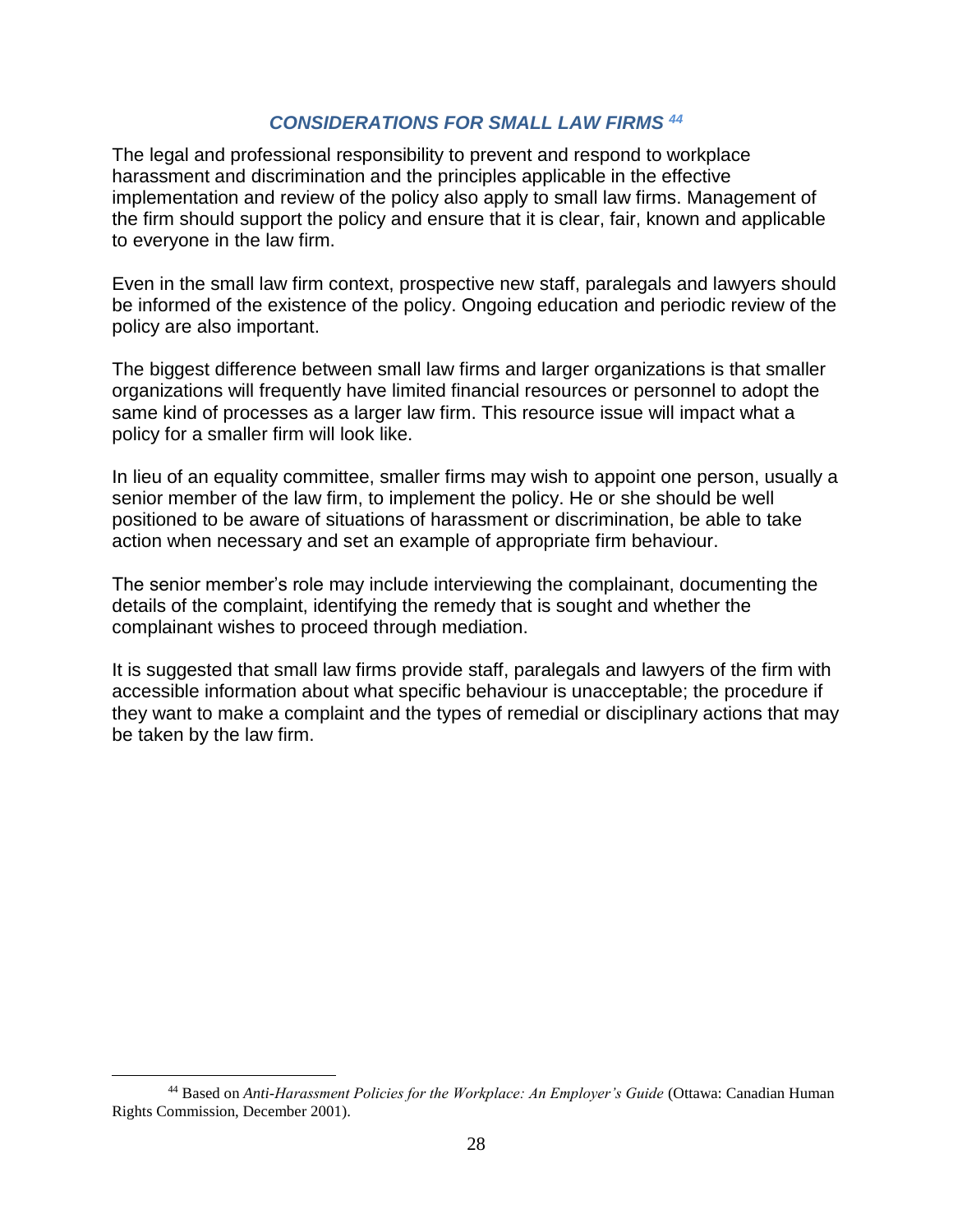### <span id="page-28-0"></span>**PART II – PREVENTING WORKPLACE VIOLENCE**

### *OVERVIEW OF LEGAL PRINCIPLES*

<span id="page-28-1"></span>Under the *Occupational Health and Safety Act ("OHSA")*, employers in Ontario have an obligation to prepare a policy with respect to workplace violence and develop and maintain a program to implement the policy.<sup>45</sup> For employers with more than five regular employees, the policies must be in written form.<sup>46</sup> This guide includes a sample policy on preventing workplace violence, along with information about how to develop the policy and other legal obligations under the *OHSA.* 

### <span id="page-28-2"></span>**Definitions**

"Workplace" is defined under the *OHSA* as "any land, premises, location or thing at, upon, in or near which a worker works". There are exceptions to this definition. For example, the *OHSA* does not apply to "work performed by the owner or occupant or a servant of the owner or occupant to, in or about a private residence or the lands and appurtenances used in connection therewith".<sup>47</sup> It is unlikely therefore, that the *OHSA*  would apply to the work of a lawyer or paralegal working from home.

"Workplace Violence" is defined in the *OHSA* as follows:

- the exercise of physical force by a person against a worker, in a workplace, that causes or could cause physical injury to the worker;
- an attempt to exercise physical force against a worker, in a workplace, that could cause physical injury to the worker;
- a statement or behaviour that it is reasonable for a worker to interpret as a threat to exercise physical force against the worker, in a workplace, that could cause physical injury to the worker.

"Worker" is defined as a "person who performs work or supplies services for monetary compensation […]".<sup>48</sup> For the purpose of this guide, the term "employee" is used instead of the term "worker" and includes staff, paralegals and lawyers, including associates and partners of the firm.

General Obligations Both employers and employees have obligations under the *OHSA.*

Employers must,

<sup>45</sup> Subsection 32.0.1 and subsection 32.0.2 of the *OHSA supra* note 4.

<sup>46</sup> Subsection 32.0.1(2) of the *OHSA, ibid.* 

<sup>47</sup> Section 1 and subsection 3(1) of the *OHSA, ibid.* 

<sup>48</sup> Section 1 of the *OHSA, ibid.*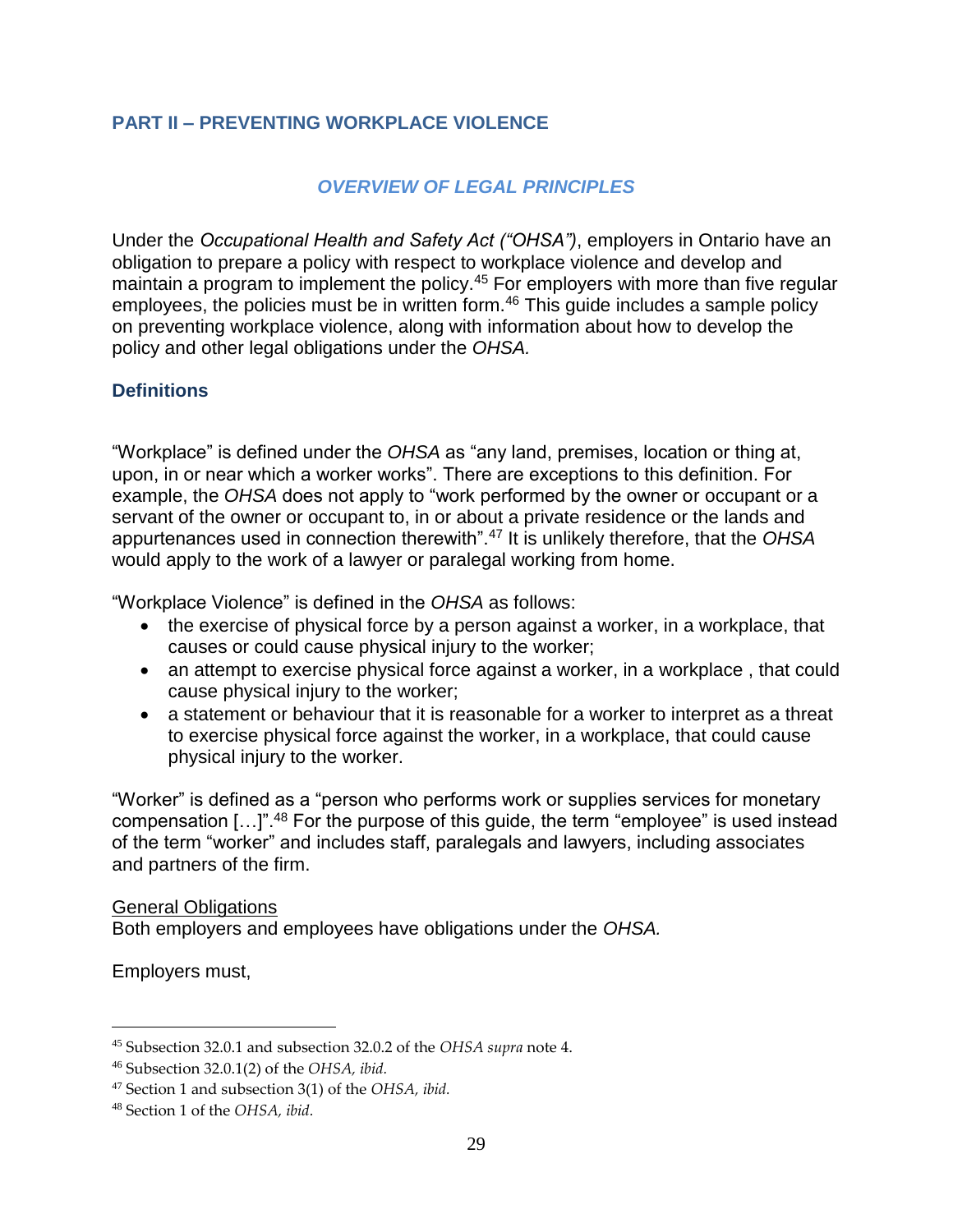- take every precaution reasonable in the circumstances to protect employees;<sup>49</sup>
- provide information, instruction and supervision to employees to protect the health and safety of employees;<sup>50</sup>
- provide assistance and co-operation to a joint health and safety committee or health and safety representative;<sup>51</sup>
- prepare and review, at least annually, the written occupational health and safety policy and develop and maintain a program to implement that policy;<sup>52</sup>
- assess the risks of workplace violence that may arise from the nature of the workplace, the type of work or the conditions of work.<sup>53</sup>

Employees must,

- act respectfully towards other employees in the workplace and when participating in work-related activities;
- work in compliance with the OHSA;<sup>54</sup>
- not engage in any prank, contest, feat of strength, unnecessary running or rough and boisterous conduct; <sup>55</sup>
- protect and ensure their immediate physical safety in the event of workplace violence and report the incident to the appropriate authority promptly (See **Appendix A** for examples of workplace violence);
- cooperate with any efforts to investigate and resolve matters arising under the policy;
- where applicable, keep their security access cards on their person or in a secure location; and
- alert the security personnel of any suspicious situation or person in the confines of the facility.

### <span id="page-29-0"></span>**Developing and Maintaining a Program**

In addition to the obligation under the *OHSA* to prepare a policy with respect to workplace violence and to review the policy as often as is necessary, but at least annually, the *OHSA* requires employers to assess the risks of workplace violence that may arise due to the nature of the workplace, the type of work or the conditions of work.

<sup>49</sup> Subsection 25(2)(h) of the *OHSA, ibid.*

<sup>50</sup> Subsection 25(2)(a) of the *OHSA, ibid.*

<sup>51</sup> Subsection 25(2)(e) of the *OHSA, ibid*.

<sup>52</sup> Subsection 32.0.1 (1) of the *OHSA*; Subsection 32.0.2 (1) of the *OHSA, ibid.* This applies to workplaces

where five or more employees are regularly employed. See subsection 25(2)(j) of the *OHSA, ibid.*

<sup>53</sup> Subsection 32.0.3 (1) of the *OHSA, ibid.*

<sup>54</sup> Subsection 28(1)(a) of the *OHSA, ibid.*

<sup>55</sup> Subsection 28(2)(c) of the *OHSA, ibid*.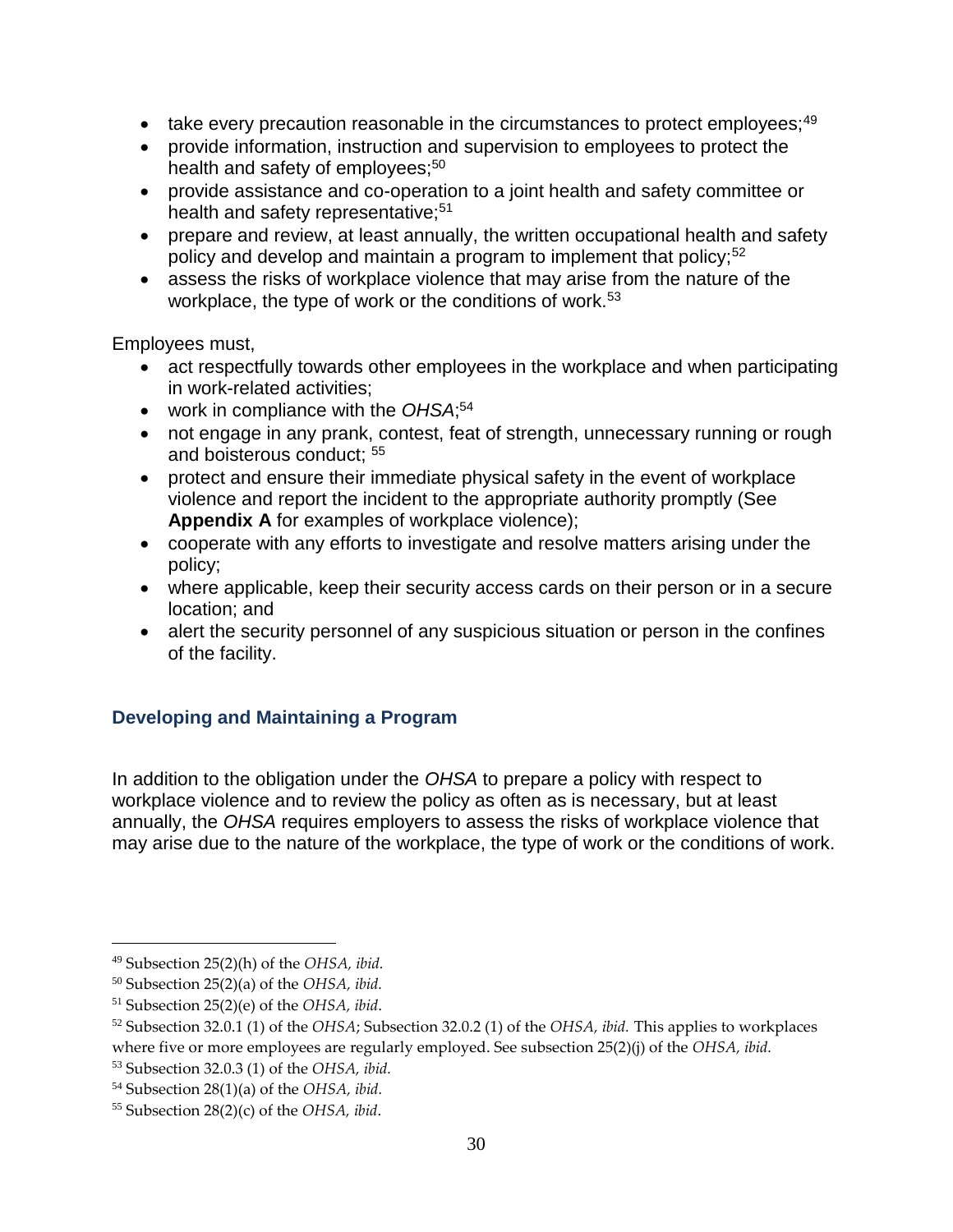The workplace violence program must include,

- measures and procedures to control the risks that are identified in the employer's assessment;
- measures and procedures for summoning immediate assistance when workplace violence occurs or is likely to occur;
- measures and procedures for employees to report incidents of workplace violence to the employer or supervisor;
- how the employer will investigate and deal with incidents or complaints of workplace violence; and
- any other elements prescribed in regulations.<sup>56</sup>

In assessing the risk of workplace violence, an employer must,

- take into account the circumstances of the workplace and circumstances common to similar workplaces, as well as any other elements prescribed in regulation (See **Appendices B and C** for samples of workplace violence surveys to be completed by employees and supervisors);<sup>57</sup>
- develop measures and procedures to control identified risks that are likely to expose a worker to physical injury;<sup>58</sup>
- advise the joint health and safety committee or health and safety representative of the assessment results and if in writing provide a copy to the committee or representative;<sup>59</sup>
- advise the employees of the assessment results, if there is no committee or representative and if in writing, provide copies of the assessment to the employees on request or advise the workers how to obtain copies;<sup>60</sup>
- repeat the assessment as often as necessary to ensure the workplace violence policy and related program continue to protect employees from workplace violence and inform the joint health and safety committee, health and safety representative, or employees of the results of the re-assessment.<sup>61</sup>

The *Developing Workplace Violence and Harassment Policies and Programs: What Employers Need to Know<sup>62</sup>* report ("*What Employers Need to Know* report") produced by the Occupational Health and Safety Council of Ontario, recommends that the workplace violence prevention program include four steps: identifying the hazards of workplace violence, assessing the risks of workplace violence, controlling the risks of workplace violence through, for example the development of a policy, and monitoring and evaluating.<sup>63</sup> Firms may also wish to consult the *Developing Workplace Violence*  and Harassment Policies and Programs: A Toolbox for templates.<sup>64</sup>

<sup>56</sup> Subsection 32.0.2 (2) of the *OHSA, ibid.*

<sup>57</sup> Subsection 32.0.3 (2) of the *OHSA, ibid*.

<sup>58</sup> Subsection 32.0.2 (2) (a) of the *OHSA, ibid*.

<sup>59</sup> Subsection 32.0.3 (3) (a) of the *OHSA, ibid*.

<sup>60</sup> Subsection 32.0.3 (3) (b) of the *OHSA, ibid*.

<sup>61</sup> Subsection 32.0.3 (4); 32.0.3 (5) of the *OHSA, ibid*.

 $62$  At http://www.labour.gov.on.ca/english/hs/pubs/wvps\_guide/index.php.

<sup>63</sup> *Ibid.* at 11.

<sup>64</sup> See http://www.labour.gov.on.ca/english/hs/pubs/wvps\_toolbox/index.php.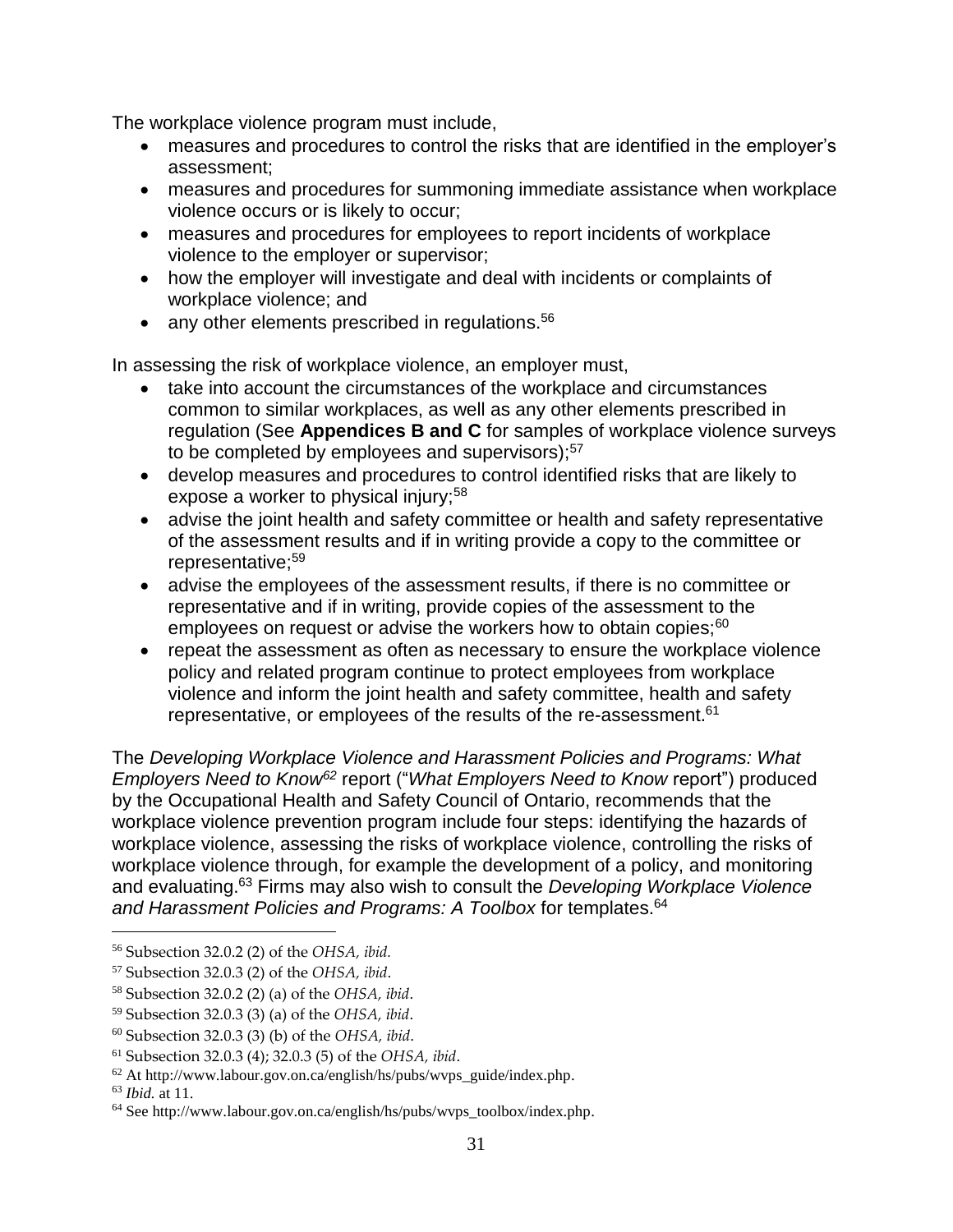In step 1, it is suggested that firms use information through a survey, focus group or other committees to,

- identify the risks that employees perceive and their sense of personal safety in the workplace;
- consider the workers' experiences with violence;
- identify jobs or locations in which workplace violence is a concern; and
- gather opinions about the effectiveness of the measures, procedures, and training in place.

Employers may also wish to review internal reports of incidents involving workplace violence.

The samples of workplace violence surveys, to be completed by employees and supervisors, are precedents that can be used by law firms to assess the risk of workplace violence. Employers do not have to use the sample surveys, or any survey, to comply with the *OHSA.* 

In step 2, it is suggested that the employer assess the risks of violence in the workplace. The information gathered in step 1 will assist to identify whether there are jobs or locations in which violent incidents have already occurred, how employees feel about their safety at work and whether there are higher risks of workplace violence.

In step 3, the report proposes that the employer adopt a workplace violence policy and program based on steps 1 and 2.

The *OHSA* requires that employees receive information and instruction on the content of the policy and program, including the measures and procedures that apply to the work, and the complaint and investigation processes.

The format for the instruction or training is not specified. It could be integrated into orientation training, health and safety training, anti-harassment and anti-discrimination training or it could be specific to workplace violence prevention training.

In step 4, it is suggested that employers monitor and evaluate the workplace violence policy and program to ensure its effectiveness. The *OHSA* requires that employers review the policy as often as necessary, and at least annually. It also requires that the risks of workplace violence be reassessed as often as necessary in order to ensure that the policy and program continue to protect workers.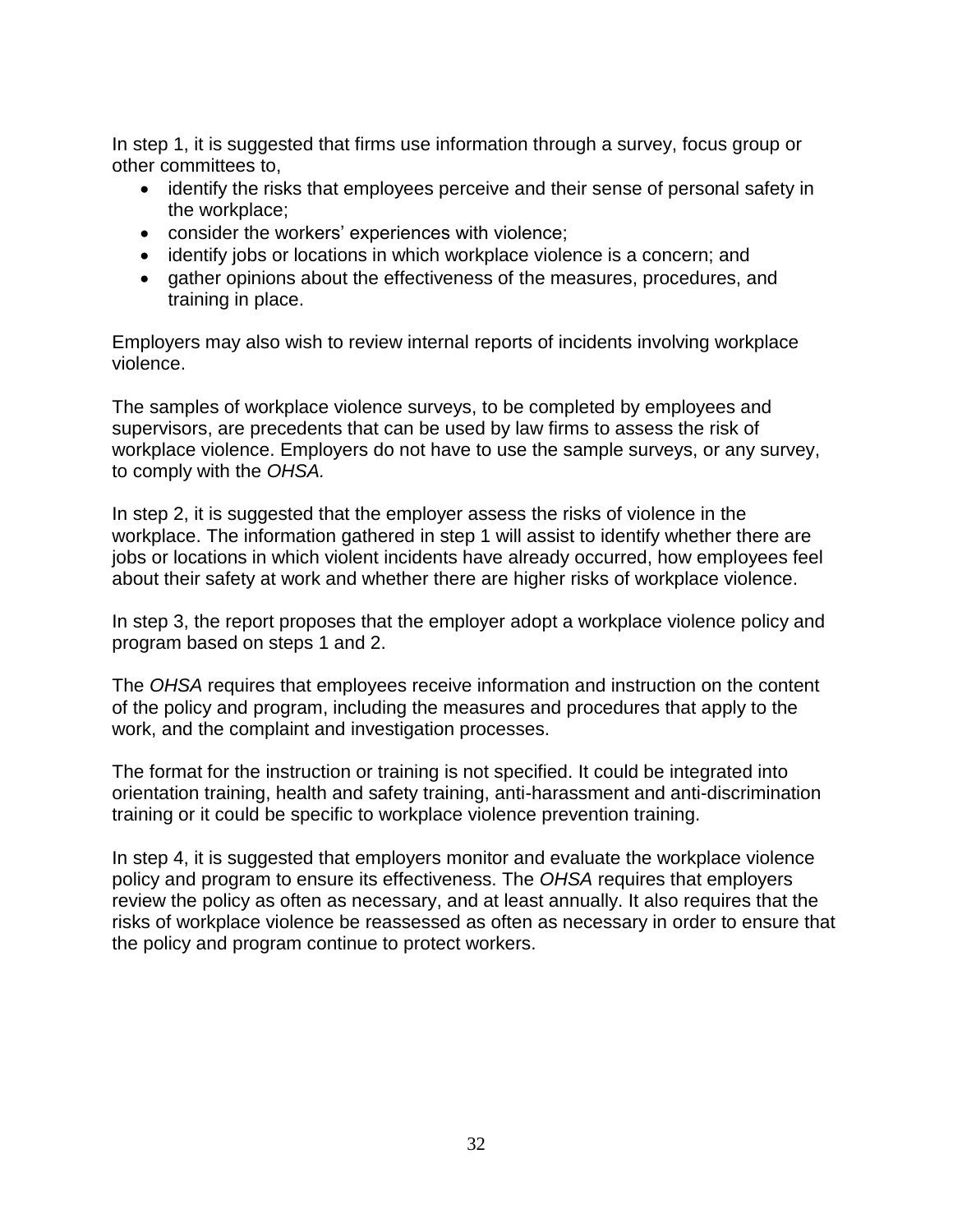### <span id="page-32-0"></span>**Obligations related to Releasing Personal Information**

An employer must ensure that an employee is provided with information, instruction and supervision to protect the health and safety of the employee.<sup>65</sup> This includes the duty to provide information, including personal information, related to a risk of workplace violence from a person with a history of violent behavior.<sup>66</sup> Employers must limit this duty to circumstances where,

- the employee can be expected to encounter the violent person in the course of his or her work; and
- the risk of workplace violence is likely to expose the employee the physical injury.<sup>67</sup>

Employers and supervisors must also not disclose more information than is reasonably necessary for the protection of an employee from physical injury.<sup>68</sup>

Please note that the *OHSA* does not define a "history of violent behavior".

### <span id="page-32-1"></span>**Obligations related to Domestic Violence**

Although the *OHSA* does not define domestic violence, the *What Employers Need to Know* report provides the following definition: "A pattern of behavior used by one person to gain power and control over another person with whom he/she has or has had an intimate relationship. This pattern of behavior may include physical violence, sexual, emotional, and psychological intimidation, verbal abuse, stalking, and using electronic devices to harass and control".<sup>69</sup>

When employers are aware, or ought reasonably to be aware, that domestic violence may occur in the workplace, they must take every precaution reasonable in the circumstances for the protection of employees when it would likely expose an employee to physical injury.<sup>70</sup>

It is in the best interest of employers and employees to be able to recognize the signs of domestic violence. The document *Recognizing Domestic Violence in the Workplace*  outlines some signs that may be noticed in the workplace.<sup>71</sup>

<sup>65</sup> Subsection 25 (2) (a) of the *OHSA, supra,* note 4*.*

<sup>66</sup> Subsection 32.0.5 (3) of the *OHSA, ibid.*

<sup>67</sup> *Ibid.* at (a) and (b), *ibid*.

<sup>68</sup> Subsection 32.0.5 (4) of the *OHSA, ibid.*

<sup>69</sup> *Supra* note 61 at 22.

<sup>70</sup> Subsection 32.0.4 of the *OHSA, supra* note 4*.*

<sup>71</sup> See http://www.labour.gov.on.ca/english/hs/pubs/wvps\_toolbox/toolbox\_8.php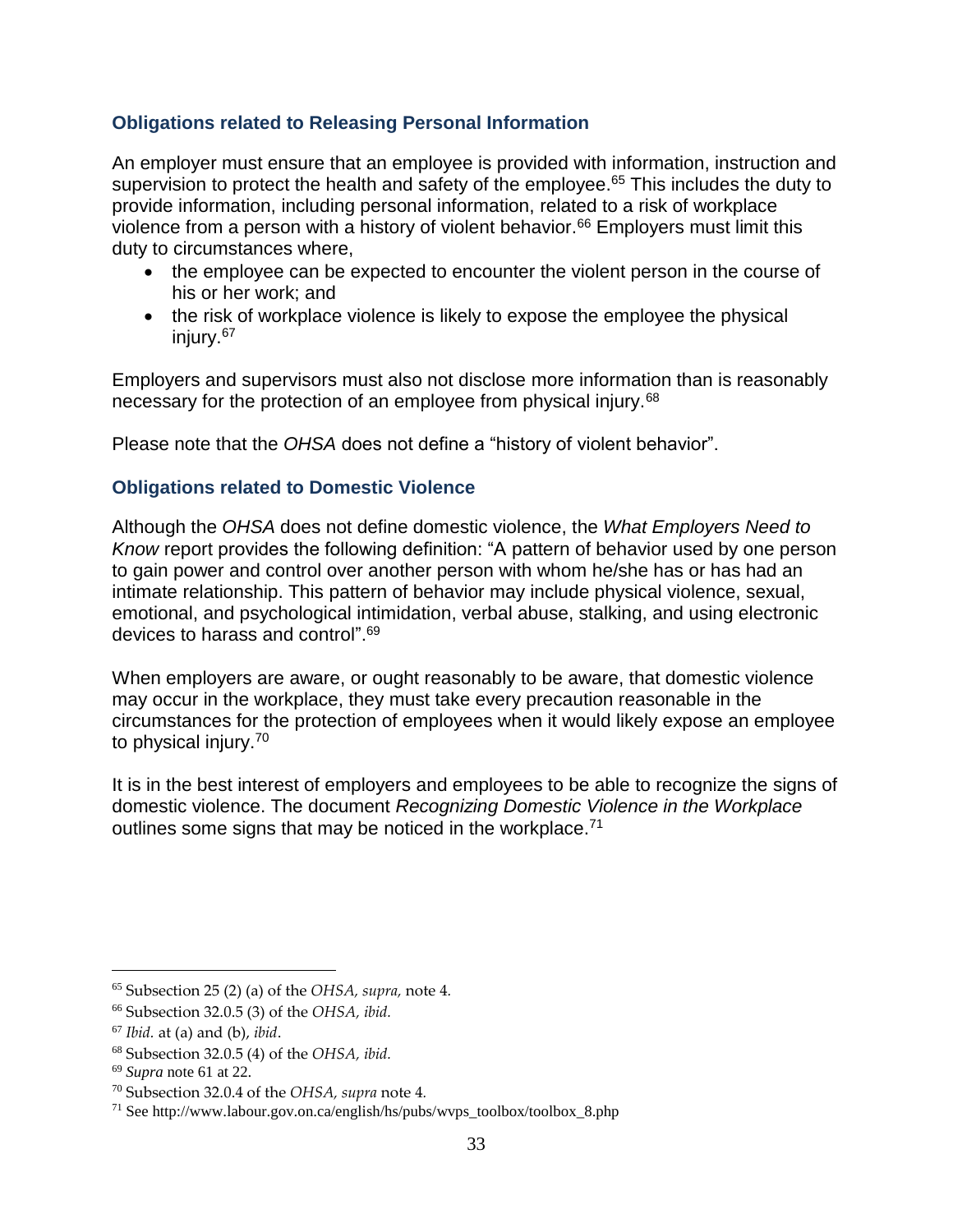#### <span id="page-33-0"></span>**Right to Refuse to Work**

An employee may refuse to work or do particular work where he or she has reasons to believe that workplace violence is likely to endanger him or her.<sup>72</sup> When that is the case, the employee must promptly report the circumstances of the refusal to his or her employer or supervisor who will investigate.

Until the investigation is completed, the employee must remain in a safe place that is as near as reasonably possible to his or her work station; and available to the employer or supervisor for the purposes of the investigation. <sup>73</sup>

Where, following the investigation or any steps taken to deal with the circumstances that caused the employee to refuse to work, the employee has reasonable grounds to believe that the workplace violence continues to be likely to endanger him or her, the employee may continue to refuse to work and an inspector under the *OHSA* will be notified.<sup>74</sup>

The inspector investigates the refusal to work and decides whether a circumstance is likely to endanger the employee or another person. The inspector gives his or her decision, in writing, as soon as is practicable, to the employer and the employee.

Pending the investigation and decision of the inspector, the employee remains, during the employee's normal working hours, in a safe place that is as near as reasonably possible to his or her work station and available to the inspector for the purposes of the investigation.

A person who refuses to work under the *OHSA* is deemed to be at work and the person's employer shall pay him or her at the regular or premium rate.

<sup>72</sup> Section 43(3)(b.1) of the *OHSA, supra* note 4*.* 

<sup>73</sup> *Ibid.* section 43(5)

<sup>74</sup> *Ibid.* section 43(6).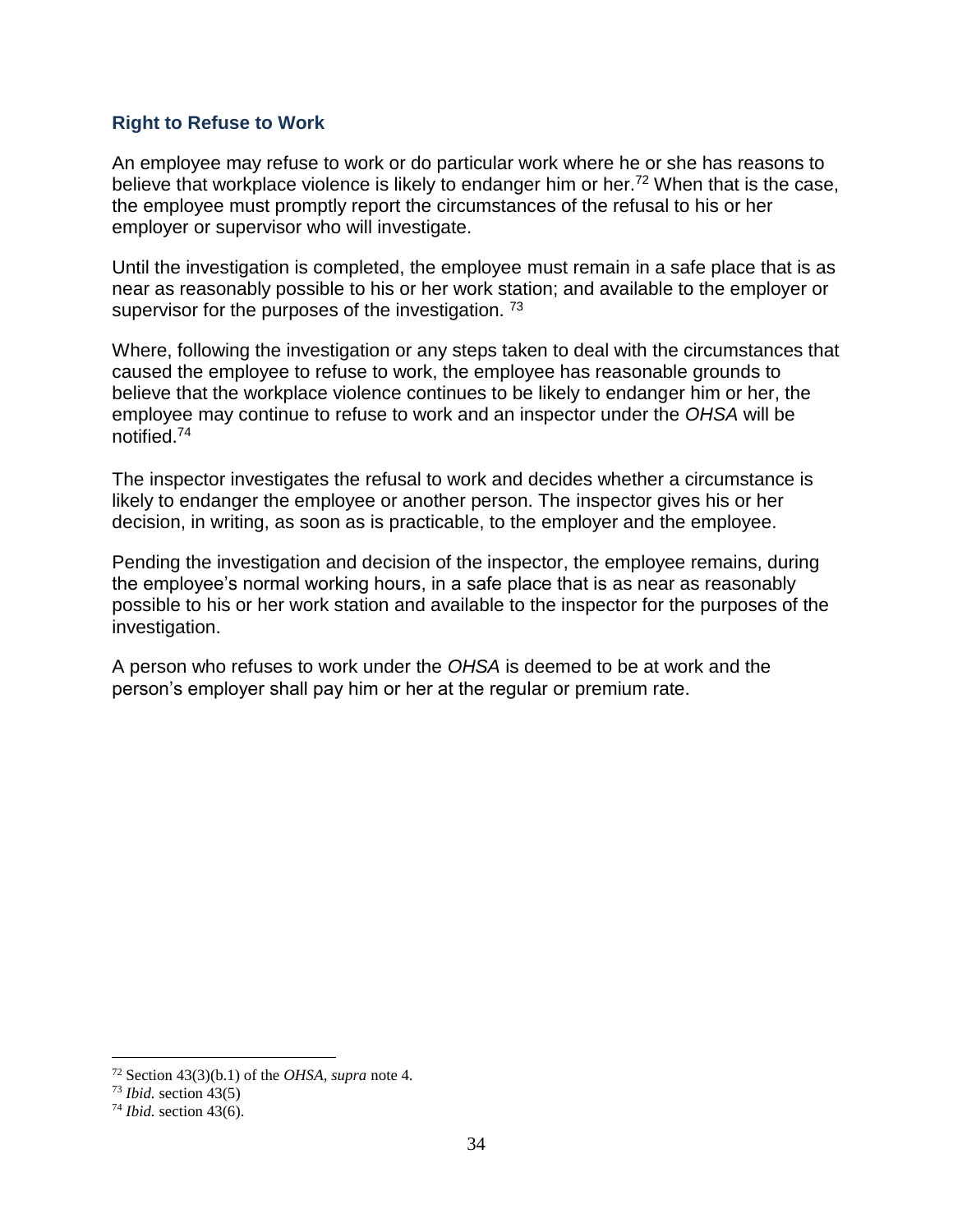# <span id="page-34-0"></span>*SAMPLE POLICY – PREVENTING AND RESPONDING TO WORKPLACE VIOLENCE*

The following is a sample policy that firms can use to develop their own policy. The sample policy includes the following: statement of principles, objectives and application of the policy. The procedures include informal procedures and formal procedures. Law firms are not obligated to adopt all or some of these options in their policies. Policies should be developed based on context and the culture of the firm.

### POLICY FOR \_

# **(HEREINAFTER "THE FIRM")**

Note: Square brackets "[ ]" are used throughout the sample policy to indicate that firms should include terminology or information relevant to their organization.

### <span id="page-34-1"></span>**Statement of Principles**

- 1. The Firm recognizes its obligations under the *Occupational Health and Safety Act* and is committed to,
	- a. promoting a violence-free workplace and protecting workers from workplace violence;
	- b. investigating reported incidents of workplace violence in an objective and timely manner;
	- c. taking necessary action to respond to incidents of workplace violence; and
	- d. providing support to complainants.
- 2. The Firm is committed to providing a work environment that promotes equality and ensures that all individuals are treated with respect and dignity.
- 3. The Firm believes that violent behaviour in the work place is unacceptable and will not tolerate such behaviour. Regardless of seniority, individuals found to have engaged in behaviour constituting violence in the workplace may be severely disciplined.

### <span id="page-34-2"></span>**Objectives**

- 4. The objectives of this policy are to,
	- a. educate employees, including staff, paralegals and lawyers about workplace violence and make them aware that workplace violence is considered a serious offence for which necessary action will be taken;
	- b. encourage those subjected to workplace violence to access any assistance they may require in order to pursue a complaint;
	- c. advise individuals of available recourse if they are subjected to, or become aware of, workplace violence; and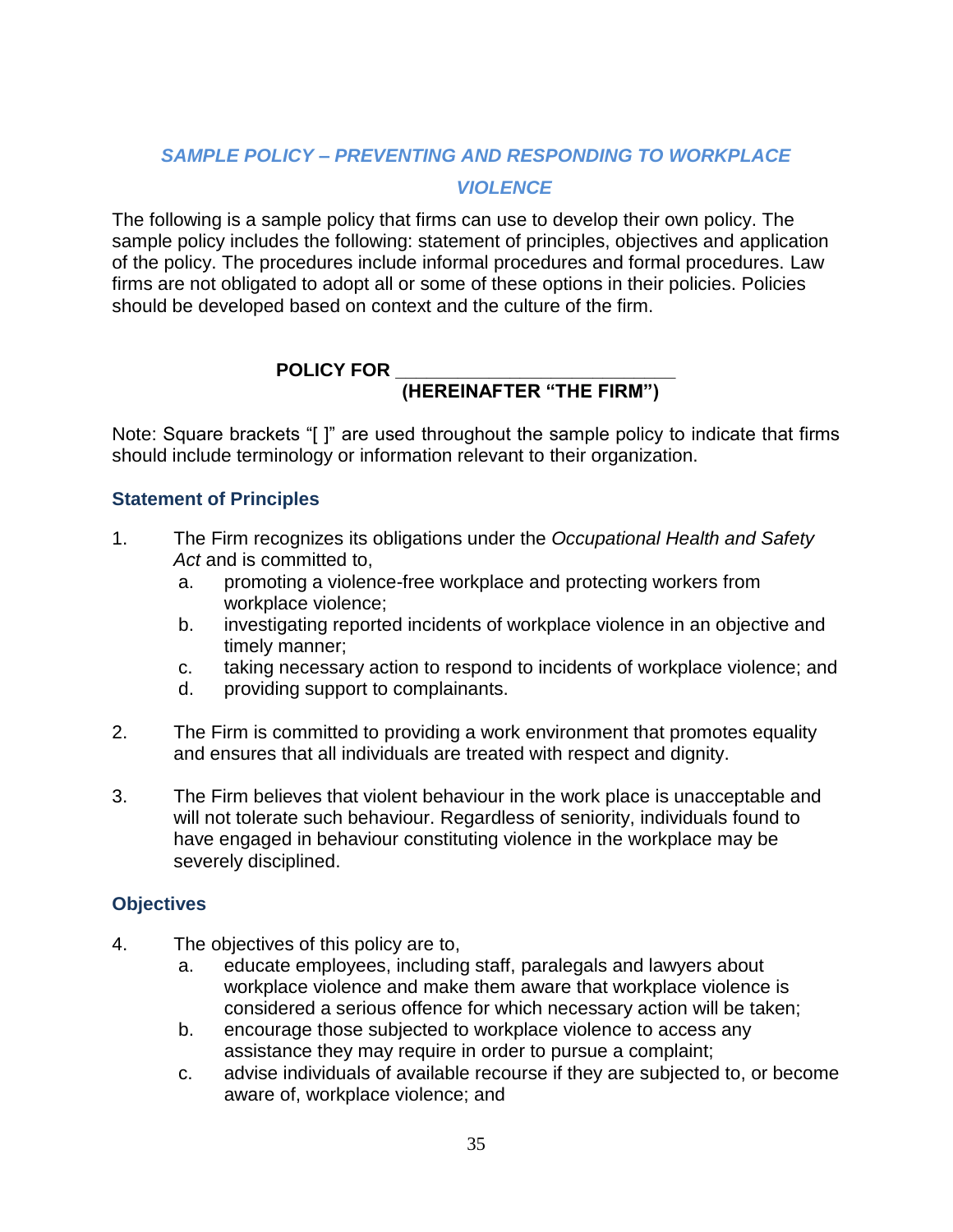d. make employees including staff, paralegals and lawyers aware that they must be committed to maintaining a healthy and safe work environment.

### <span id="page-35-0"></span>**Definition of Workplace Violence**

- 5. "Workplace violence" means,
	- a. the exercise of physical force by a person against an employee, in the workplace, that causes or could cause physical injury to the employee;
	- b. an attempt to exercise physical force against an employee, in the workplace, that could cause physical injury to the employee; or
	- c. a statement or behaviour that an employee can reasonably interpret as a threat of physical force against him or her, in the workplace.<sup>75</sup>

# <span id="page-35-1"></span>**Application of Policy**

- 6. This policy applies to all staff, paralegals and lawyers of the Firm, whether parttime, full-time or casual and to others in the work context, such as volunteers, articling students, co-op students, dependant and independent contractors ("staff, paralegals and lawyers").
- 7. The policy applies to employment relationships and professional dealings within the context of the legal work environment and includes dealings by and between partners, along with dealings related to the partnership.
- 8. This policy covers any legal work-related environment and professional dealings including,
	- a. any place where the business of the firm is conducted or where social and/or other functions related to the business of the firm occur;
	- b. activities that are incidental or connected to the business of the firm, including activities that are incidental or connected to the business of partners or the partnership;
	- c. incidents that occur after the official business of a meeting but are incidental or connected to the meeting; or
	- d. conduct outside the workplace which is likely to be prejudicial to the business of the firm.

<sup>75</sup> See Appendix A examples of workplace violence.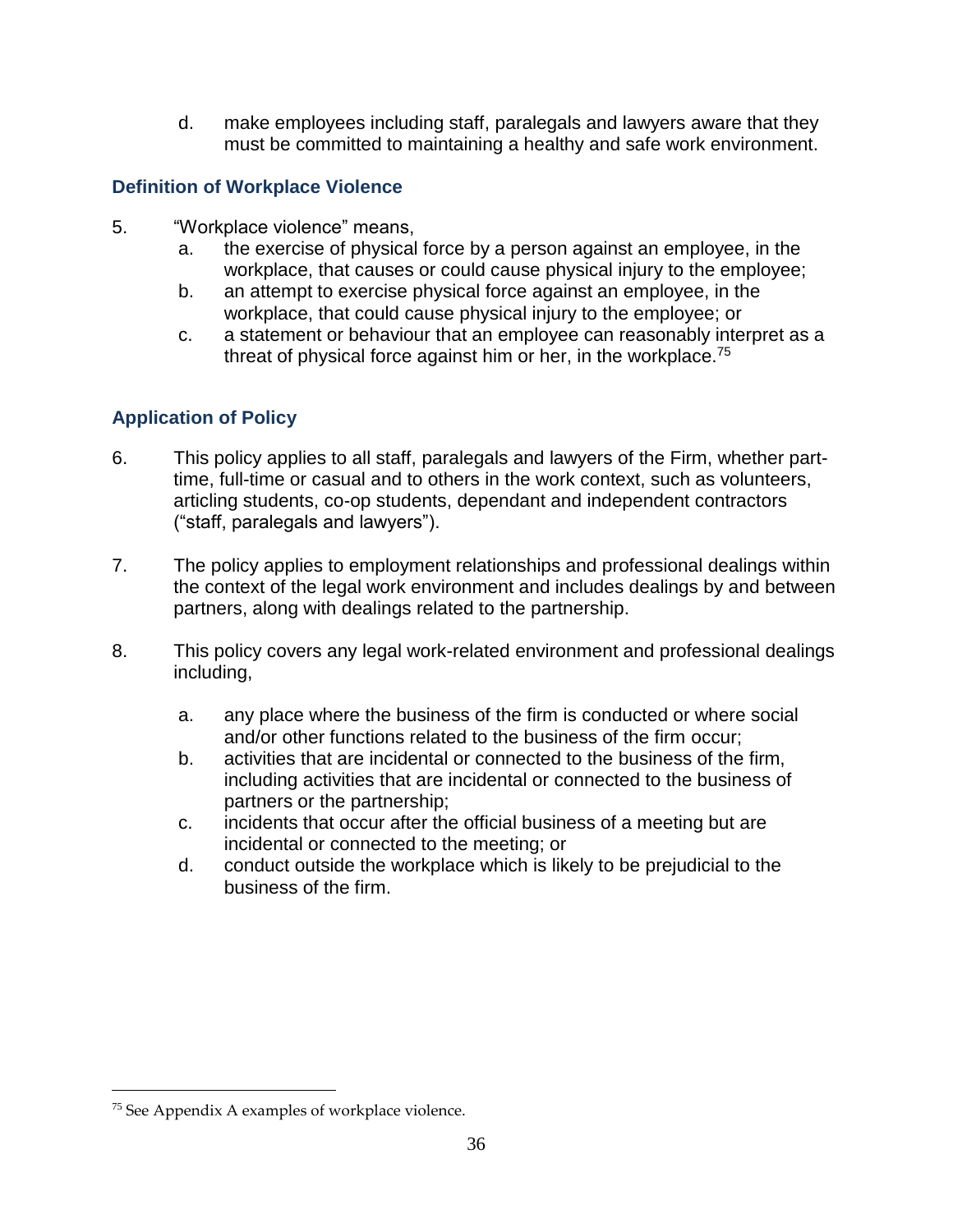#### **Note:**

The *OHSA* applies to workers, which is defined as a person who performs work or supplies services for monetary compensation. This definition does not cover, for example, a volunteer. Similarly, the definition of workplace covers any land, premise, location or thing at, upon, in or near which an employee works, but may not cover, for example, activities that are incidental or connected to the business of the firm.

A firm may wish to draft its Workplace Violence Prevention Policy to make it consistent with its harassment and discrimination prevention policy and with the *Code*. This sample policy uses this approach and is drafted to be applicable to all those in the work context (including volunteers), to all types of employment relationships (including partners), and to any legal work-related environment and professional dealings is consistent with the definition of employee.

### <span id="page-36-0"></span>**Workplace Violence Prevention Committee and Representative**

- 9. A Workplace Violence Prevention Committee ("the Committee") is created. Members of the Committee are appointed for a term of [number of years] renewable by the [name of management board]. The Committee will address matters under this policy and related procedures. One member of the Committee will be designated as the Workplace Violence Prevention Representative ("the Committee Representative").
- 10. The Committee is responsible for,
	- assessing and reassessing as necessary the risks of workplace violence that may arise from the nature of the workplace, the type of work or the conditions of work;
	- maintaining a copy of the assessment in writing;
	- providing staff, paralegals and lawyers with information and instruction on the content of the policy and programs with respect to workplace violence;
	- identifying and coordinating the education needs of staff, paralegals and lawyers under the policy;
	- developing workplace arrangements that minimize the risk of workplace violence;
	- taking every precaution reasonable in the circumstances for the protection of staff, paralegals and lawyers;
	- providing staff, paralegals and lawyers with information, including personal information, related to a risk of workplace violence from a person with a history of violent behaviour if the staff, paralegal or lawyer can be expected to encounter that person in the workplace and the risk of workplace violence is likely to expose the him or her to physical injury. The Committee shall refrain from disclosing more personal information in the circumstances than is reasonably necessary to protect the employee from physical injury;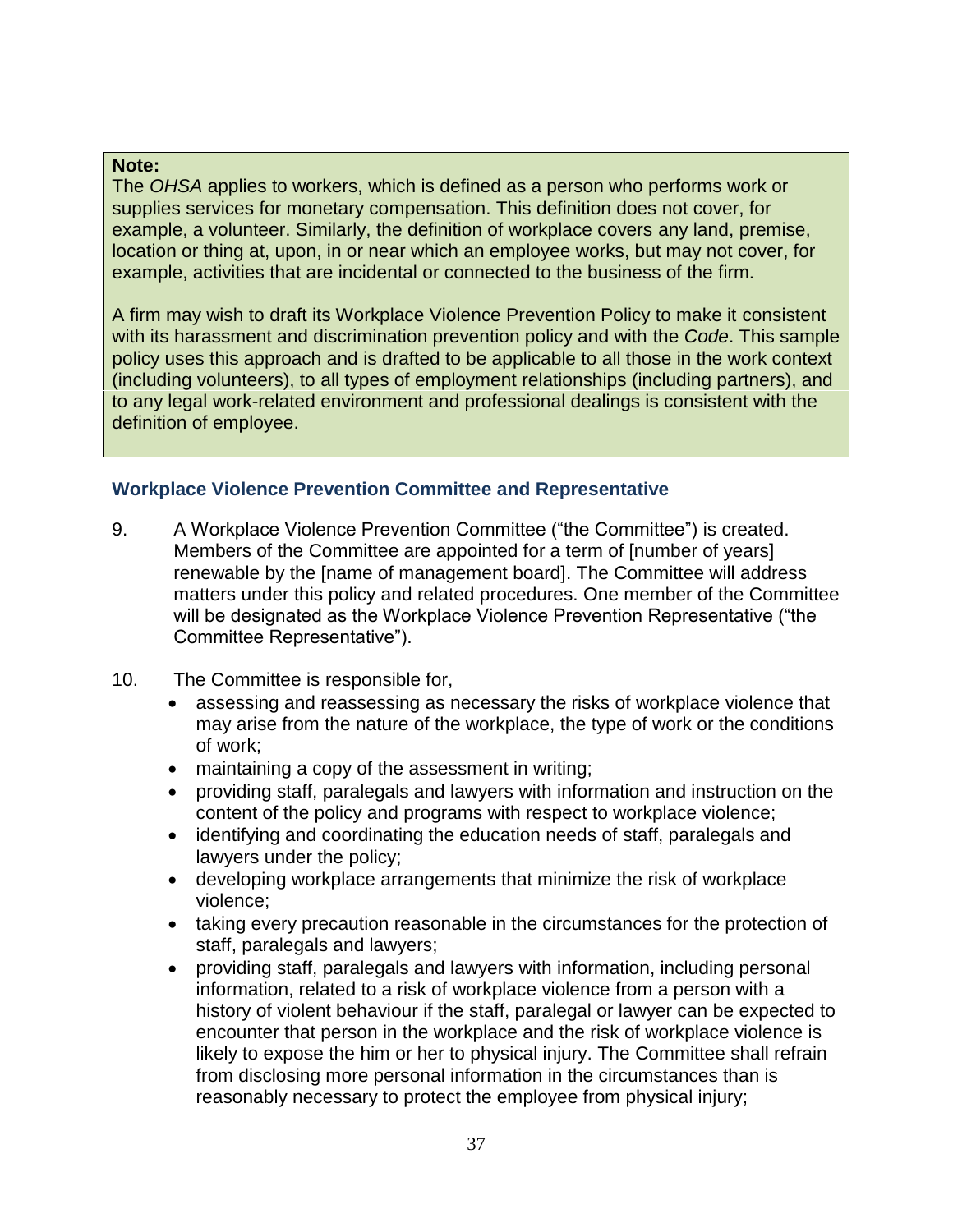- reporting on a yearly basis to staff, paralegals and lawyers on how the policy has been applied; and
- <span id="page-37-0"></span>posting the policy in a conspicuous place in the workplace.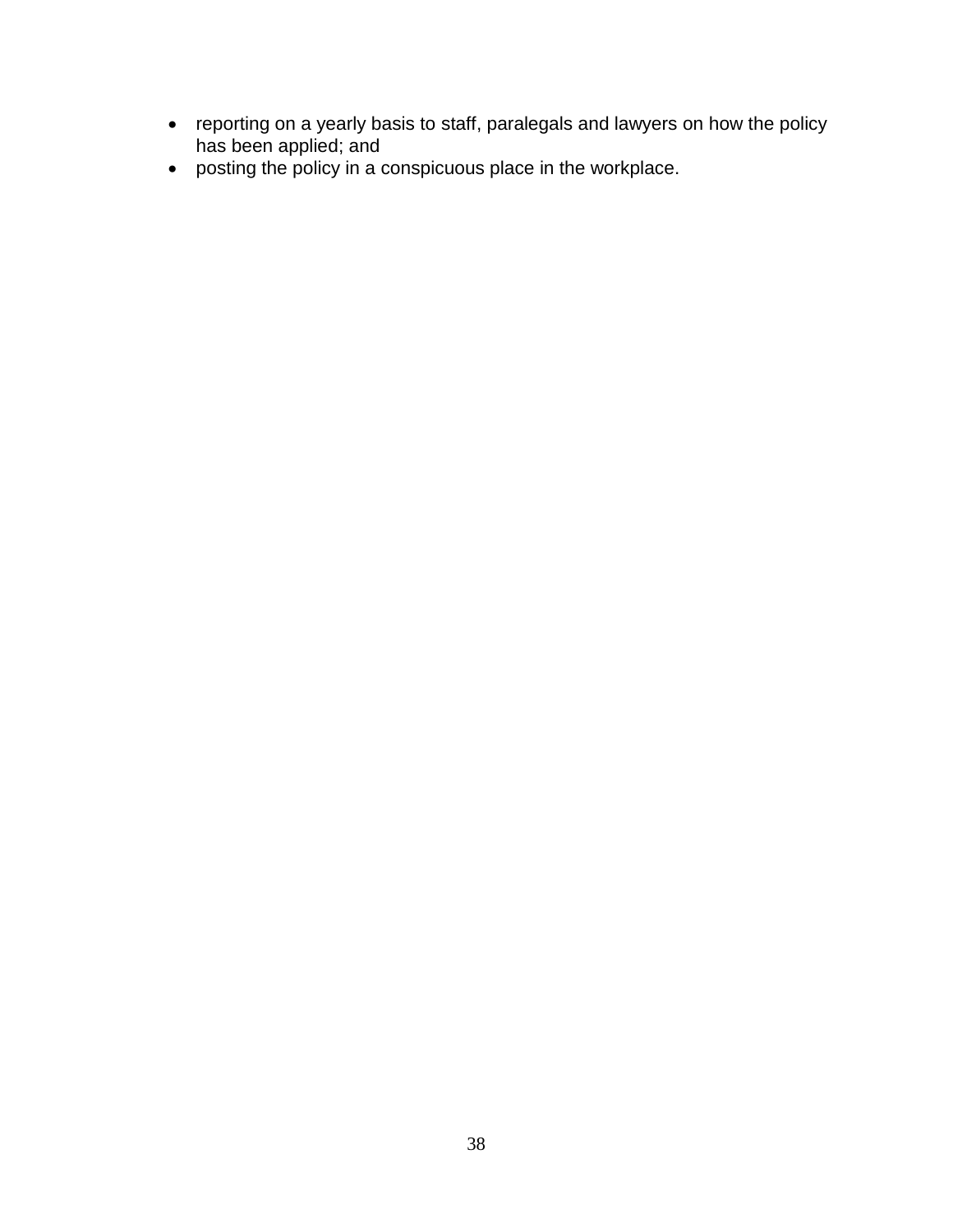### *PROCEDURES*

### <span id="page-38-0"></span>**Immediate Response**

At no time should a staff, paralegal or lawyer remain in a conversation, situation or meeting in which workplace violence is occurring or in which he or she reasonably believes workplace violence is about to occur. When a number of Firm staff, paralegals and/or lawyers are involved in, or are witnesses to, an incident of workplace violence, their safety should be taken into consideration when addressing the workplace violence.

### <span id="page-38-1"></span>**At the Firm's Office**

If a staff, paralegal or lawyer of the Firm is concerned about or involved in a situation of workplace violence while at the offices of the Firm, he or she should *immediately*

- remove himself or herself from the situation, where possible:
- contact security personnel;
- call 911 or the police in cases of imminent physical violence or if the circumstances warrant; and
- report the matter to the Committee Representative at the earliest opportunity, and no later than the next day.

### <span id="page-38-2"></span>**Working off-site**

If a staff, paralegal or lawyer of the Firm is working off-site and he or she is concerned about or involved in a situation of workplace violence, he or she should *immediately*

- remove himself or herself from the situation;
- call 911 or the police in cases of imminent physical violence or if the circumstances warrant; and
- report the matter to the Committee Representative at the earliest opportunity, and no later than the next day.

### <span id="page-38-3"></span>**Report to the Committee**

 $\overline{a}$ 

The Committee Representative records and reports any incidence of workplace violence by filing an incident report with the Committee as soon as possible, and no later than the next day. <sup>76</sup>

### <span id="page-38-4"></span>**Duty to Report to Health and Safety Committee**

The Committee Representative informs the Health and Safety Committee of a violent incident within 4 days if the staff, paralegal or lawyer is incapacitated from performing his or her job or requires medical attention.

 $76$  See Appendix D for a sample workplace violence incident report form.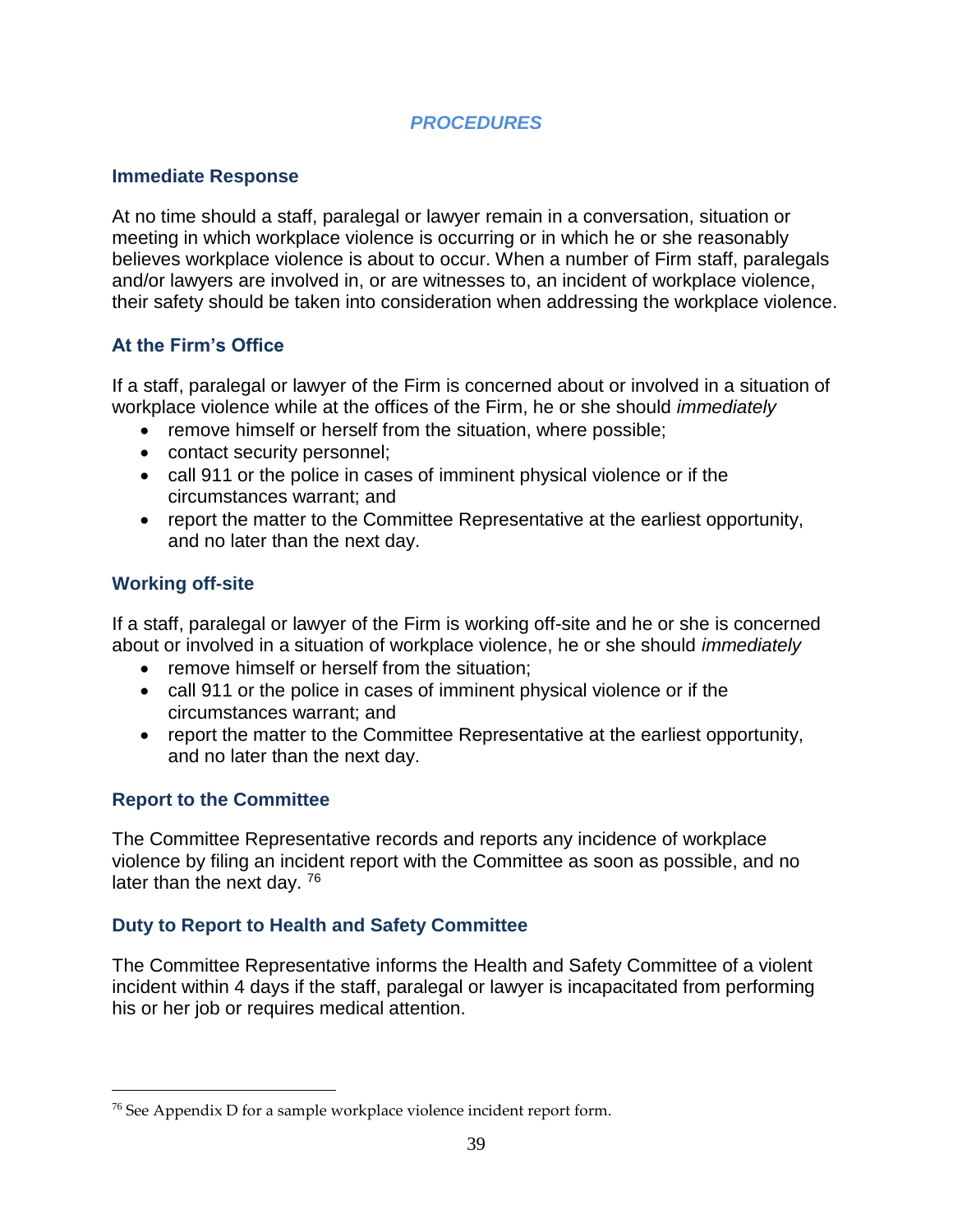### <span id="page-39-0"></span>**Duty to Report to Ministry of Labour**

If a workplace violence incident results in a person being killed or critically injured, the [Committee Representative or other person in authority at the Firm]

- immediately notifies, by direct means such as telephone, a Ministry of Labour inspector, the workplace's joint health and safety committee or health and safety representative and union, if any; and
- within 48 hours notifies, in writing, a director of the Ministry of Labour, giving the circumstances of the occurrence and any information that may be prescribed.

### <span id="page-39-1"></span>**Investigation**

Upon receipt of an incident report of workplace violence, the Committee determines whether there are reasonable grounds to proceed with an investigation under the policy. The investigation is conducted by one or more person appointed, either internally or externally, by the Committee to conduct the investigation. Any investigation is completed within six months, unless delays occur in good faith and no substantial prejudice results to any person affected by the delay.

The investigation process follows accepted principles of fairness, including,

- impartiality and objectivity;
- the right of the parties to know the allegation and the defence;
- the right of the parties to offer evidence and witnesses; and
- the right of the parties to rebut relevant evidence.

Once the investigation is concluded, a formal written report is filed with the Committee. The report includes the allegations of workplace violence, the facts and the findings.

Based on the findings of the investigation, the appropriate level of management, makes a decision about whether the policy has been violated and what action, if any, will be taken as a result of the findings.

### <span id="page-39-2"></span>**Domestic Violence**

If a supervisor becomes aware, or ought reasonably to be aware, of domestic violence that would likely expose a staff, paralegal or lawyer to physical injury and could occur in the workplace, the supervisor takes every precaution reasonable in the circumstances for the protection of the employee.

In such circumstances, the supervisor should contact [security personnel or other measure that the Firm may have in place]. If a staff, paralegal or lawyer believes that he or she is at risk of domestic violence while at the Firm, he or she should inform [security personnel or other measure that the Firm may have in place] as soon as reasonably possible.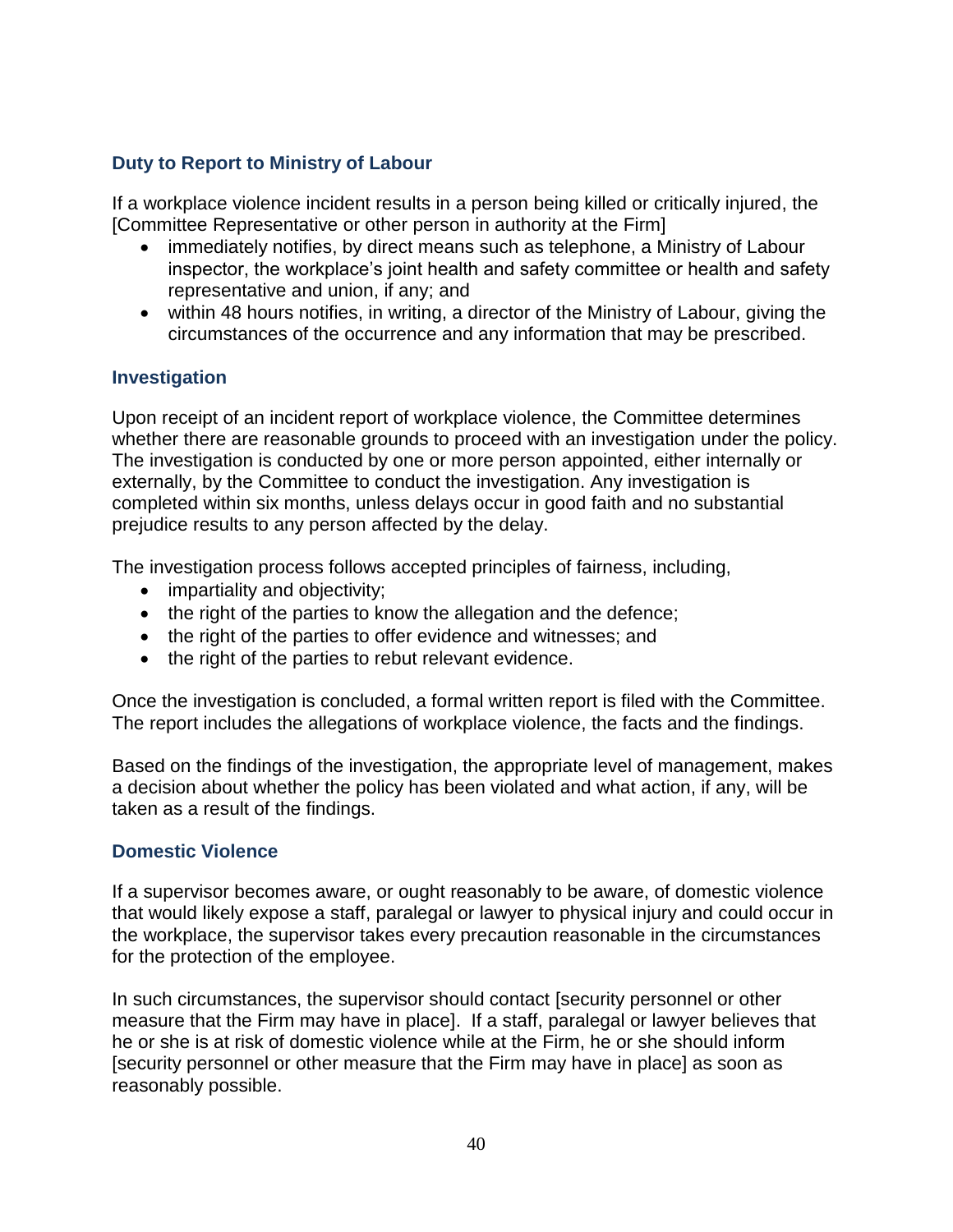#### <span id="page-40-0"></span>**Retaliation and Malicious Complaints**

The Firm prohibits *reprisal or threats of reprisal* against anyone who makes use of this policy or takes part in an investigation under this policy. Action, which may include disciplinary action, will be taken against any person who retaliates against a staff, paralegal or lawyer who reports workplace violence.

A *malicious or bad faith complaint* made under this policy will lead to action, and may include disciplinary action, against the responsible employee. It is however appropriate to file a complaint, even if the complaint is not successful, if the complaint is made in good faith.

### <span id="page-40-1"></span>**Right to Refuse to Work**

A staff, paralegal or lawyer may refuse to work or do particular work where he or she has reasons to believe that workplace violence is likely to endanger himself or herself. In such cases, the staff, paralegal or lawyer will promptly report the circumstances of the refusal to the Committee Representative who will investigate.

Until the investigation is complete, the staff, paralegal or lawyer remains in a safe place that is as near as reasonably possible to his or her workstation; and available for the purposes of the investigation.

Where, following the investigation, the staff, paralegal or lawyer has reasonable grounds to believe that the workplace violence continues to endanger him or her, he or she may continue to refuse to work and an *OHSA* inspector will be notified to investigate and render a decision.

Pending the investigation and decision, the staff, paralegal or lawyer remains, during normal working hours, in a safe place that is as near as reasonably possible to his or her workstation and available to the inspector for the purposes of the investigation.

A the staff, paralegal or lawyer who refuses to work under the policy will be deemed to be at work and will be compensated at the regular or premium rate as the case may be.

### <span id="page-40-2"></span>**Types of Remedial Action**

Based on the nature and severity of the violation, the remedial action may include an apology, education, counselling, verbal or written reprimand, transfer, a financial penalty, a suspension with or without pay or dismissal up to and including dismissal without notice. The remedial action may also include suspension or removal from the partnership.

Disciplinary actions that involve a financial penalty, suspension or removal from the partnership will be approved by the [Executive Committee]. Suspension or removal of a partner must proceed in accordance with the provisions of the partnership agreement.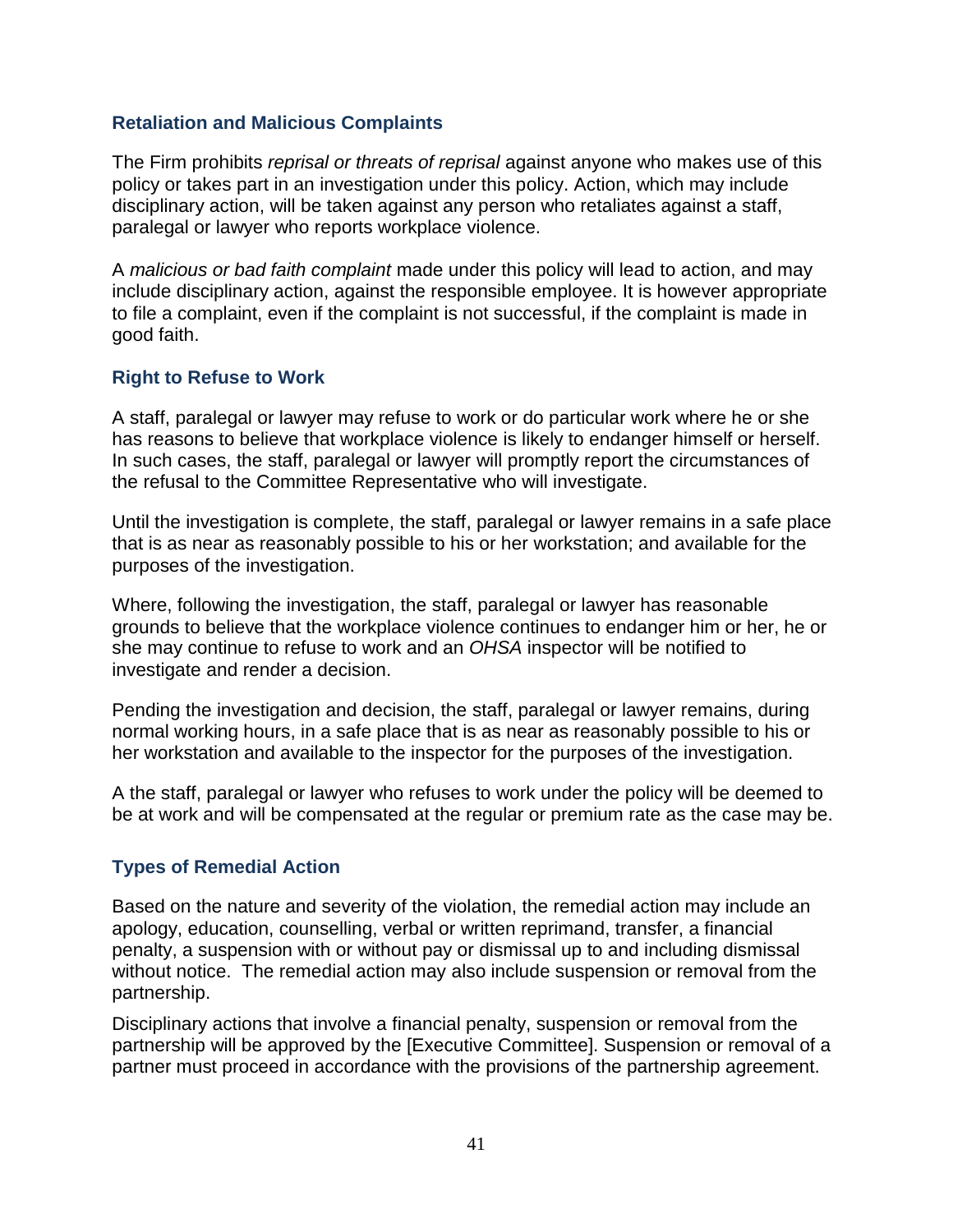Where the complaint is substantiated, the confidential outcome of the proceedings will be placed in the respondent's personnel file. Where the complaint is not substantiated, no documentation under this policy will be placed in any respondent's personnel file. All other documentation under this policy will be kept in a locked filing cabinet by the [Managing Partner].

### <span id="page-41-0"></span>**Other Avenues of Recourse**

An individual affected by workplace violence has the right to pursue their concern through alternate forums such as mediation, or other forms of dispute resolution. The policy does not prevent an individual from pursuing other remedies to an incident of workplace violence such as a criminal or civil action, an application to the Ontario Human Rights Tribunal or a complaint with the Law Society of Upper Canada.

### <span id="page-41-1"></span>**Confidentiality**

To the extent practicable and appropriate under the circumstances, and subject to the duty to provide information, including personal information, related to a risk of workplace violence from a person with a history of violent behaviour, confidentiality is maintained throughout the process, including confidentiality of records of complaints, content of meetings, interviews, results of investigations and other relevant materials.

### <span id="page-41-2"></span>**Assistance**

A Firm the staff, paralegal or lawyer with questions, concerns or a complaint regarding workplace violence may contact Committee members for help and advice.

### <span id="page-41-3"></span>**Review**

The Firm will review this policy as often as necessary, but at least annually.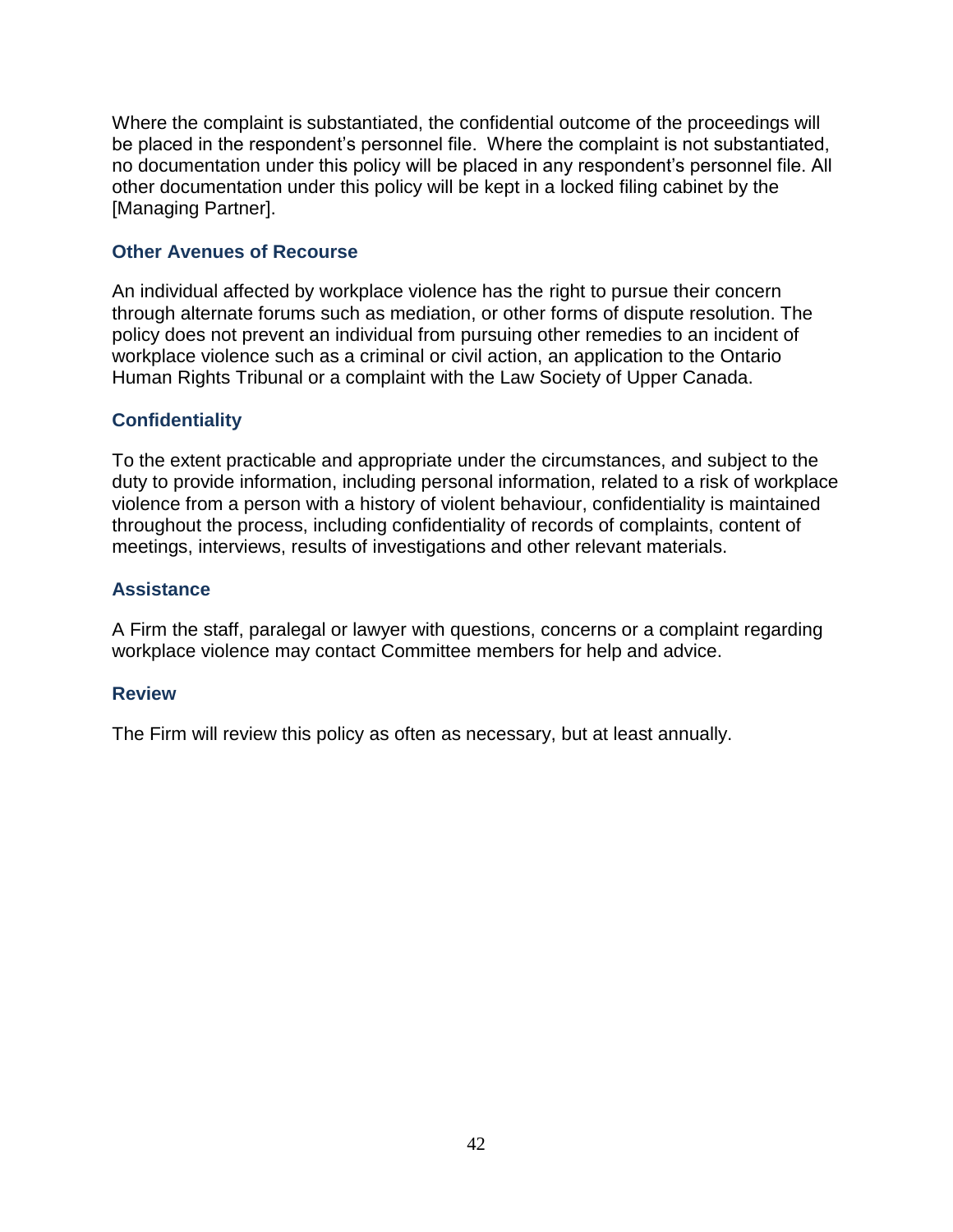### <span id="page-42-0"></span>**Appendix A**

 $\overline{a}$ 

# **Examples of Workplace Violence**

The following may be examples of workplace violence,

- a. verbally threatening to attack a employee;
- b. leaving threatening notes at or sending threatening e-mails;
- c. shaking a fist in an employee's face;
- d. wielding a weapon at work;
- e. hitting or trying to hit a colleague;
- f. throwing an object at a colleague;
- g. sexual violence against a colleague.<sup>77</sup>

<sup>77</sup> *Workplace Violence and Harassment: Understanding the Law* (Toronto: Occupational Health and Safety Branch, Ministry of Labour, March 2010) at 1.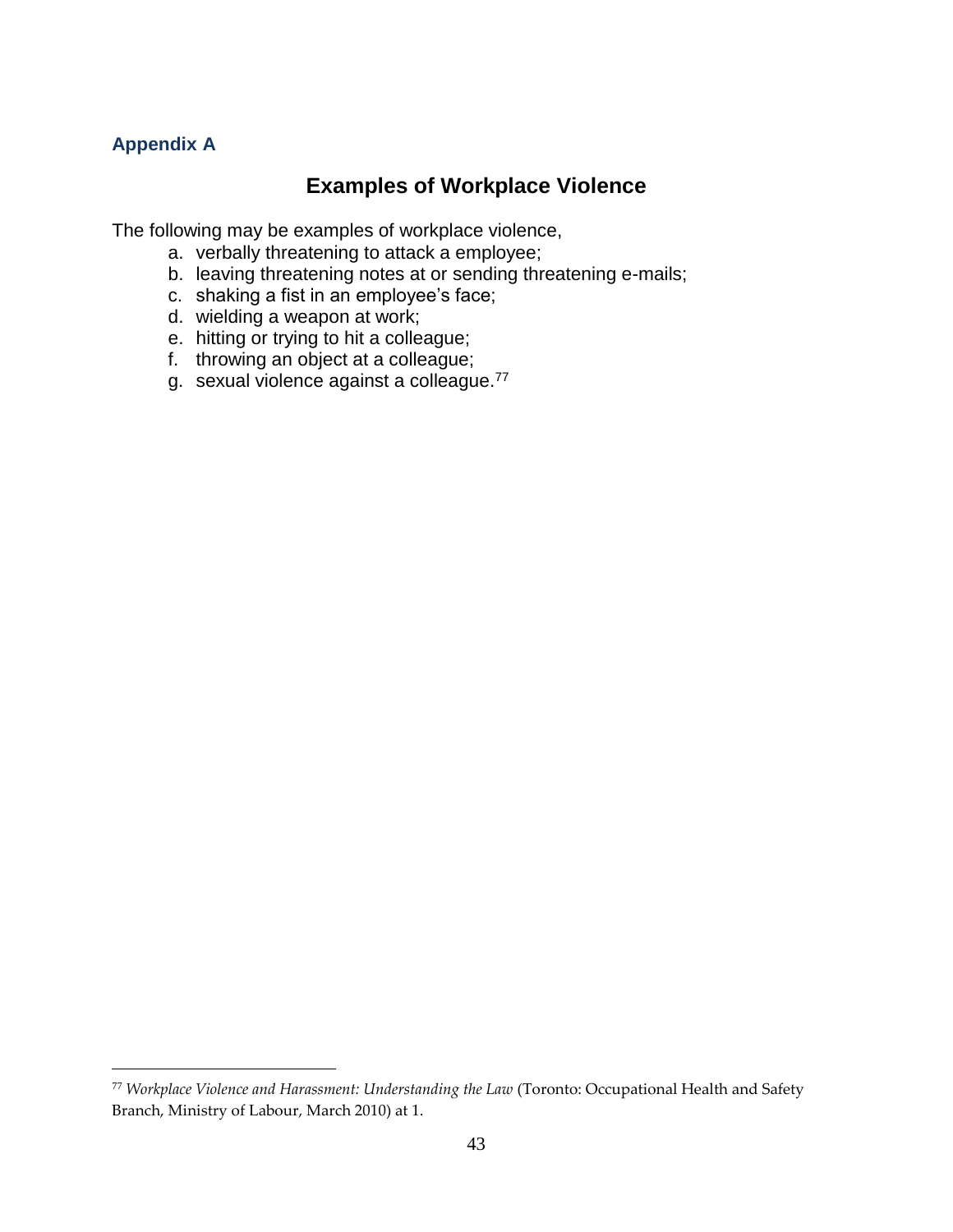# <span id="page-43-0"></span>**Sample Workplace Violence Survey to be Completed by Employees**

**Adapted from the Workplace Survey of the Ministry of Labour<sup>78</sup>**

**The survey is used to ask employees about their perception of their safety in the workplace. Employers do not have to use this survey, or any survey, to comply with the** *OHSA.*

#### **Department: Position:**

- 1. Do you feel safe at work?
- 2. In your opinion, are there adequate measures to protect you from workplace violence?
- 3. If you answered no, please indicate whether the following areas require improvement:
	- a. Lighting
	- b. Security
	- c. Restrictions on public access
	- d. Security of restrooms
	- e. Security of parking lots
	- f. Emergency procedures
- 4. Have you been hit, pushed, physically assaulted, or otherwise attacked while working at the firm?
	- a. If yes, where and when did the incident occur?
	- b. Did you report the incident?
	- c. How did you report the incident?
	- d. Who assaulted or attacked you?
- 5. Have you been sexually assaulted or been the target of a sexual incident while working for the firm?
	- a. If yes, where and when did the incident occur?
	- b. Did you report the incident?
	- c. How did you report the incident?
	- d. Who assaulted or attacked you?
- 6. Have you been harassed (sexual harassment, insults, or bullying) while working at the firm?
	- a. If yes, where and when did the incident occur?
	- b. Did you report the incident?
	- c. How did you report the incident?
	- d. Who assaulted or attacked you?
- 7. Are there procedures in place to report violent incidents?
- 8. Are they easy to understand?

<sup>78</sup> http://www.labour.gov.on.ca/english/hs/pubs/wvps\_toolbox/toolbox\_2.php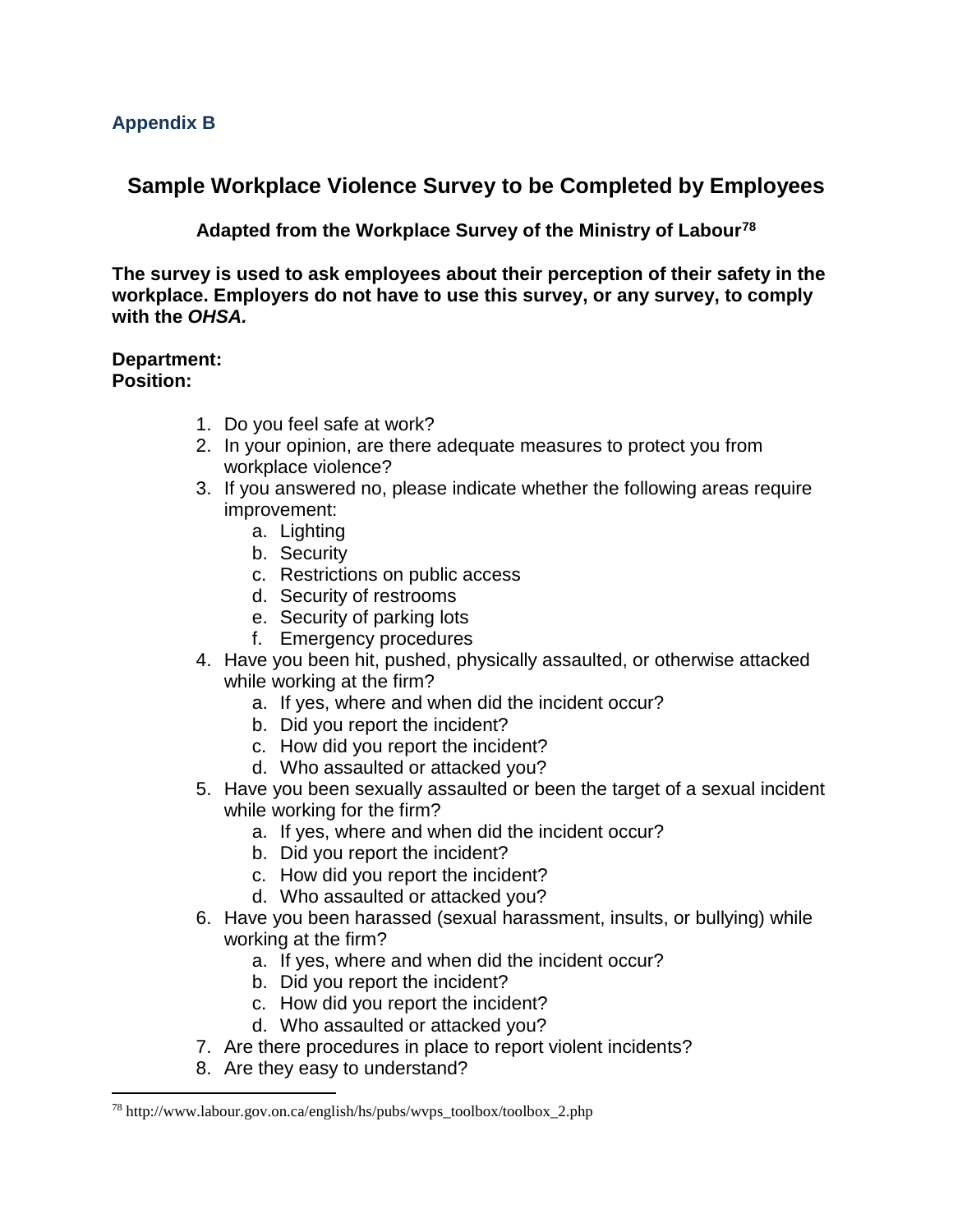- 9. Are they broadly accessible?
- 10.Would you fear retaliation if you were to report workplace violence?
- 11.Does your supervisor or manager react promptly to incidents of workplace violence?
- 12.Are support programs in place to help you if you are directly or indirectly affected by workplace violence?
- 13.Do you think you are prepared to handle a violent situation, a threat, or escalating behaviours by clients?

The completion of this section is voluntary. Information gathered from this section will only be used for statistical analysis and to identify trends in workplace violence. Complete individual confidentially will be maintained.

\_\_\_ Male \_\_\_Female

Length of service \_\_\_ 1 year  $\frac{1}{2}$  1 – 3 years  $\_\_\_\$  3 –5 years

 $\frac{1}{2}$  5 – 10 years

\_\_\_ more than 10 years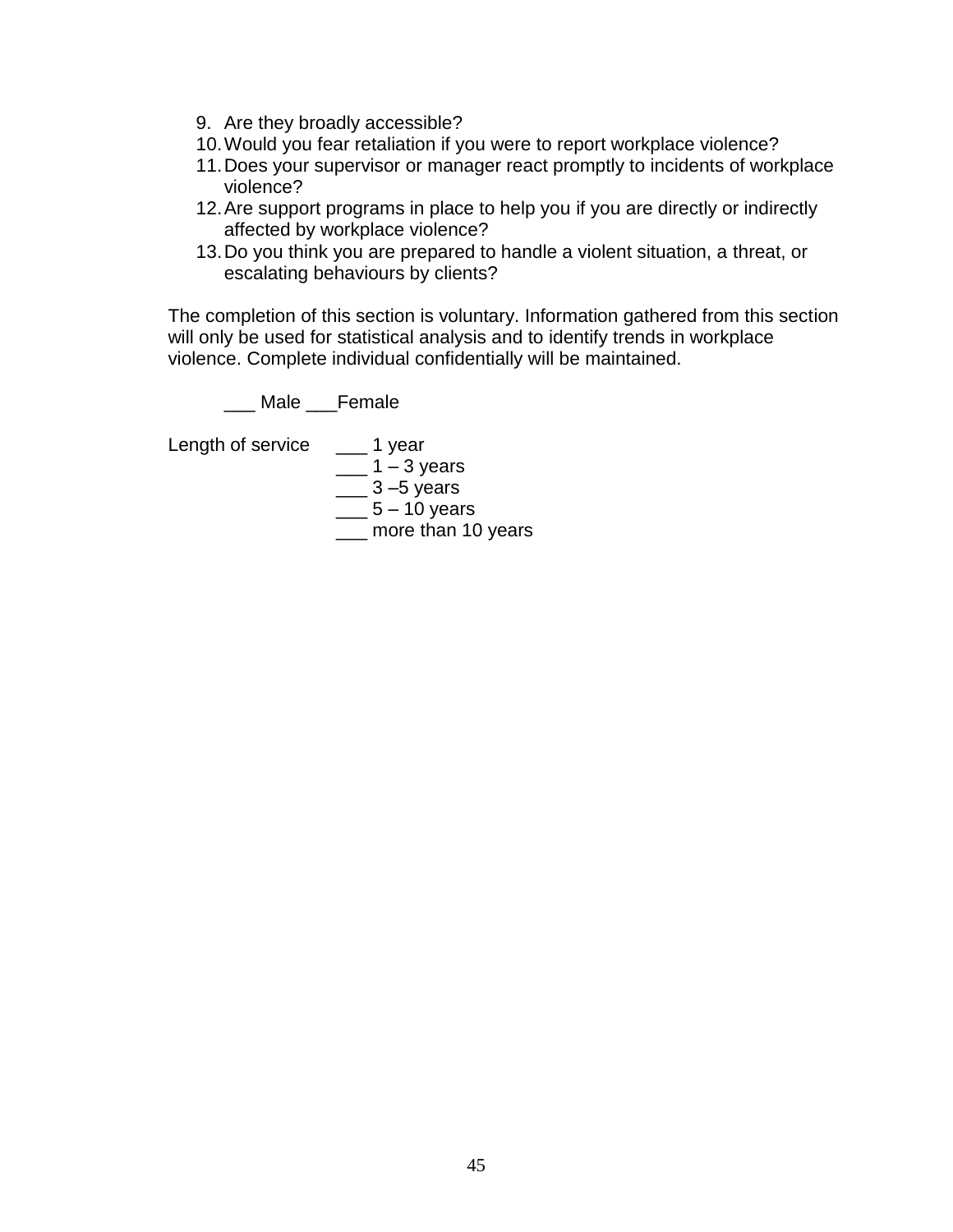# <span id="page-45-0"></span>**Sample Workplace Violence Risk Assessment Survey to be Completed by Supervisors**

**Date: Completed By:**

This form is designed to assist in identifying the potential risk of physical violence within your work area. It should be completed by a supervisor or designate.

#### **Section 1: Work area**

Please indicate the work area your responses relate to in this document:

### **Section 2: History**

Are you aware of any incidents where employees in your department have experienced or been threatened with physical violence?

 $\Box$  No  $\Box$  Yes – Please describe

### **Section 3: Identifying higher-risk activities**

Do employees in your department:

|    | a) Handle cash or valuables?                                                       | No    Yes     |
|----|------------------------------------------------------------------------------------|---------------|
|    | b) Transport people?                                                               | No   ∏ Yes    |
|    | c) Transport items of significant value?                                           | No     Yes    |
|    | d) Deal with the public?                                                           | $No$     Yes  |
| e) | Deal with people who may be under the influence of drugs or<br>alcohol?            | No     Yes    |
| f) | Deal with people who are mentally ill, or otherwise troubled or<br>distressed?     | l Yes<br>No l |
|    | a) Perform security or related functions?                                          | ∣ Yes<br>No l |
|    | Perform duties that may result in a negative or confrontational<br>b)<br>response? | Yes           |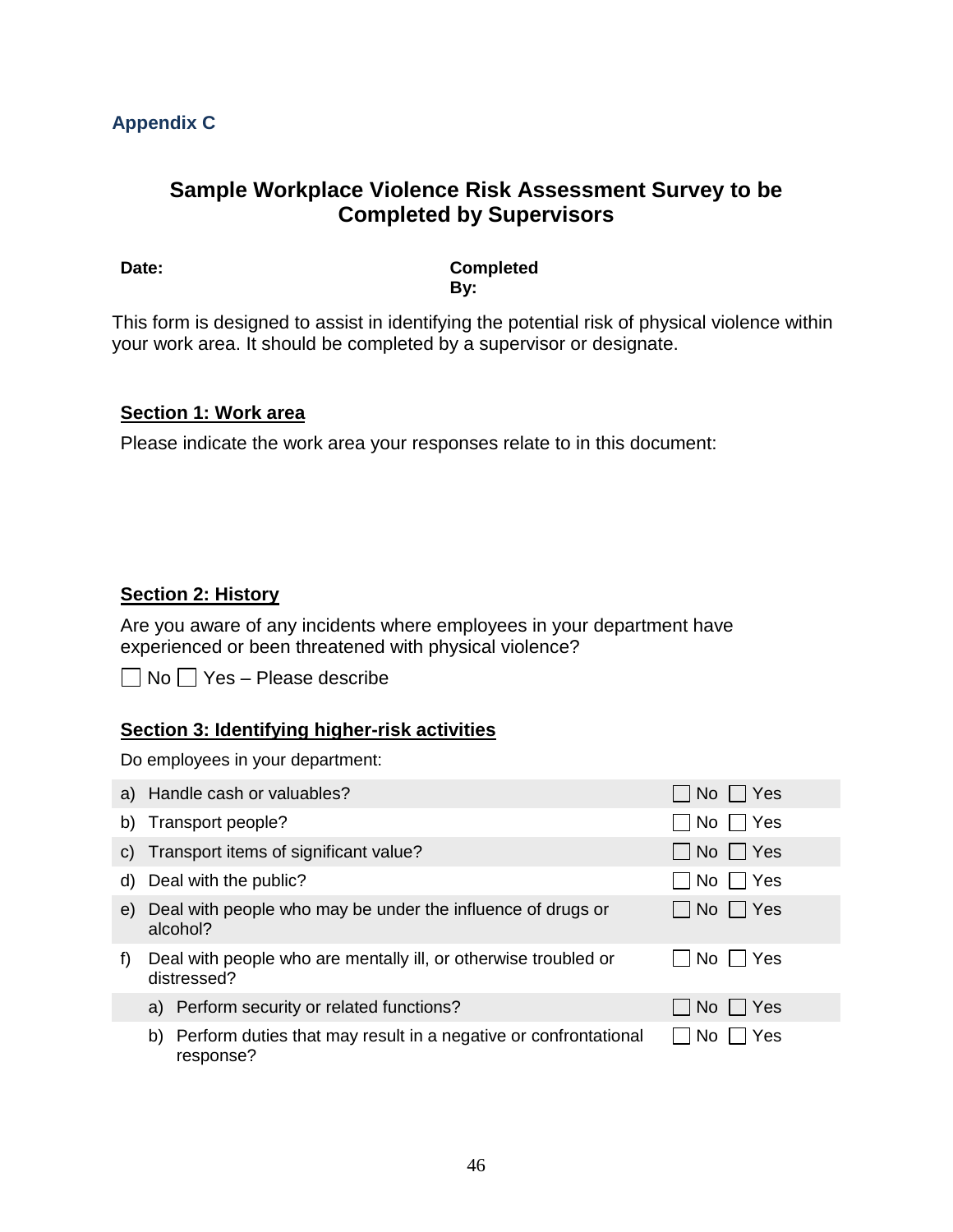### **Section 2: History**

Comments:

### **Section 4: Factors that increase the risk of violence**

For areas whose employees meet with others (clients, lawyers, paralegals, suppliers, vendors, etc.) outside the Firm's premises:

- a) Which departments/positions hold these types of meetings?
- b) Where are these meetings held? (Check all that apply and provide details if appropriate)

| $\Box$ the other persons' offices |  |
|-----------------------------------|--|
|-----------------------------------|--|

|  |  |  | $\Box$ the other persons' homes |  |
|--|--|--|---------------------------------|--|
|--|--|--|---------------------------------|--|

- □ "Neutral" locations (coffee
- shop, restaurant, library, etc.)
- $\Box$  Other (please specify)
- c) Are these meetings ever held outside business hours (8am 6pm)?  $\Box$  No  $\Box$  Yes

#### **Section 5: Prevention**

a) Which precautions have already been taken to reduce the risk of violence in your department? (Check all that apply and provide details)

| $\Box$ Physical/environmental<br>controls |  |
|-------------------------------------------|--|
| Administrative procedures                 |  |
| Violence prevention training              |  |
| Documentation/handouts                    |  |

 $\Box$  Other (please specify)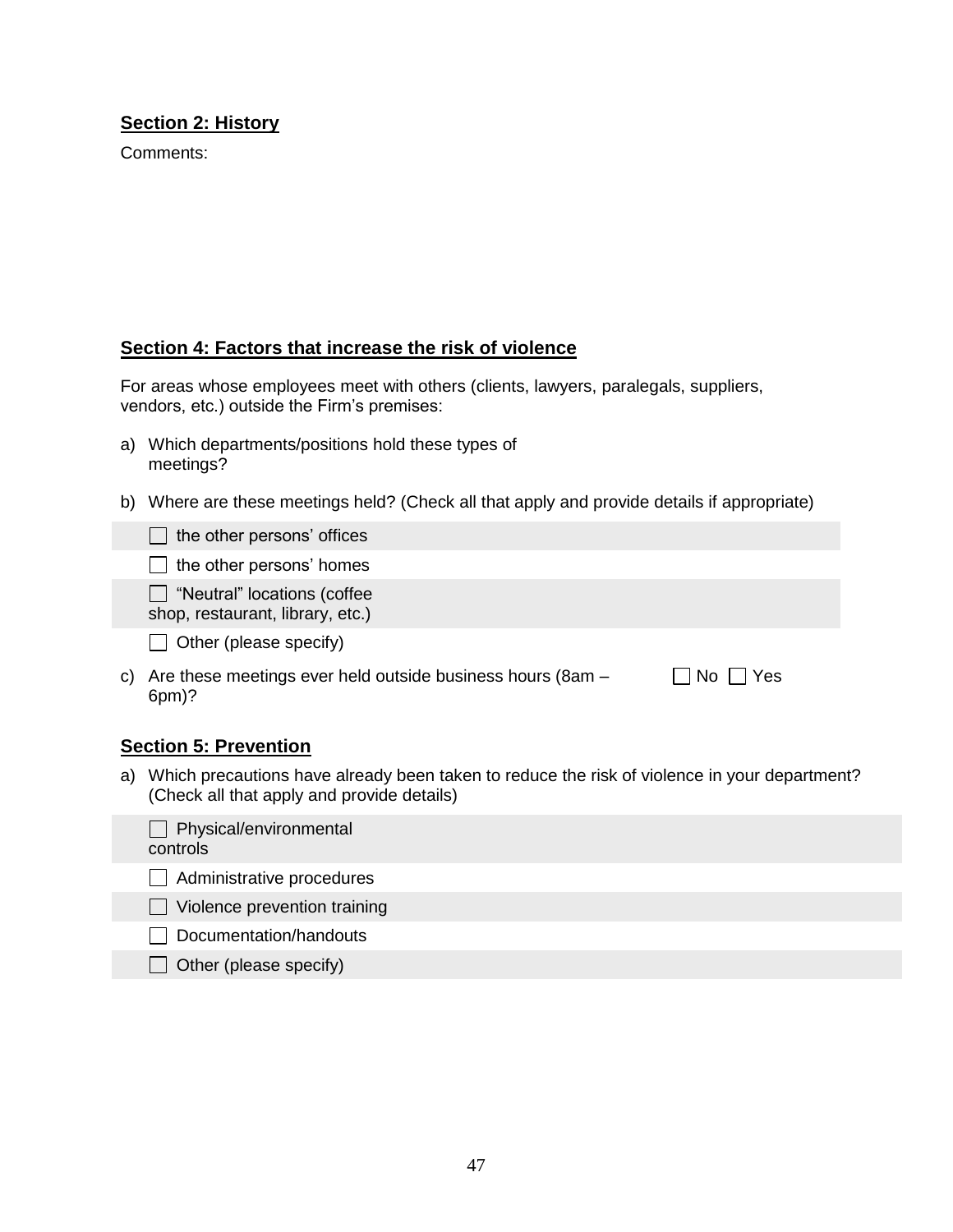### **Section 5: Prevention**

b) Does your practice group/department have a specific policy regarding reducing risk of violence in the workplace?

c) Do you feel that your practice group/department has taken all reasonable measures to reduce the risk of violence? If not, what further steps should be taken?

d) Do you feel that the Firm as a whole has taken all reasonable measures to reduce the risk of violence? If not, what further steps should be taken?

e) Do you have any other concerns with respect to workplace violence?

#### **Section 6: Additional information**

If needed, any additional concerns or questions.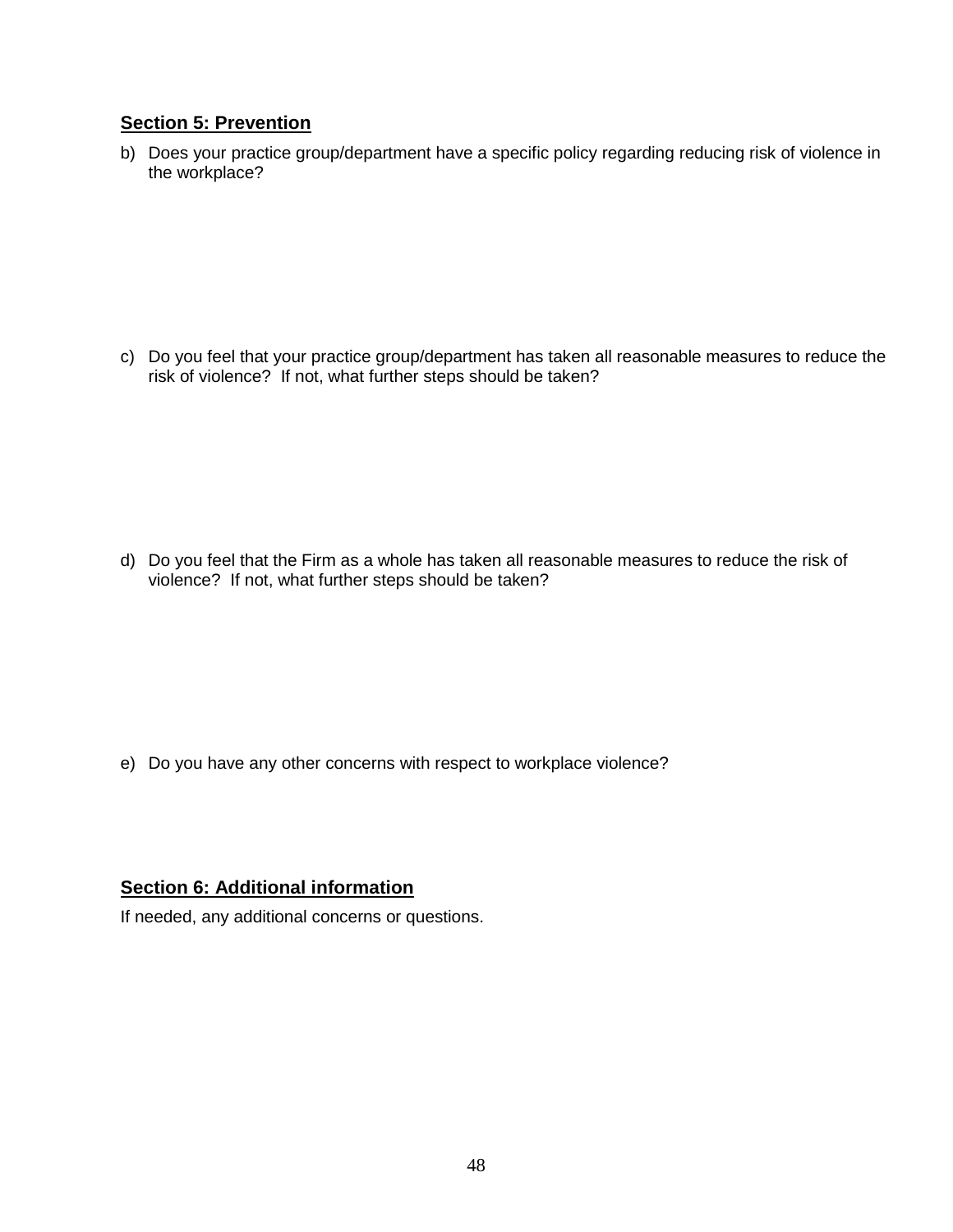### <span id="page-48-0"></span>**Appendix D**

# **Sample Incident Report Form<sup>79</sup>**

#### **Complainant Information**

| <b>Last Name</b>              | <b>First Name</b>                                    | <b>Example 2</b> Phone Number                                         |
|-------------------------------|------------------------------------------------------|-----------------------------------------------------------------------|
|                               |                                                      |                                                                       |
|                               |                                                      |                                                                       |
| <b>Respondent Information</b> |                                                      |                                                                       |
|                               |                                                      |                                                                       |
|                               | Other (Please specify)                               | Relationship: Colleague Client Supervisor Collember of the Public     |
|                               | Names of Witnesses and/or those providing assistance |                                                                       |
|                               | Colleague ___ Client ___ Supervisor                  | Member of the Public _________________________ Other (Please specify) |
|                               | ___ Colleague ____ Client ___ Supervisor             | Member of the Public _______________________ Other (Please specify)   |

#### **Description**

 $\overline{a}$ 

Give a thorough description of the incident (what happened, where it occurred, what led up to the incident, who else was present, what action was taken at the time, what impact the incident had on you).

<sup>79</sup> Adapted from Guidelines for *Drafting and Implementing a Workplace Violence policy & Sample Model Policy* prepared by the Equality, Equity and Diversity Committee of the Law Society of Alberta in May 2004. It was adapted from the Government of Alberta's Workplace Health and Safety Bulletin *Preventing Violence and Harassment at the Workplace.*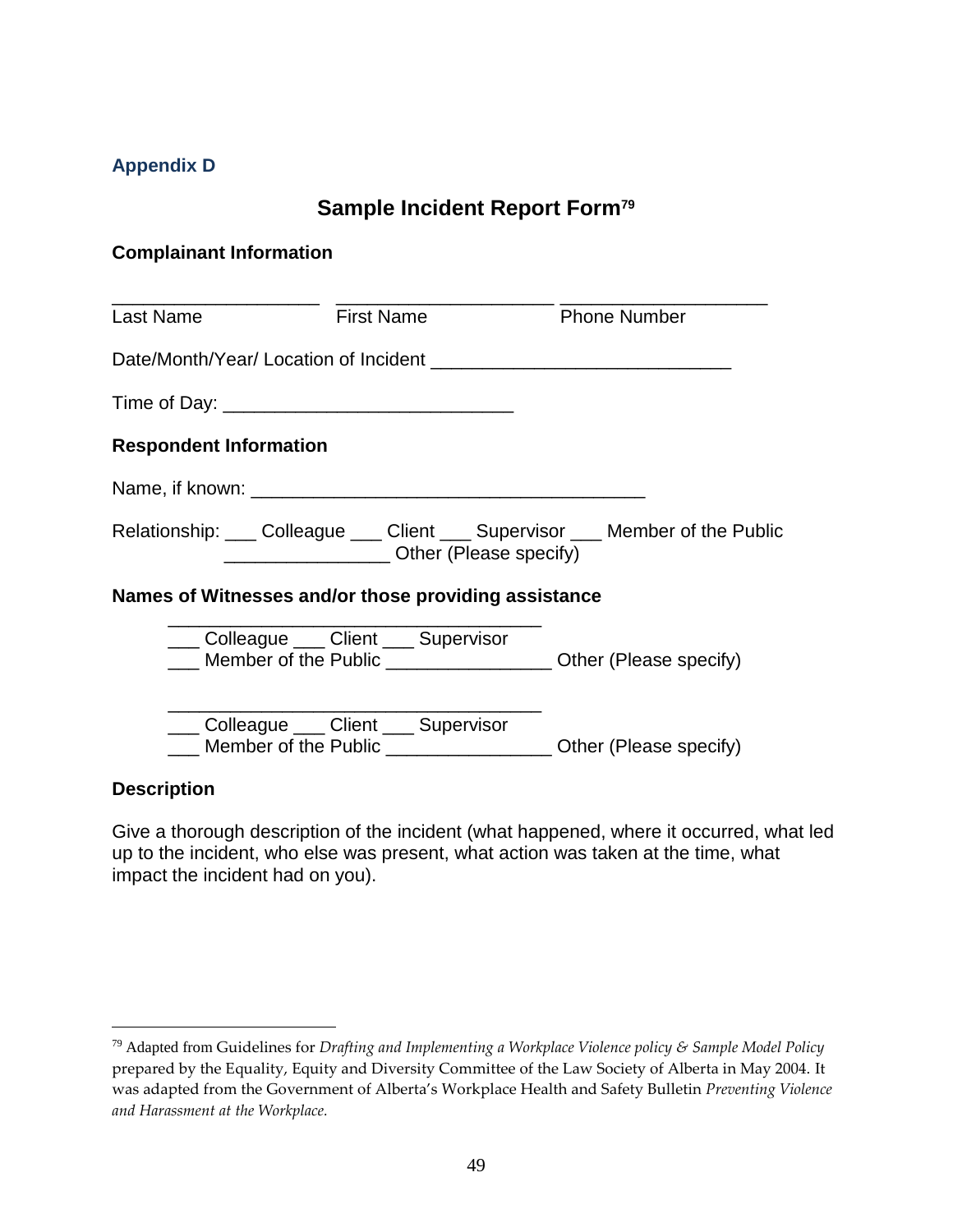Medical Attention Required:

 $\_\_\_\$  Yes  $\_\_\_\$  No

Were the police or other law enforcement authorities contacted?

 $\_\_\_\$  Yes  $\_\_\_\$  No

Additional Comments

The purpose of this form is to document your claim to assist in a thorough investigation of the complaint.

\_\_\_\_\_\_\_\_\_\_\_\_\_\_\_\_\_\_\_\_\_\_\_\_\_\_\_\_\_\_ \_\_\_\_\_\_\_\_\_\_\_\_\_\_\_\_ Signature of person reporting incident Date

Upon completion, please forward to: \_\_\_\_\_\_\_\_\_\_\_\_\_\_\_\_\_\_\_\_\_\_\_\_\_\_\_\_\_\_